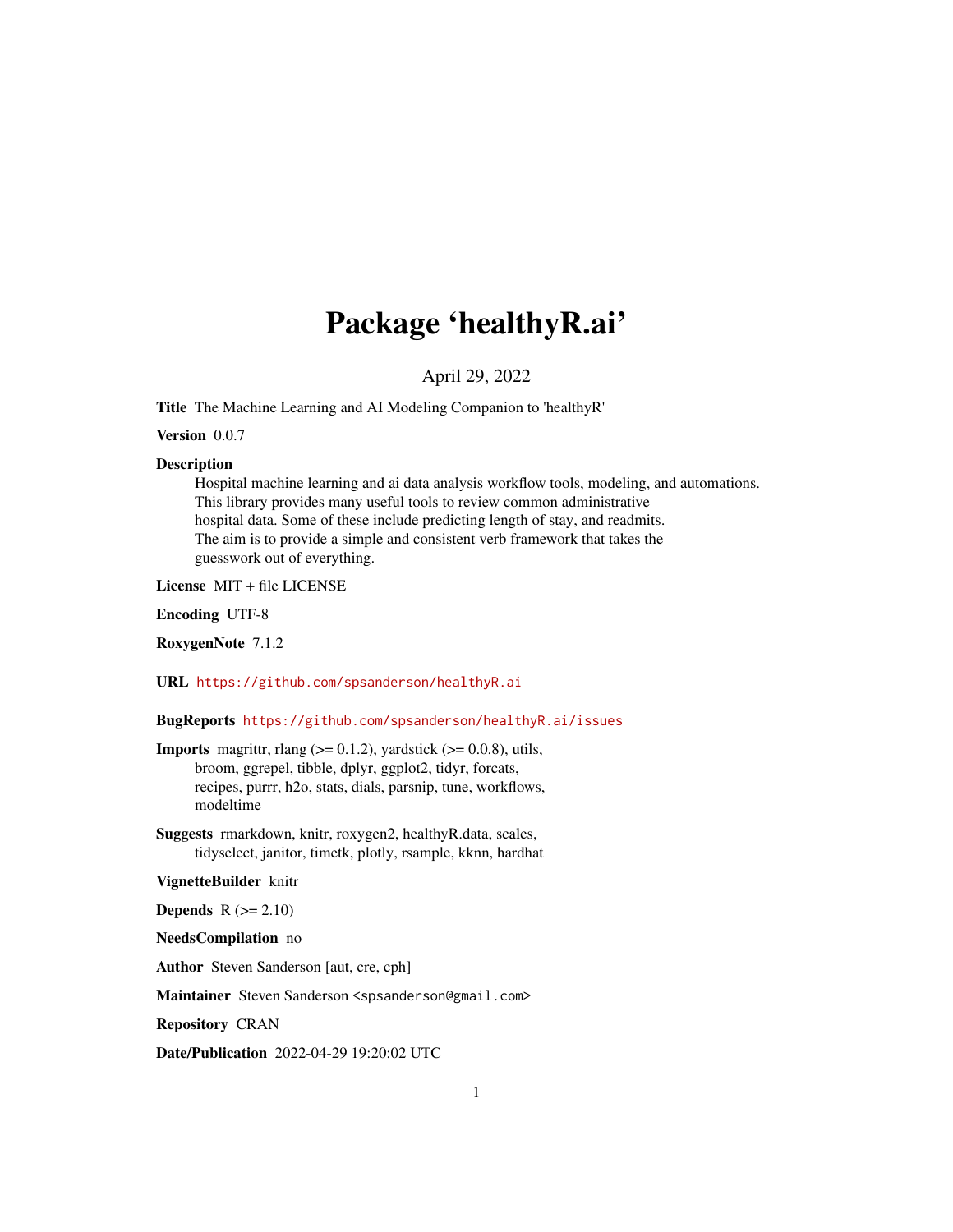# R topics documented:

| 3              |
|----------------|
| $\overline{4}$ |
| 6              |
| $\overline{7}$ |
| 10             |
| 12             |
| 14             |
| 17             |
| 18             |
| 19             |
| 20             |
| 21             |
| 22             |
| 24             |
| 26             |
|                |
|                |
|                |
|                |
|                |
|                |
|                |
|                |
|                |
| 40             |
| 42             |
| 43             |
| 44             |
| 45             |
| 46             |
|                |
|                |
| 50             |
| 51             |
| 53             |
|                |
| 55             |
| 56             |
| 57             |
| 58             |
| 59             |
| 60             |
| 61             |
| 62             |
| 64             |
| 65             |
|                |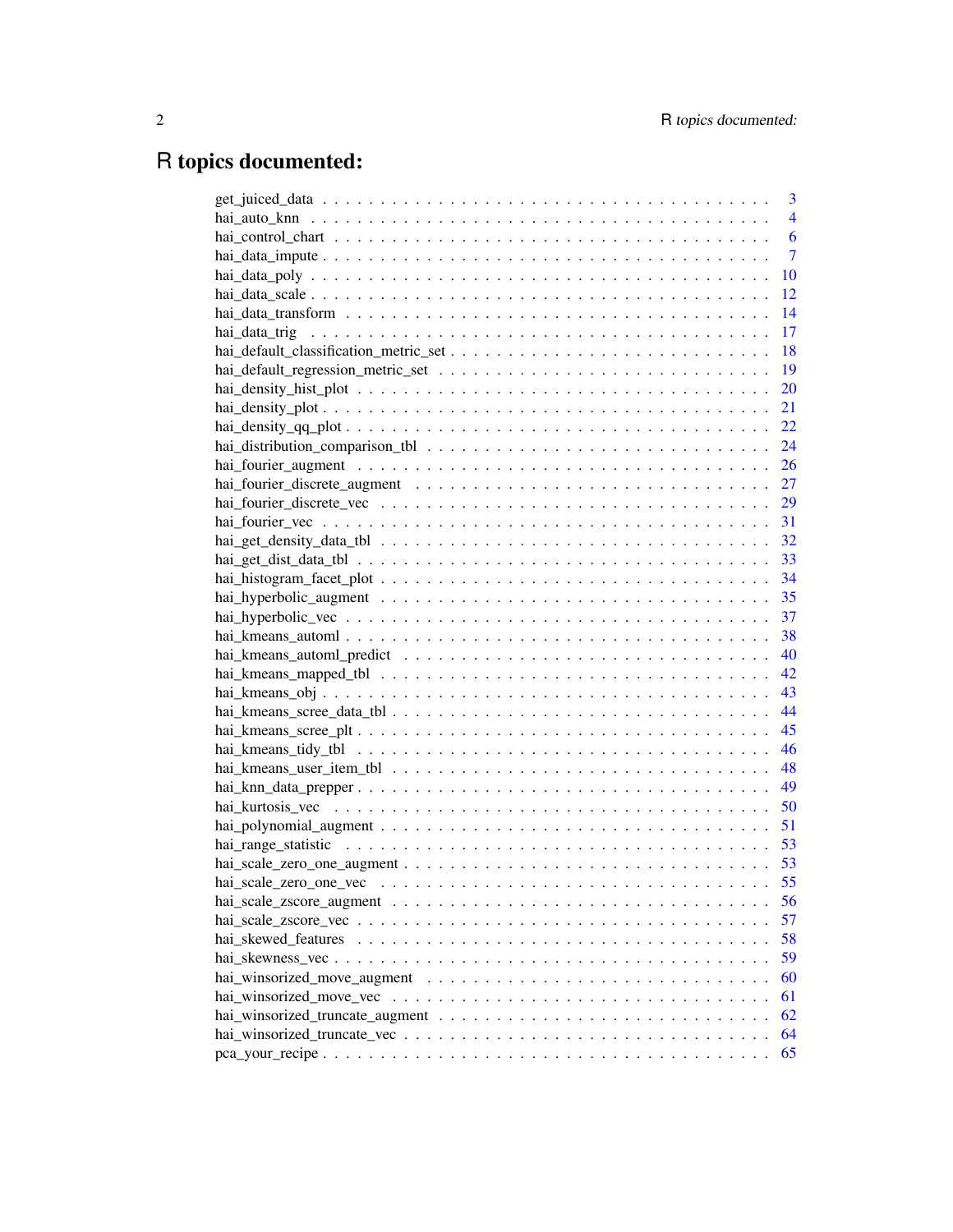# <span id="page-2-0"></span>get\_juiced\_data 3

#### **Index** [81](#page-80-0)

get\_juiced\_data *Get the Juiced Data*

# Description

This is a simple function that will get the juiced data from a recipe.

#### Usage

get\_juiced\_data(.recipe\_object)

# Arguments

.recipe\_object The recipe object you want to pass.

#### Details

Instead of typing out something like: recipe\_object %>% prep() %>% juice() %>% glimpse()

# Value

A tibble of the prepped and juiced data from the given recipe

# Author(s)

Steven P. Sanderson II, MPH

# See Also

Other Data Wrangling: [pca\\_your\\_recipe\(](#page-64-1))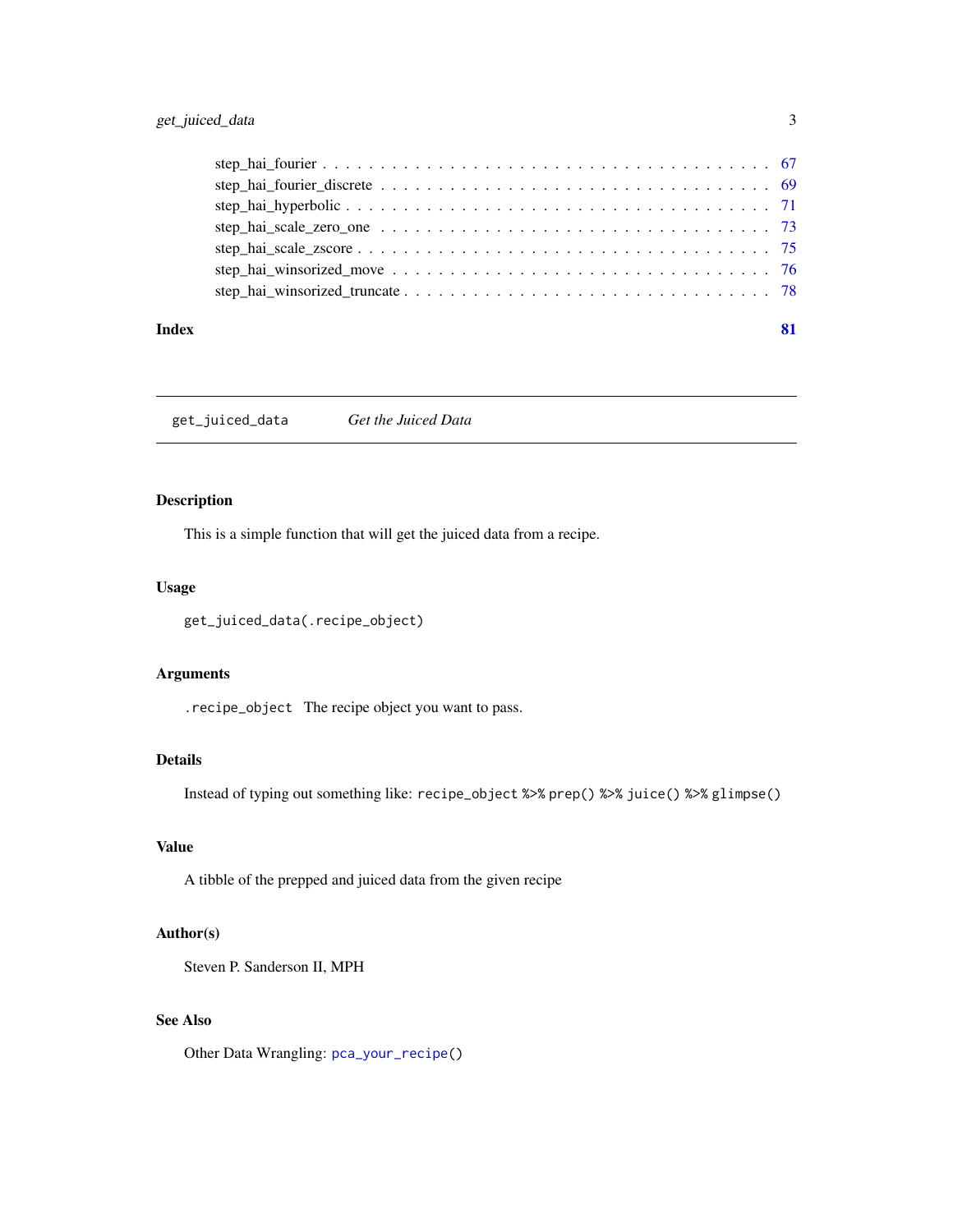#### Examples

```
suppressPackageStartupMessages(library(timetk))
suppressPackageStartupMessages(library(dplyr))
suppressPackageStartupMessages(library(purrr))
suppressPackageStartupMessages(library(healthyR.data))
suppressPackageStartupMessages(library(rsample))
suppressPackageStartupMessages(library(recipes))
data_tbl <- healthyR_data %>%
    select(visit_end_date_time) %>%
   summarise_by_time(
       .date_var = visit_end_date_time,
       .by = "month",
       value = n()) %>%
   set_names("date_col","value") %>%
    filter_by_time(
       .date_var = date_col,
       .start_date = "2013",
       .end_date = "2020"
    \mathcal{L}splits \le initial_split(data = data_tbl, prop = 0.8)
rec_obj <- recipe(value ~., training(splits))
get_juiced_data(rec_obj)
```
hai\_auto\_knn *Boilerplate Workflow*

#### Description

This is a boilerplate function to create automatically the following:

- recipe
- model specification
- workflow
- tuned model (grid ect)

# Usage

```
hai_auto_knn(
  .data,
  .rec_obj,
  .splits_obj = NULL,
  .rsamp_obj = NULL,
```
<span id="page-3-0"></span>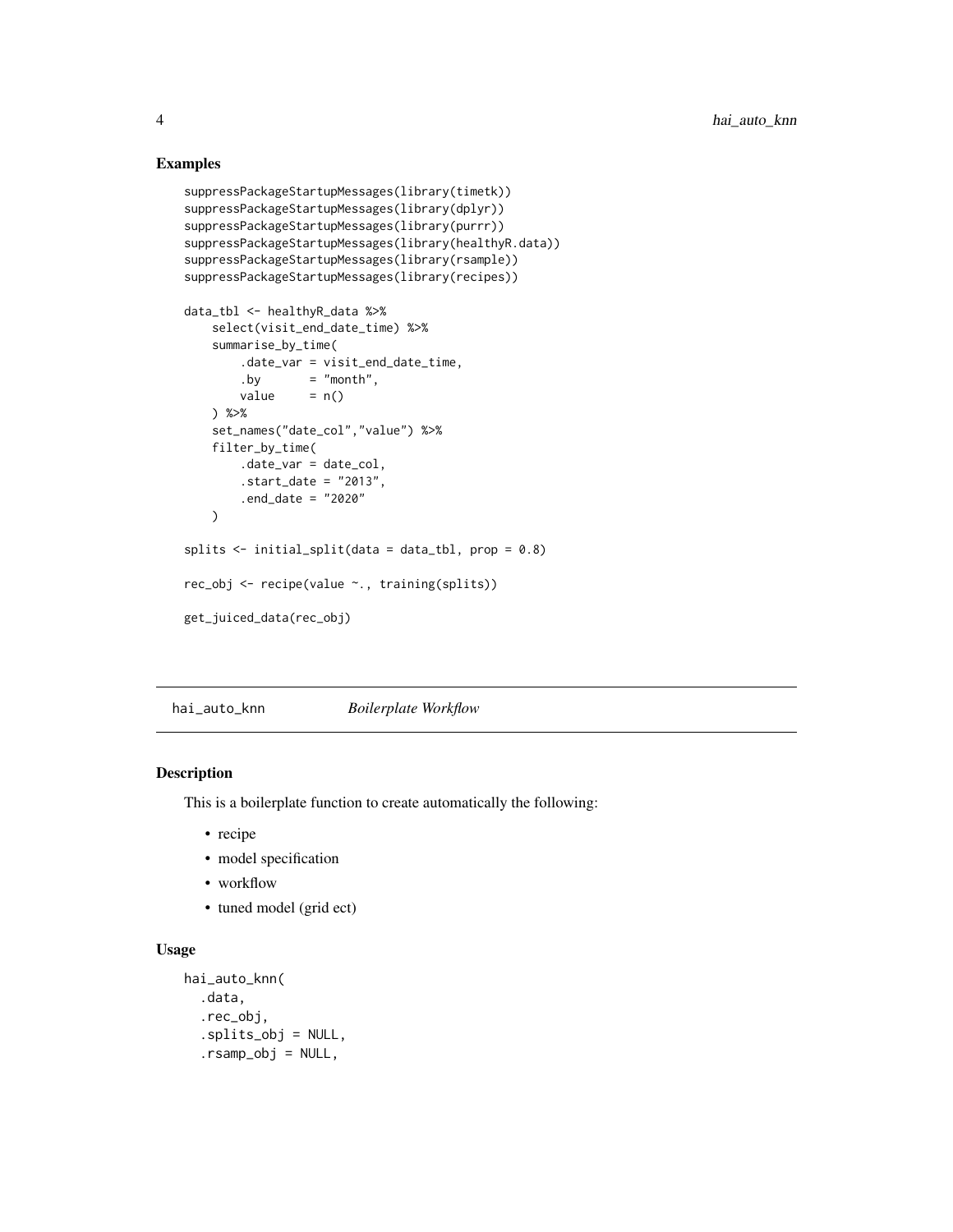# hai\_auto\_knn 5

```
.tune = TRUE,
  .grid_size = 10,
  .num_cores = 1,.best_metric = "rmse",
  .model_type = "regression"
\mathcal{L}
```
# Arguments

| .data        | The data being passed to the function. The time-series object.                                                                                                                                                     |
|--------------|--------------------------------------------------------------------------------------------------------------------------------------------------------------------------------------------------------------------|
| .rec_obj     | This is the recipe object you want to use. You can use hai_knn_data_prepper()<br>and an automatic recipe_object.                                                                                                   |
| .splits_obj  | NULL is the default, when NULL then one will be created.                                                                                                                                                           |
| .rsamp_obj   | NULL is the default, when NULL then one will be created. It will default to<br>creating an $r \cdot \text{sample}$ : $mc\_{cv}$ object.                                                                            |
| tune.        | Default is TRUE, this will create a tuning grid and tuned workflow                                                                                                                                                 |
| .grid_size   | Default is 10                                                                                                                                                                                                      |
| .num_cores   | Default is 1                                                                                                                                                                                                       |
| .best_metric | Default is "rmse". You can choose a metric depending on the model_type<br>used. If regression then see hai_default_regression_metric_set(), if<br>classification then see hai_default_classification_metric_set(). |
| .model_type  | Default is regression, can also be classification.                                                                                                                                                                 |
|              |                                                                                                                                                                                                                    |

# Details

This uses the parsnip::nearest\_neighbor() with the engine set to kknn

# Value

A list

# Author(s)

Steven P. Sanderson II, MPH

# Examples

```
## Not run:
library(dplyr)
data <- iris
rec_obj <- hai_knn_data_prepper(data, Species ~ .)
auto_knn <- hai_auto_knn(
  .data = data,
  .rec_obj = rec_obj,
  .best_metric = "f_meas",
```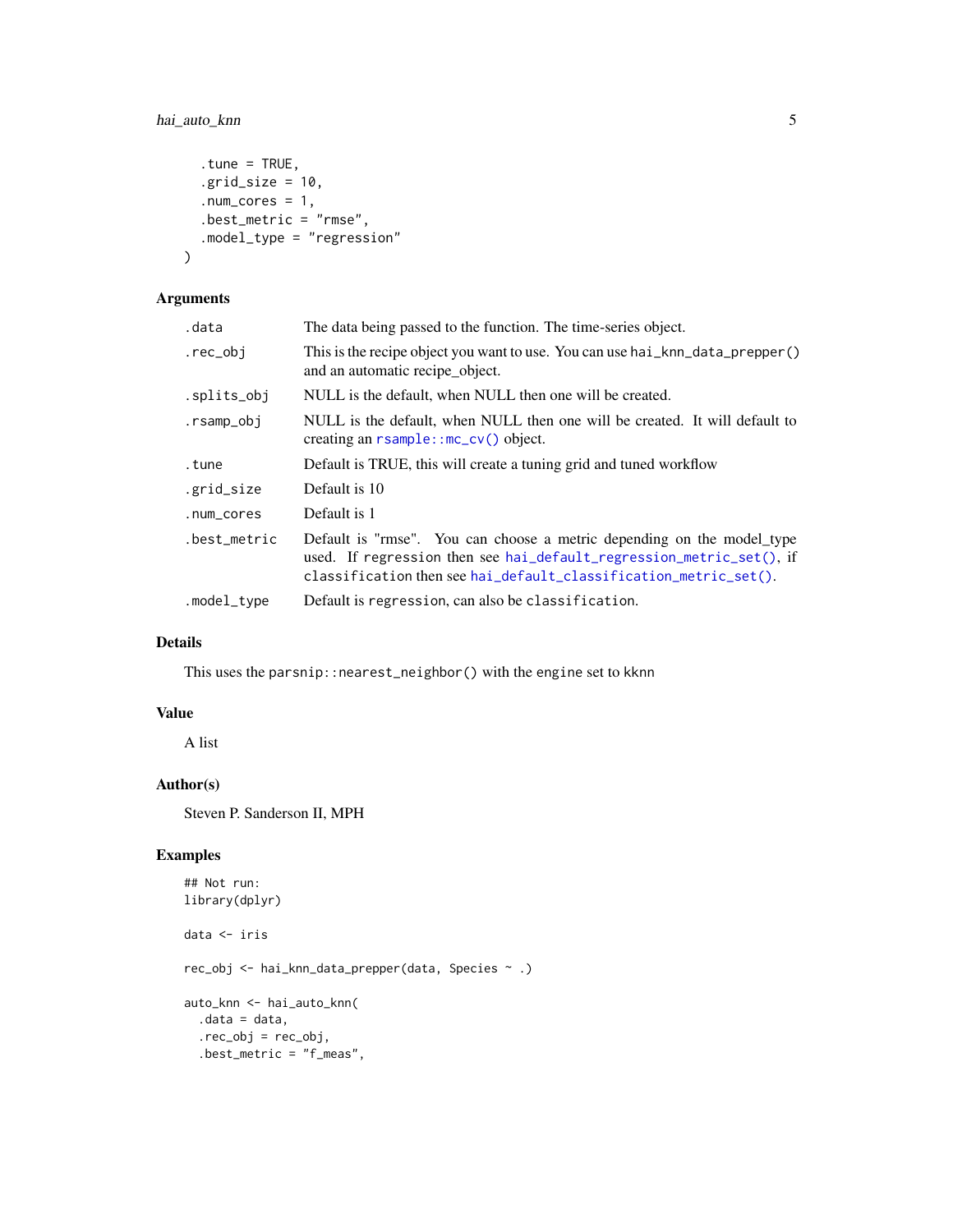```
.model_type = "classification"
\mathcal{L}auto_knn$recipe_info
## End(Not run)
```
hai\_control\_chart *Create a control chart*

# Description

Create a control chart, aka Shewhart chart: [https://en.wikipedia.org/wiki/Control\\_chart](https://en.wikipedia.org/wiki/Control_chart).

# Usage

```
hai_control_chart(
  .data,
  .value_col,
  .x_col,
  .center_line = mean,
  .std\_dev = 3,.plt_title = NULL,
  .plt_catpion = NULL,
  .plt_font_size = 11,
  .print_plot = TRUE
\mathcal{L}
```

```
Arguments
```

| .data        | data frame or a path to a csy file that will be read in                                                                                        |
|--------------|------------------------------------------------------------------------------------------------------------------------------------------------|
| .value_col   | variable of interest mapped to y-axis (quoted, ie as a string)                                                                                 |
| .x_col       | variable to go on the x-axis, often a time variable. If unspecified row indices<br>will be used (quoted)                                       |
| .center_line | Function used to calculate central tendency. Defaults to mean                                                                                  |
| .std_dev     | Number of standard deviations above and below the central tendency to call a<br>point influenced by "special cause variation." Defaults to 3   |
| .plt_title   | Plot title                                                                                                                                     |
| .plt_catpion | Plot caption                                                                                                                                   |
|              | .plt_font_size Font size; text elements will be scaled to this                                                                                 |
| .print_plot  | Print the plot? Default = TRUE. Set to FALSE if you want to assign the plot to<br>a variable for further modification, as in the last example. |

<span id="page-5-0"></span>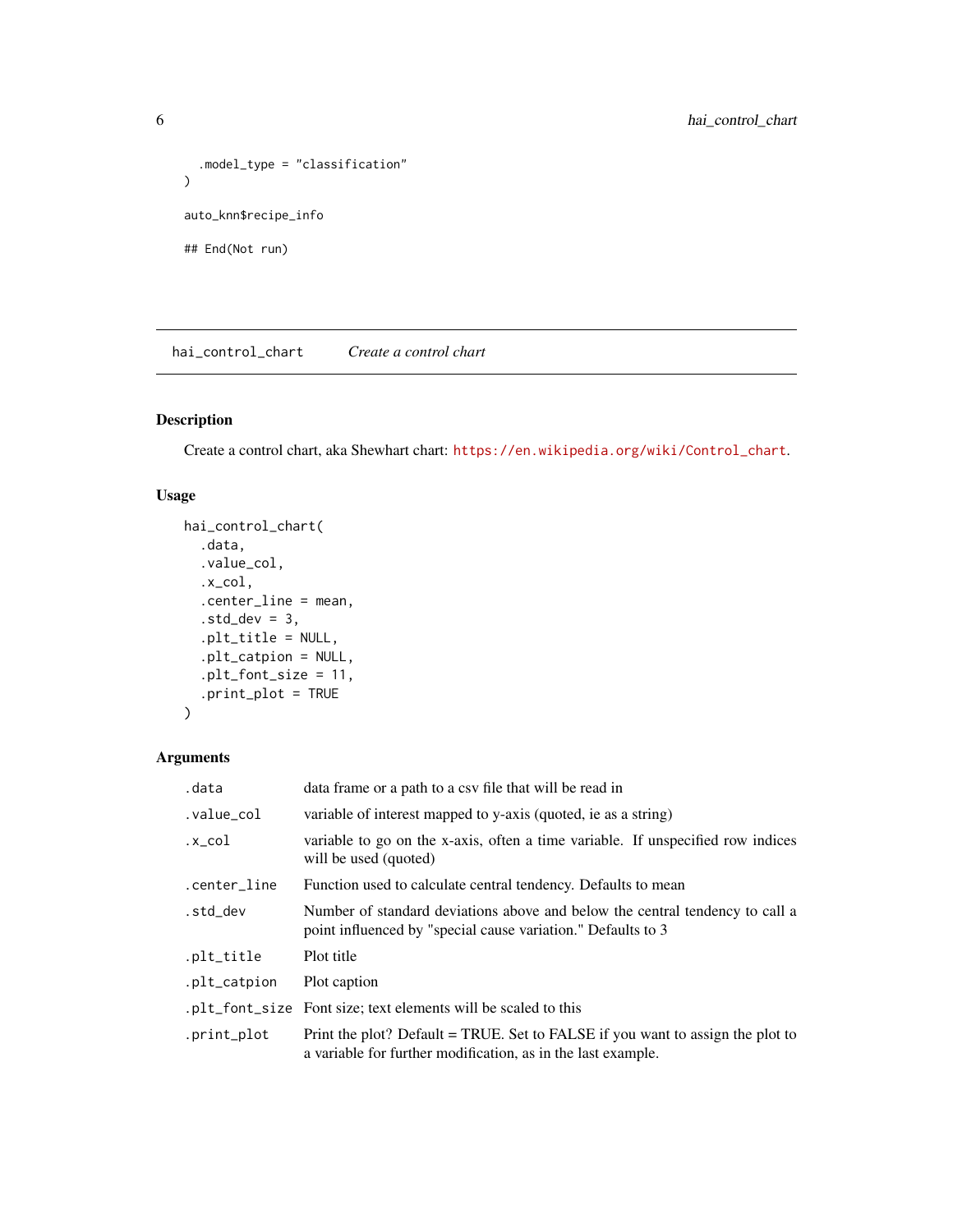#### <span id="page-6-0"></span>Details

Control charts, also known as Shewhart charts (after Walter A. Shewhart) or process-behavior charts, are a statistical process control tool used to determine if a manufacturing or business process is in a state of control. It is more appropriate to say that the control charts are the graphical device for Statistical Process Monitoring (SPM). Traditional control charts are mostly designed to monitor process parameters when underlying form of the process distributions are known. However, more advanced techniques are available in the 21st century where incoming data streaming can-be monitored even without any knowledge of the underlying process distributions. Distribution-free control charts are becoming increasingly popular.

#### Value

Generally called for the side effect of printing the control chart. Invisibly, returns a ggplot object for further customization.

#### Author(s)

Steven P. Sanderson II, MPH

#### Examples

```
data_tbl <- tibble::tibble(
   day = sample(c("Monday", "Tuesday", "Wednesday", "Thursday", "Friday"),
                 100, TRUE),
   person = sample(c("Tom", "Jane", "Alex"), 100, TRUE),
   count = rbinom(100, 20, ifelse(day == "Friday", .5, .2)),
    date = Sys.Date() - sample.int(100))hai_control_chart(.data = data_tbl, .value_col = count, .x_col = date)
# In addition to printing or writing the plot to file, hai_control_chart
# returns the plot as a ggplot2 object, which you can then further customize
library(ggplot2)
my_chart <- hai_control_chart(data_tbl, count, date)
my_chart +
 ylab("Number of Adverse Events") +
 scale_x_date(name = "Week of ... ", date_breaks = "week") +
 theme(axis.text.x = element_text(angle = -90, vjust = 0.5, hjust=1))
```
<span id="page-6-1"></span>hai\_data\_impute *Data Preprocessor - Imputation*

#### **Description**

Takes in a recipe and will impute missing values using a selected recipe. To call the recipe use a quoted argument like "median" or "bagged". This function is not exported but may be called via the ::: method.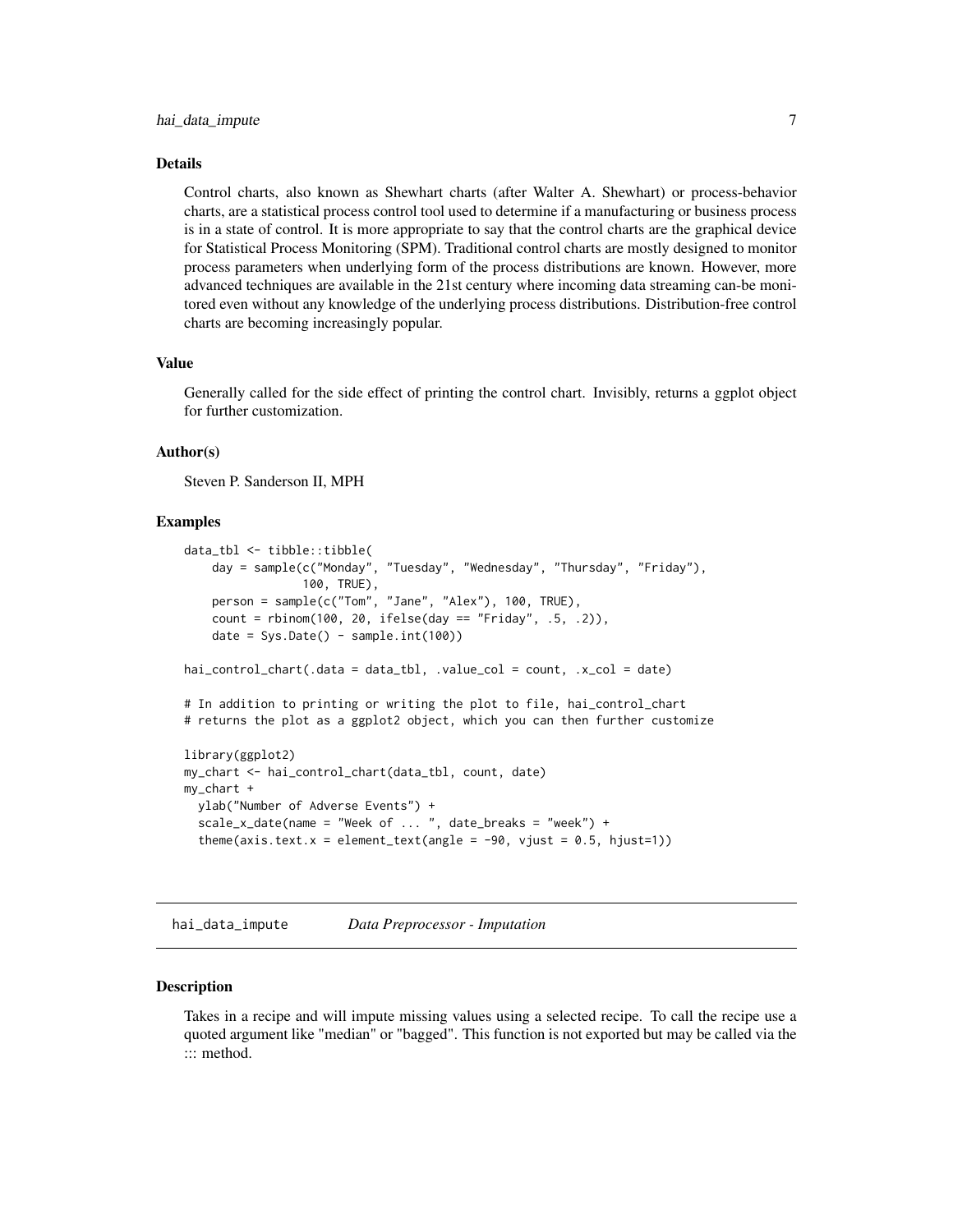#### Usage

```
hai_data_impute(
  .recipe_object = NULL,
  ...,
  seed_value = 123,
  .type_of_imputation = "mean",
  .number_of_trees = 25,
  .neighbors = 5,
  .mean_trim = 0,
  .roll_statistic,
  .roll_window = 5
\lambda
```
# Arguments

.recipe\_object The data that you want to process

- ... One or more selector functions to choose variables to be imputed. When used with imp\_vars, these dots indicate which variables are used to predict the missing data in each variable. See selections() for more details
- .seed\_value To make results reproducible, set the seed.

.type\_of\_imputation

This is a quoted argument and can be one of the following:

- "bagged"
- "knn"
- "linear"
- "lower"
- "mean"
- "median"
- "mode"
- "roll"

.number\_of\_trees

This is used for the [recipes::step\\_impute\\_bag\(\)](#page-0-0) trees parameter. This should be an integer.

- .neighbors This should be filled in with an integer value if .type\_of\_imputation selected is "knn".
- .mean\_trim This should be filled in with a fraction if .type\_of\_imputation selected is "mean".
- .roll\_statistic

This should be filled in with a single unquoted function that takes with it a single argument such as mean. This should be filled in if . type\_of\_imputation selected is "roll".

.roll\_window This should be filled in with an integer value if .type\_of\_imputation selected is "roll".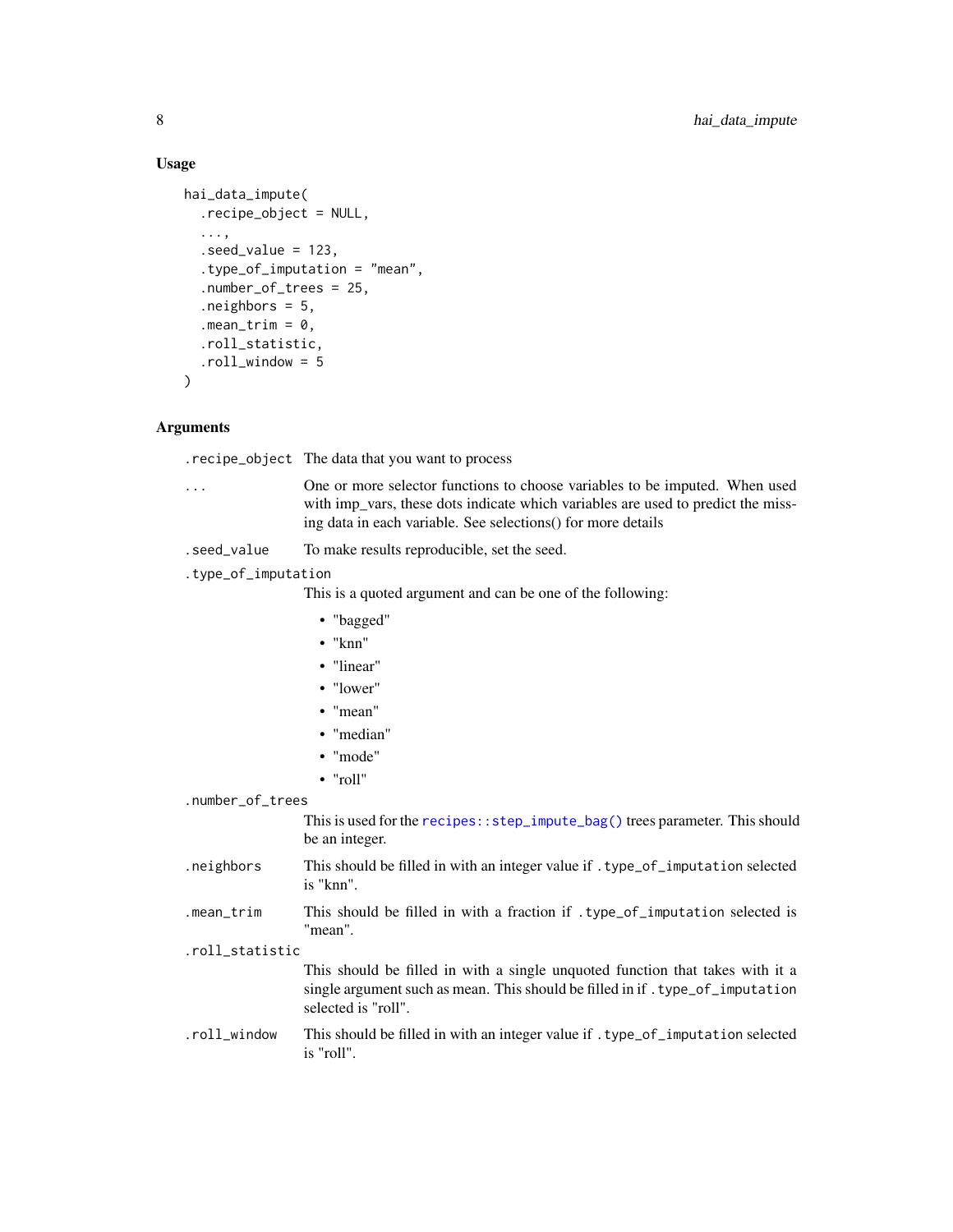# **Details**

This function will get your data ready for processing with many types of ml/ai models.

This is intended to be used inside of the data processor and therefore is an internal function. This documentation exists to explain the process and help the user understand the parameters that can be set in the pre-processor function.

# Value

A list object

#### Author(s)

Steven P. Sanderson II, MPH

#### See Also

<https://recipes.tidymodels.org/reference/index.html#section-step-functions-imputation/> step\_impute\_bag [recipes::step\\_impute\\_bag\(\)](#page-0-0) [https://recipes.tidymodels.org/reference/step\\_impute\\_bag.html](https://recipes.tidymodels.org/reference/step_impute_bag.html) step\_impute\_knn [recipes::step\\_impute\\_knn\(\)](#page-0-0) [https://recipes.tidymodels.org/reference/step\\_impute\\_knn.html](https://recipes.tidymodels.org/reference/step_impute_knn.html) step\_impute\_linear [recipes::step\\_impute\\_linear\(\)](#page-0-0) [https://recipes.tidymodels.org/reference/step\\_impute\\_linear.html](https://recipes.tidymodels.org/reference/step_impute_linear.html) step\_impute\_lower [recipes::step\\_impute\\_lower\(\)](#page-0-0) [https://recipes.tidymodels.org/reference/step\\_impute\\_lower.html](https://recipes.tidymodels.org/reference/step_impute_lower.html) step impute mean [recipes::step\\_impute\\_mean\(\)](#page-0-0) [https://recipes.tidymodels.org/reference/step\\_impute\\_mean.html](https://recipes.tidymodels.org/reference/step_impute_mean.html) step impute median [recipes::step\\_impute\\_median\(\)](#page-0-0) [https://recipes.tidymodels.org/reference/step\\_impute\\_median.html](https://recipes.tidymodels.org/reference/step_impute_median.html) step\_impute\_mode [recipes::step\\_impute\\_mode\(\)](#page-0-0) [https://recipes.tidymodels.org/reference/step\\_impute\\_mode.html](https://recipes.tidymodels.org/reference/step_impute_mode.html) step impute roll [recipes::step\\_impute\\_roll\(\)](#page-0-0) [https://recipes.tidymodels.org/reference/step\\_impute\\_roll.html](https://recipes.tidymodels.org/reference/step_impute_roll.html)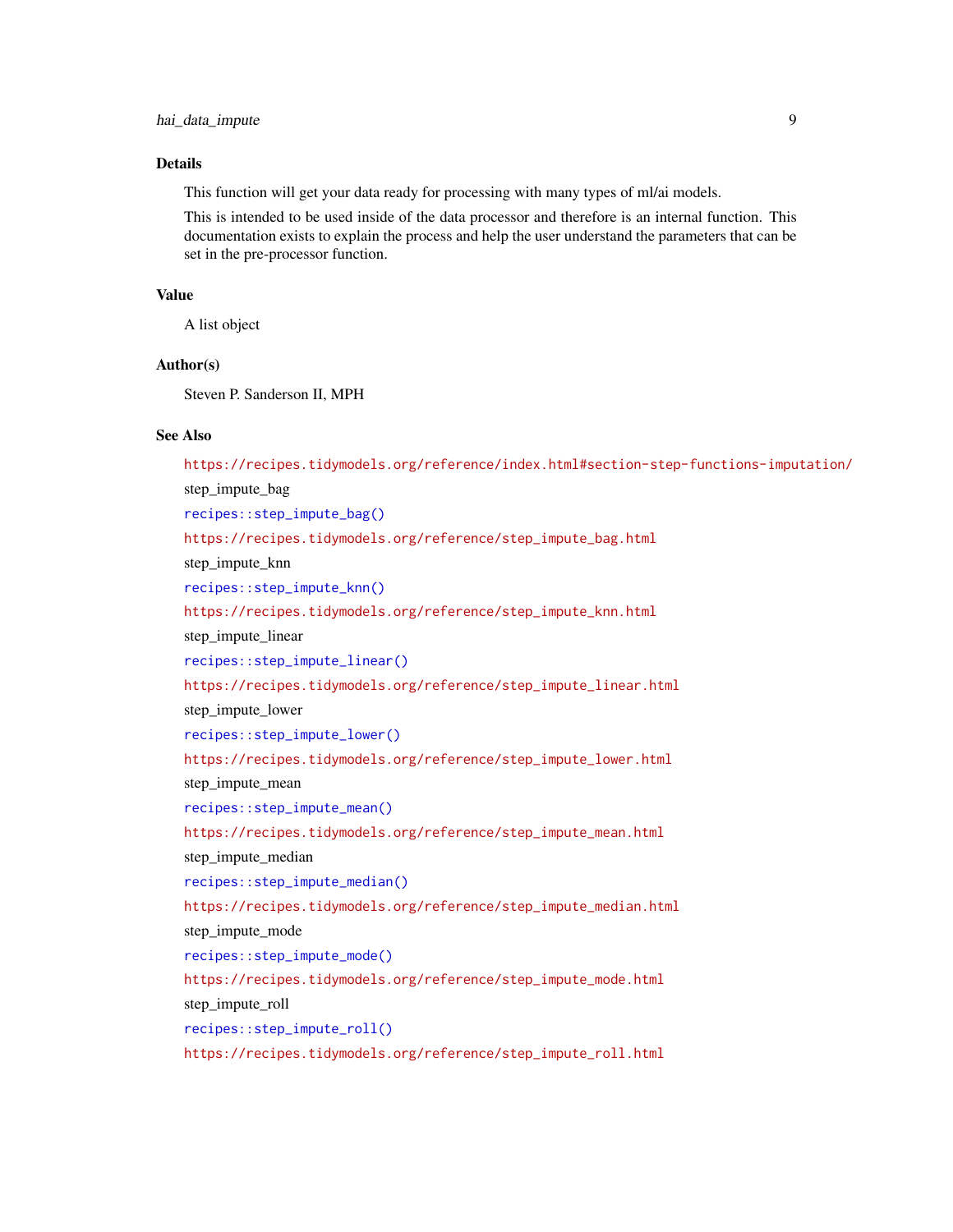<span id="page-9-0"></span>Other Data Recipes: [hai\\_data\\_poly\(](#page-9-1)), [hai\\_data\\_scale\(](#page-11-1)), [hai\\_data\\_transform\(](#page-13-1)), [hai\\_data\\_trig\(](#page-16-1)), [pca\\_your\\_recipe\(](#page-64-1))

Other Preprocessor: [hai\\_data\\_poly\(](#page-9-1)), [hai\\_data\\_scale\(](#page-11-1)), [hai\\_data\\_transform\(](#page-13-1)), [hai\\_data\\_trig\(](#page-16-1)), [hai\\_knn\\_data\\_prepper\(](#page-48-1))

#### Examples

```
suppressPackageStartupMessages(library(dplyr))
suppressPackageStartupMessages(library(recipes))
date_seq <- seq.Date(from = as.Date("2013-01-01"), length.out = 100, by = "month")
val\_seq \le rep(c(rnorm(9), NA), times = 10)df_tbl <- tibble(
   date_col = date_seq,
   value = val_seq
)
rec_obj <- recipe(value ~., df_tbl)
healthyR.ai:::hai_data_impute(
    .recipe_object = rec_obj,
   value,
    .type_of_imputation = "roll",
.roll_statistic = median
)$impute_rec_obj %>%
   get_juiced_data()
```
<span id="page-9-1"></span>hai\_data\_poly *Data Preprocessor - Polynomial Function*

# Description

Takes in a recipe and will scale values using a selected recipe. This function is not exported but may be called via the ::: method.

#### Usage

```
hai_data_poly(.recipe_object = NULL, ..., .p_degree = 2)
```
#### Arguments

.recipe\_object The data that you want to process

- ... One or more selector functions to choose variables to be imputed. When used with imp\_vars, these dots indicate which variables are used to predict the missing data in each variable. See selections() for more details
- .p\_degree The polynomial degree, an integer.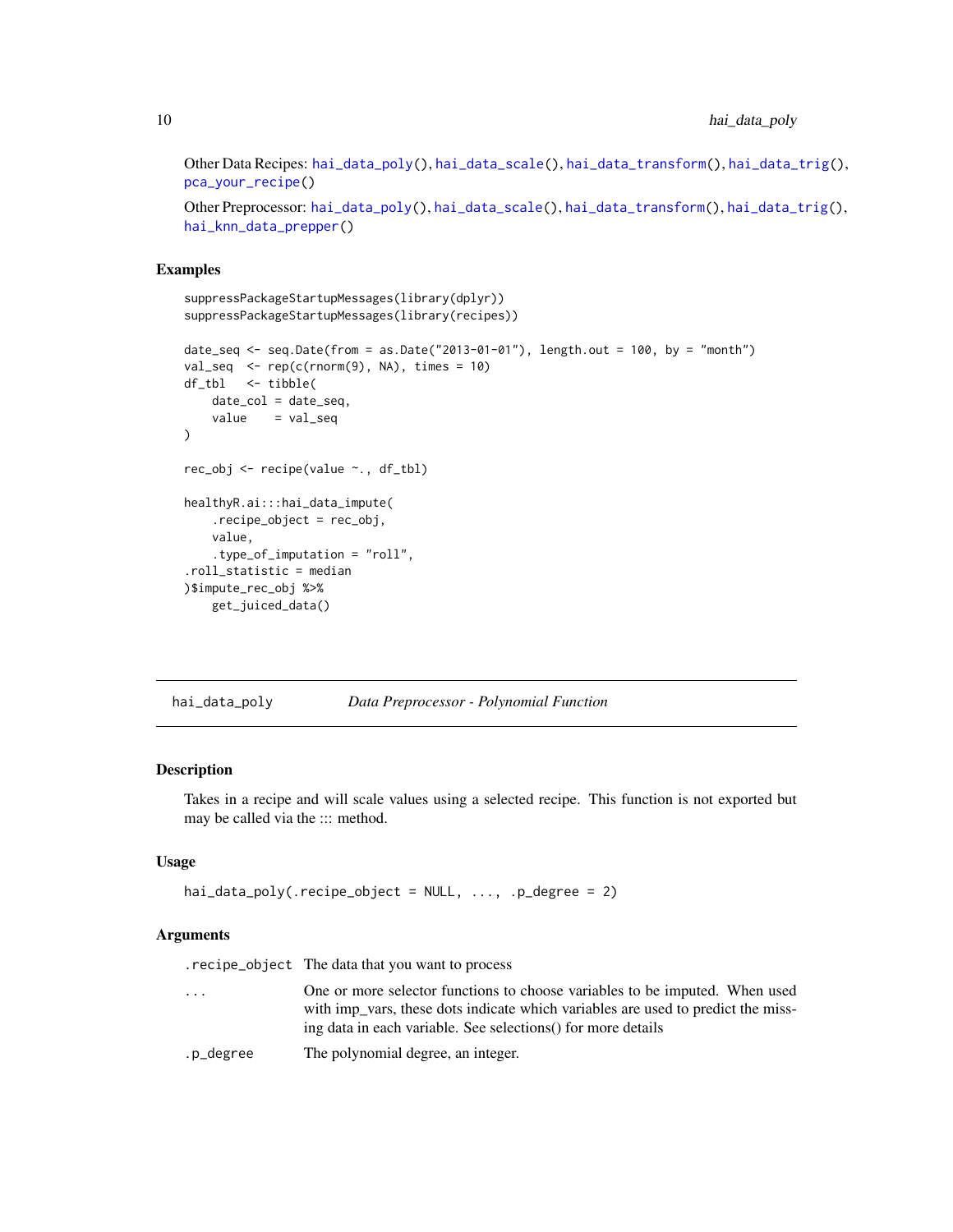hai\_data\_poly 11

#### Details

This function will get your data ready for processing with many types of ml/ai models.

This is intended to be used inside of the data processor and therefore is an internal function. This documentation exists to explain the process and help the user understand the parameters that can be set in the pre-processor function.

[recipes::step\\_hyperbolic\(\)](#page-0-0)

#### Value

A list object

#### Author(s)

Steven P. Sanderson II, MPH

# See Also

[https://recipes.tidymodels.org/reference/step\\_poly.html](https://recipes.tidymodels.org/reference/step_poly.html)

Other Data Recipes: [hai\\_data\\_impute\(](#page-6-1)), [hai\\_data\\_scale\(](#page-11-1)), [hai\\_data\\_transform\(](#page-13-1)), [hai\\_data\\_trig\(](#page-16-1)), [pca\\_your\\_recipe\(](#page-64-1))

Other Preprocessor: [hai\\_data\\_impute\(](#page-6-1)), [hai\\_data\\_scale\(](#page-11-1)), [hai\\_data\\_transform\(](#page-13-1)), [hai\\_data\\_trig\(](#page-16-1)), [hai\\_knn\\_data\\_prepper\(](#page-48-1))

## Examples

```
suppressPackageStartupMessages(library(dplyr))
suppressPackageStartupMessages(library(recipes))
date_seq <- seq.Date(from = as.Date("2013-01-01"), length.out = 100, by = "month")
val\_seq <- rep(rnorm(10, mean = 6, sd = 2), times = 10)
df_tbl <- tibble(
   date_col = date_seq,
    value = val_seq
\mathcal{L}rec_obj <- recipe(value ~., df_tbl)
healthyR.ai:::hai_data_poly(
    .recipe_object = rec_obj,
    value
)$scale_rec_obj %>%
    get_juiced_data()
```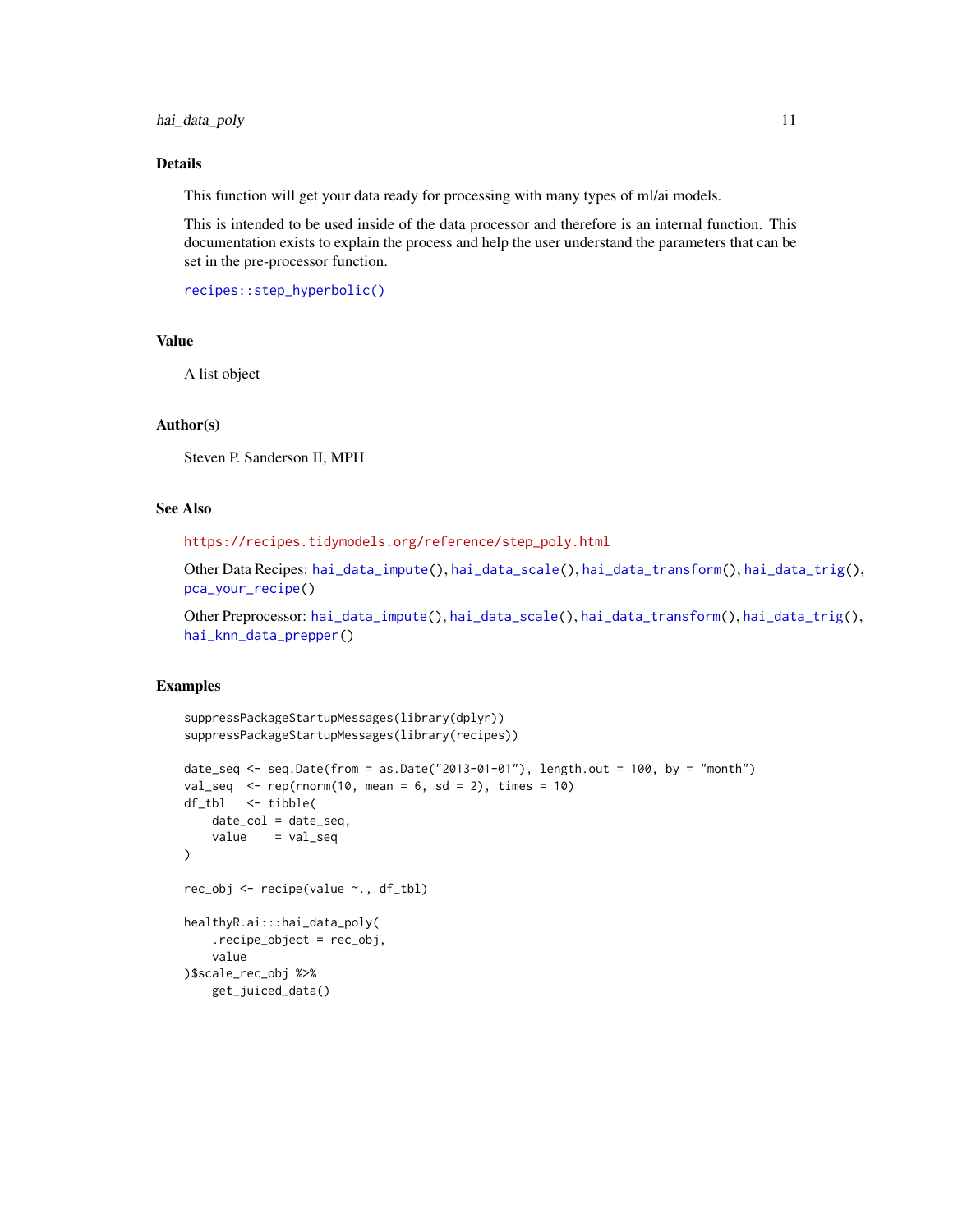<span id="page-11-1"></span><span id="page-11-0"></span>

#### Description

Takes in a recipe and will scale values using a selected recipe. To call the recipe use a quoted argument like "scale" or "normalize". This function is not exported but may be called via the ::: method.

#### Usage

```
hai_data_scale(
  .recipe_object = NULL,
  ...,
  .type_of_scale = "center",
  .range_min = 0,
  range_max = 1,
  .scale_factor = 1
)
```
## Arguments

.recipe\_object The data that you want to process

| $\ddots$      | One or more selector functions to choose variables to be imputed. When used<br>with imp <sub>ration</sub> , these dots indicate which variables are used to predict the miss-<br>ing data in each variable. See selections () for more details                                                        |
|---------------|-------------------------------------------------------------------------------------------------------------------------------------------------------------------------------------------------------------------------------------------------------------------------------------------------------|
|               | type_of_scale This is a quoted argument and can be one of the following:                                                                                                                                                                                                                              |
|               | $\bullet$ "center"                                                                                                                                                                                                                                                                                    |
|               | • "normalize"                                                                                                                                                                                                                                                                                         |
|               | • "range"                                                                                                                                                                                                                                                                                             |
|               | • "scale"                                                                                                                                                                                                                                                                                             |
| .range_min    | A single numeric value for the smallest value in the range. This defaults to 0.                                                                                                                                                                                                                       |
| .range_max    | A single numeric value for the large est value in the range. This defaults to 1.                                                                                                                                                                                                                      |
| .scale_factor | A numeric value of either 1 or 2 that scales the numeric inputs by one or two<br>standard deviations. By dividing by two standard deviations, the coefficients<br>attached to continuous predictors can be interpreted the same way as with binary<br>inputs. Defaults to 1. More in reference below. |

#### Details

This function will get your data ready for processing with many types of ml/ai models.

This is intended to be used inside of the data processor and therefore is an internal function. This documentation exists to explain the process and help the user understand the parameters that can be set in the pre-processor function.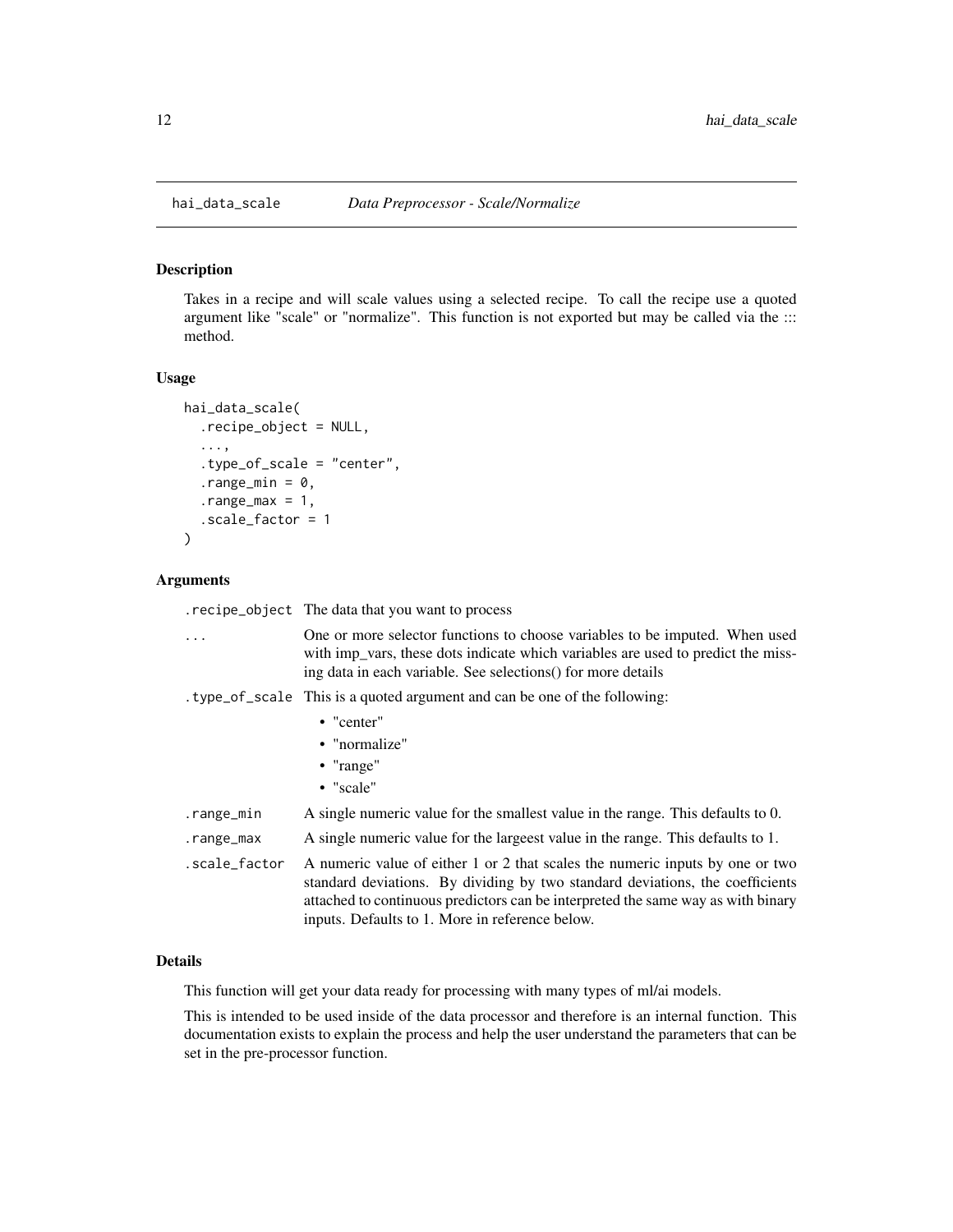hai\_data\_scale 13

# Value

A list object

#### Author(s)

Steven P. Sanderson II, MPH

# References

Gelman, A. (2007) "Scaling regression inputs by dividing by two standard deviations." Unpublished. Source: [http://www.stat.columbia.edu/~gelman/research/unpublished/standardi](http://www.stat.columbia.edu/~gelman/research/unpublished/standardizing.pdf)zing. [pdf](http://www.stat.columbia.edu/~gelman/research/unpublished/standardizing.pdf).

#### See Also

<https://recipes.tidymodels.org/reference/index.html#section-step-functions-normalization>

step\_center

[recipes::step\\_center\(\)](#page-0-0)

[https://recipes.tidymodels.org/reference/step\\_center.html](https://recipes.tidymodels.org/reference/step_center.html)

step\_normalize

[recipes::step\\_normalize\(\)](#page-0-0)

[https://recipes.tidymodels.org/reference/step\\_normalize.html](https://recipes.tidymodels.org/reference/step_normalize.html)

step\_range

[recipes::step\\_range\(\)](#page-0-0)

[https://recipes.tidymodels.org/reference/step\\_range.html](https://recipes.tidymodels.org/reference/step_range.html)

step\_scale

[recipes::step\\_scale\(\)](#page-0-0)

[https://recipes.tidymodels.org/reference/step\\_scale.html](https://recipes.tidymodels.org/reference/step_scale.html)

Other Data Recipes: [hai\\_data\\_impute\(](#page-6-1)), [hai\\_data\\_poly\(](#page-9-1)), [hai\\_data\\_transform\(](#page-13-1)), [hai\\_data\\_trig\(](#page-16-1)), [pca\\_your\\_recipe\(](#page-64-1))

```
Other Preprocessor: hai_data_impute(), hai_data_poly(), hai_data_transform(), hai_data_trig(),
hai_knn_data_prepper()
```
# Examples

```
suppressPackageStartupMessages(library(dplyr))
suppressPackageStartupMessages(library(recipes))
date_seq <- seq.Date(from = as.Date("2013-01-01"), length.out = 100, by = "month")
val_seq \leq rep(rnorm(10, mean = 6, sd = 2), times = 10)
df_tbl <- tibble(
   date_col = date_seq,
   value = val_seq
\lambda
```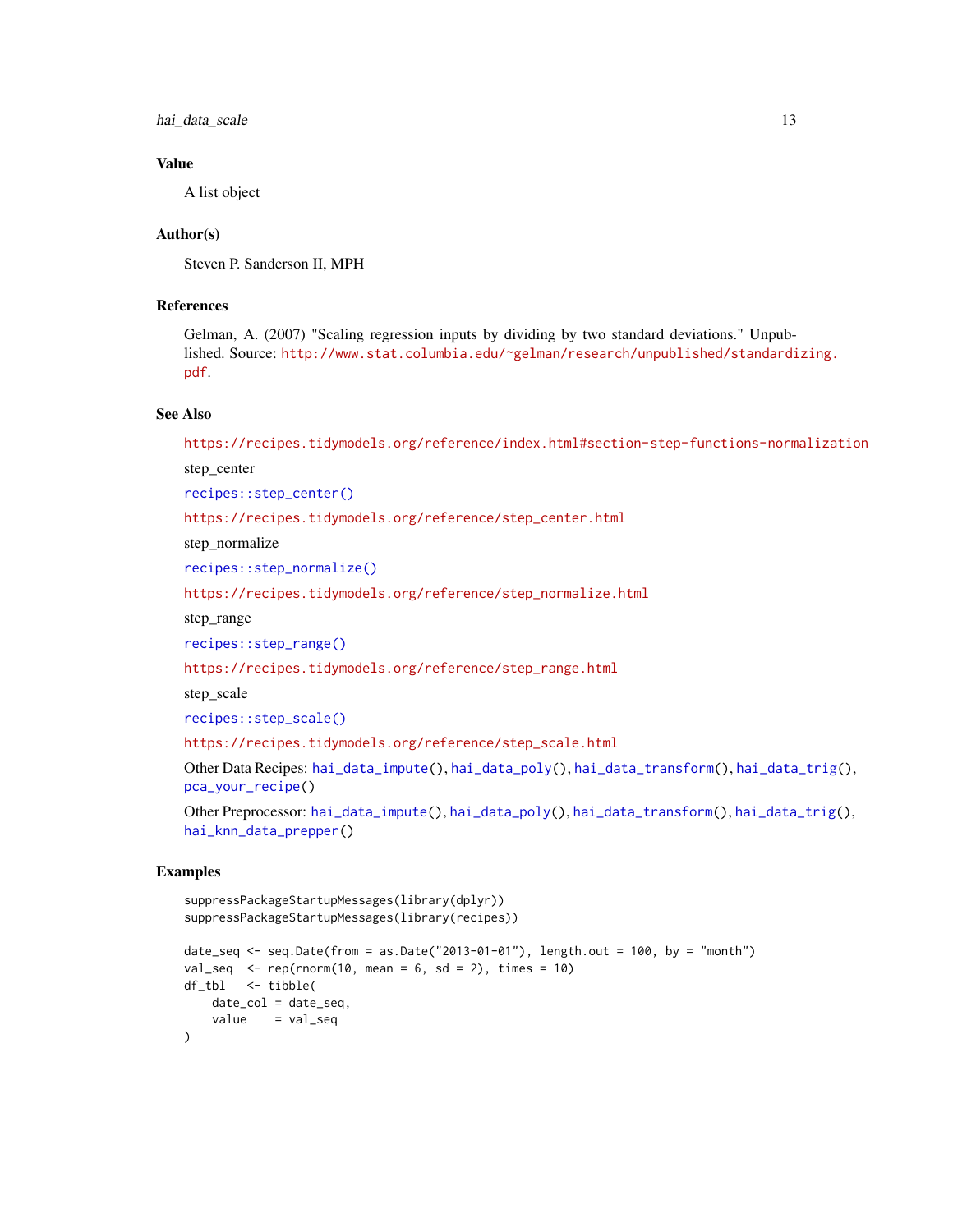```
rec_obj <- recipe(value ~., df_tbl)
healthyR.ai:::hai_data_scale(
    .recipe_object = rec_obj,
   value,
    .type_of_scale = "center"
)$scale_rec_obj %>%
   get_juiced_data()
```
<span id="page-13-1"></span>hai\_data\_transform *Data Preprocessor - Transformation Functions*

#### Description

Takes in a recipe and will perform the desired transformation on the selected varialbe(s) using a selected recipe. To call the desired transformation recipe use a quoted argument like "boxcos", "bs" etc. This function is not exported but may be called via the ::: method.

#### Usage

```
hai_data_transform(
  .recipe_object = NULL,
  ...,
  .type_of_scale = "log",
  bc\_limits = c(-5, 5),
  bc_{num\_unique} = 5,
  .bs_deg_free = NULL,
  bs\_degree = 3,
  log\_base = exp(1),
  log_{10}ffset = 0,
  .logit_offset = 0,
  ns\_deg\_free = 2,
  .rel_shift = 0,
  .rel_reverse = FALSE,
  .rel_smooth = FALSE,
  yj_limits = c(-5, 5),
  .yj_num_unique = 5
\mathcal{L}
```
#### Arguments

.recipe\_object The data that you want to process

- ... One or more selector functions to choose variables to be imputed. When used with imp\_vars, these dots indicate which variables are used to predict the missing data in each variable. See selections() for more details
- .type\_of\_scale This is a quoted argument and can be one of the following: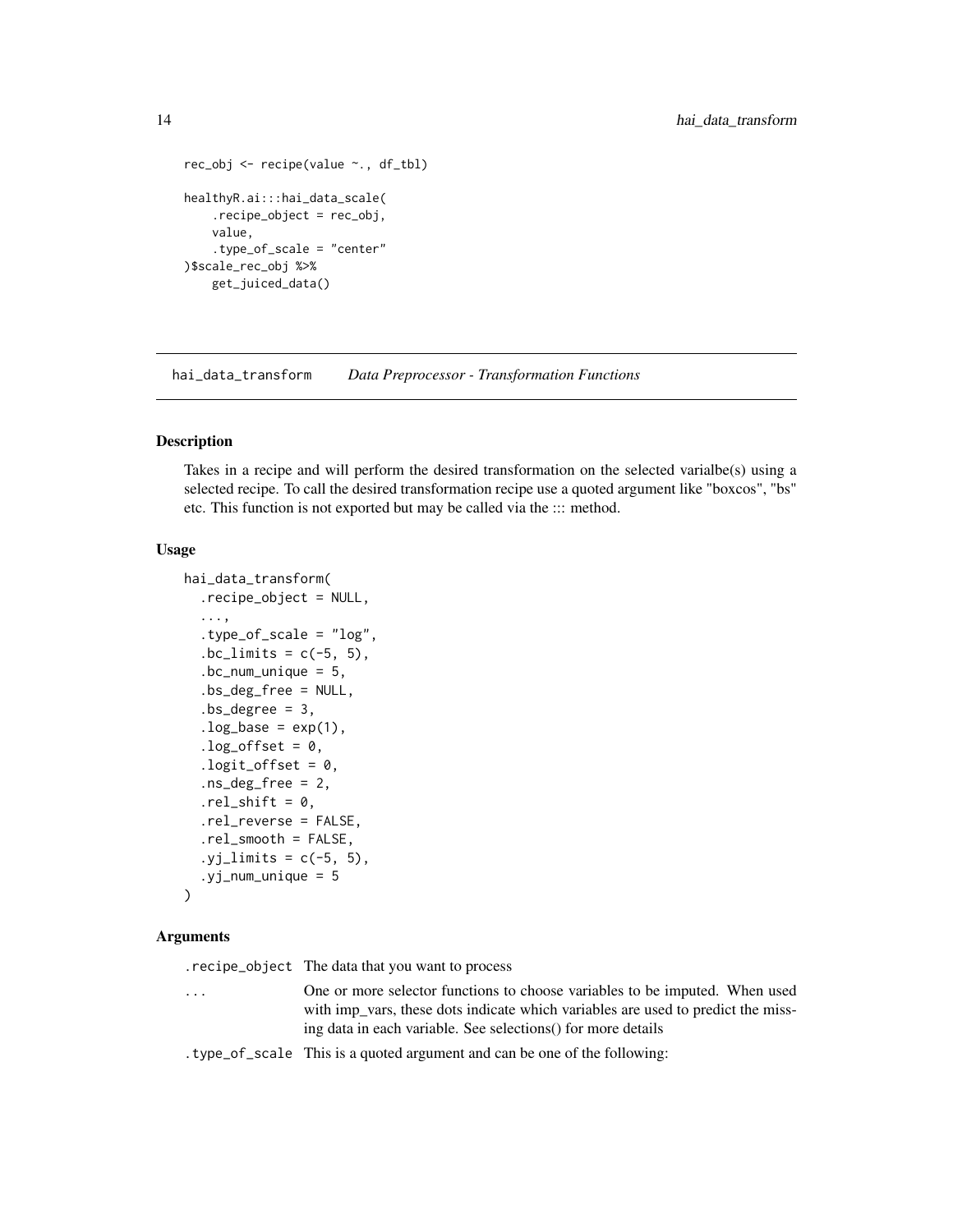|               | • "boxcox"                                                                                                                                                                                                                                                          |
|---------------|---------------------------------------------------------------------------------------------------------------------------------------------------------------------------------------------------------------------------------------------------------------------|
|               | $\cdot$ "bs"                                                                                                                                                                                                                                                        |
|               | $\cdot$ " $\log$ "                                                                                                                                                                                                                                                  |
|               | • "logit"                                                                                                                                                                                                                                                           |
|               | $\cdot$ "ns"                                                                                                                                                                                                                                                        |
|               | • "relu"                                                                                                                                                                                                                                                            |
|               | • "sqrt"                                                                                                                                                                                                                                                            |
|               | • "yeojohnson                                                                                                                                                                                                                                                       |
| .bc_limits    | A length 2 numeric vector defining the range to compute the transformation<br>parameter lambda.                                                                                                                                                                     |
|               | .bc_num_unique An integer to specify minimum required unique values to evaluate for a trans-<br>formation                                                                                                                                                           |
| .bs_deg_free  | The degrees of freedom for the spline. As the degrees of freedom for a spline<br>increase, more flexible and complex curves can be generated. When a single<br>degree of freedom is used, the result is a rescaled version of the original data.                    |
| .bs_degree    | Degree of polynomial spline (integer).                                                                                                                                                                                                                              |
| .log_base     | A numberic value for the base.                                                                                                                                                                                                                                      |
| .log_offset   | An optional value to add to the data prior to logging (to avoid $log(0)$ )                                                                                                                                                                                          |
| .logit_offset | A numberic value to modify values of the columns that are either one or zero.<br>They are modifed to be x - offset or offset respectively.                                                                                                                          |
| .ns_deg_free  | The degrees of freedom for the natural spline. As the degrees of freedom for<br>a natural spline increase, more flexible and complex curves can be generated.<br>When a single degree of freedom is used, the result is a rescaled version of the<br>original data. |
| .rel_shift    | A numeric value dictating a translation to apply to the data.                                                                                                                                                                                                       |
| .rel_reverse  | A logical to indicate if the left hinge should be used as opposed to the right hinge.                                                                                                                                                                               |
| .rel_smooth   | A logical indicating if hte softplus function, a smooth approximation to the rec-<br>tified linear transformation, should be used.                                                                                                                                  |
| .yj_limits    | A length 2 numeric vector defining the range to compute the transformation<br>parameter lambda.                                                                                                                                                                     |
|               | .yj_num_unique An integer where data that have less possible values will not be evaluated for a<br>transformation.                                                                                                                                                  |

# Details

This function will get your data ready for processing with many types of ml/ai models.

This is intended to be used inside of the data processor and therefore is an internal function. This documentation exists to explain the process and help the user understand the parameters that can be set in the pre-processor function.

[recipes::step\\_BoxCox\(\)](#page-0-0)

#### Value

A list object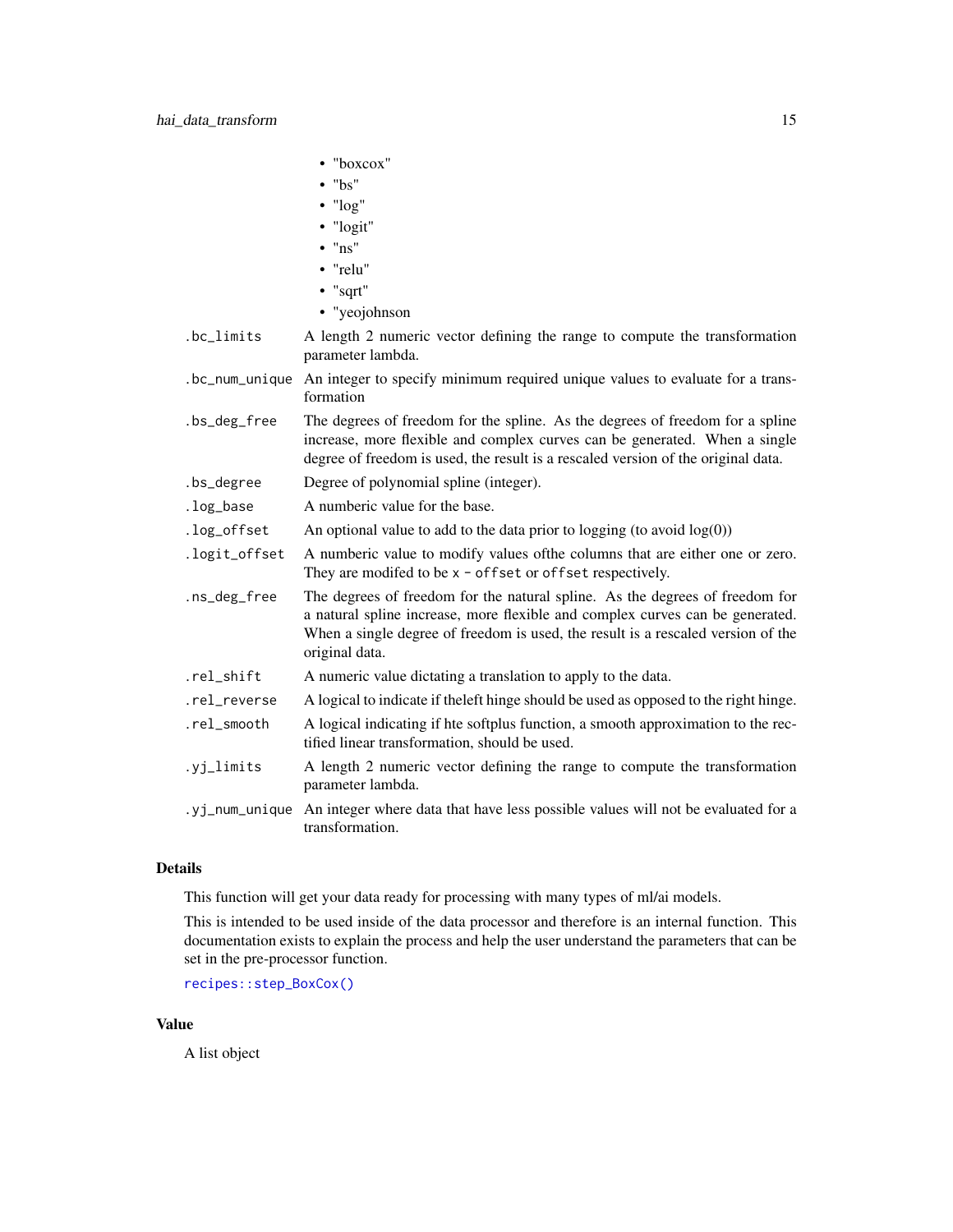#### Author(s)

Steven P. Sanderson II, MPH

#### See Also

[https://recipes.tidymodels.org/reference/step\\_BoxCox.html](https://recipes.tidymodels.org/reference/step_BoxCox.html) [recipes::step\\_bs\(\)](#page-0-0) [https://recipes.tidymodels.org/reference/step\\_bs.html](https://recipes.tidymodels.org/reference/step_bs.html) [recipes::step\\_log\(\)](#page-0-0) [https://recipes.tidymodels.org/reference/step\\_log.html](https://recipes.tidymodels.org/reference/step_log.html) [recipes::step\\_logit\(\)](#page-0-0) [https://recipes.tidymodels.org/reference/step\\_logit.html](https://recipes.tidymodels.org/reference/step_logit.html) [recipes::step\\_ns\(\)](#page-0-0) [https://recipes.tidymodels.org/reference/step\\_ns.html](https://recipes.tidymodels.org/reference/step_ns.html) [recipes::step\\_relu\(\)](#page-0-0) [https://recipes.tidymodels.org/reference/step\\_relu.html](https://recipes.tidymodels.org/reference/step_relu.html) [recipes::step\\_sqrt\(\)](#page-0-0) [https://recipes.tidymodels.org/reference/step\\_sqrt.html](https://recipes.tidymodels.org/reference/step_sqrt.html) [recipes::step\\_YeoJohnson\(\)](#page-0-0) [https://recipes.tidymodels.org/reference/step\\_YeoJohnson.html](https://recipes.tidymodels.org/reference/step_YeoJohnson.html) Other Data Recipes: [hai\\_data\\_impute\(](#page-6-1)), [hai\\_data\\_poly\(](#page-9-1)), [hai\\_data\\_scale\(](#page-11-1)), [hai\\_data\\_trig\(](#page-16-1)), [pca\\_your\\_recipe\(](#page-64-1)) Other Preprocessor: [hai\\_data\\_impute\(](#page-6-1)), [hai\\_data\\_poly\(](#page-9-1)), [hai\\_data\\_scale\(](#page-11-1)), [hai\\_data\\_trig\(](#page-16-1)), [hai\\_knn\\_data\\_prepper\(](#page-48-1))

#### Examples

```
suppressPackageStartupMessages(library(dplyr))
suppressPackageStartupMessages(library(recipes))
date_seq <- seq.Date(from = as.Date("2013-01-01"), length.out = 100, by = "month")
val_seq \leq rep(rnorm(10, mean = 6, sd = 2), times = 10)
df_tbl <- tibble(
   date\_col = date\_seq,value = val_seq
\lambdarec_obj <- recipe(value ~., df_tbl)
healthyR.ai:::hai_data_transform(
    .recipe_object = rec_obj,
    value,
    .type_of_scale = "log"
)$scale_rec_obj %>%
    get_juiced_data()
```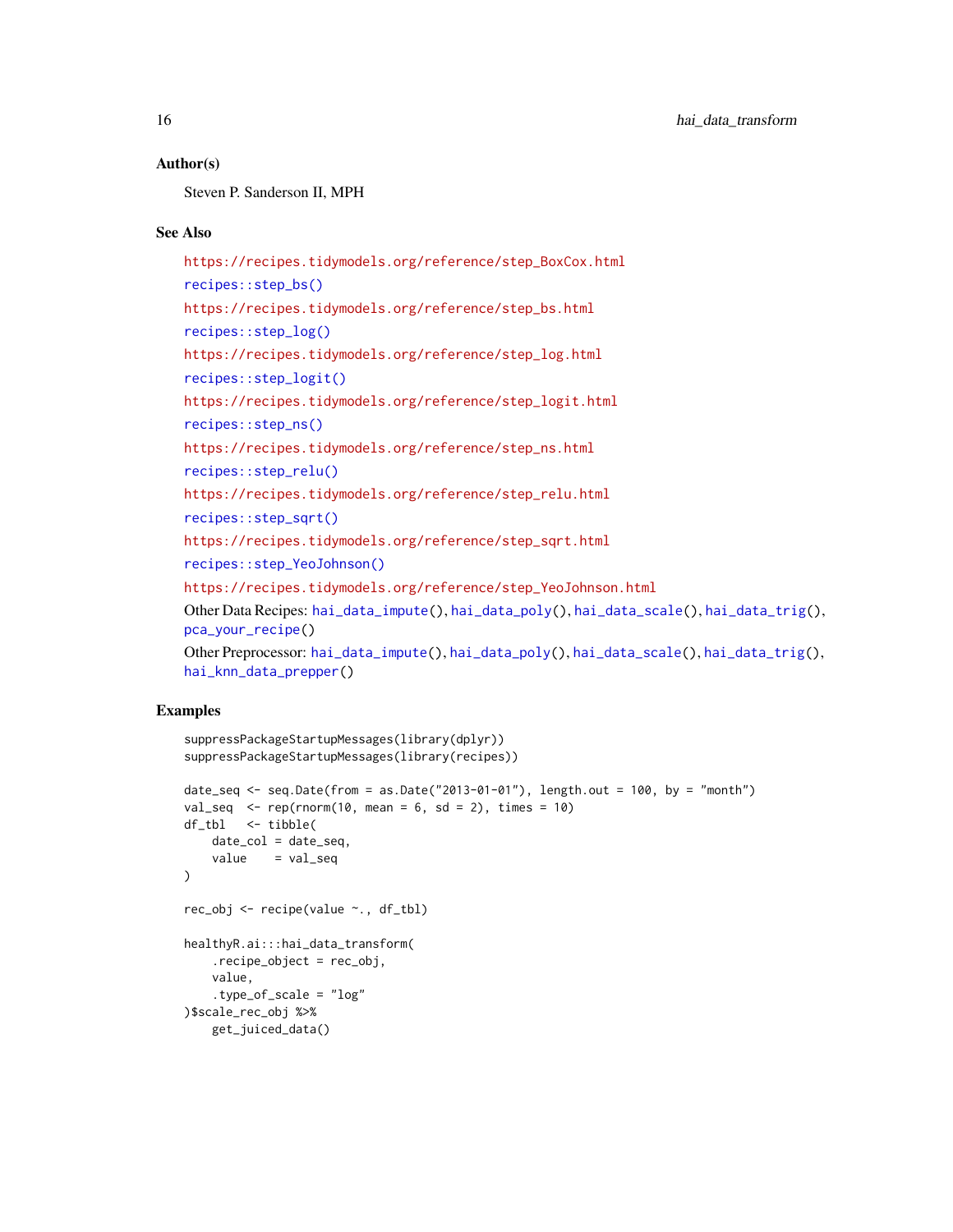<span id="page-16-1"></span><span id="page-16-0"></span>

#### Description

Takes in a recipe and will scale values using a selected recipe. To call the recipe use a quoted argument like "sin", "cos" or "tan". This function is not exported but may be called via the ::: method.

#### Usage

```
hai_data_trig(
  .recipe_object = NULL,
  ...,
  .type_of_scale = "sin",
  .inverse = FALSE
)
```
#### Arguments

.recipe\_object The data that you want to process ... One or more selector functions to choose variables to be imputed. When used with imp\_vars, these dots indicate which variables are used to predict the missing data in each variable. See selections() for more details .type\_of\_scale This is a quoted argument and can be one of the following:  $\bullet$  " $\sin$ " • "cos" • "tan" .inverse A logical: should the inverse function be used? Default is FALSE

#### Details

This function will get your data ready for processing with many types of ml/ai models.

This is intended to be used inside of the data processor and therefore is an internal function. This documentation exists to explain the process and help the user understand the parameters that can be set in the pre-processor function.

[recipes::step\\_hyperbolic\(\)](#page-0-0)

#### Value

A list object

#### Author(s)

Steven P. Sanderson II, MPH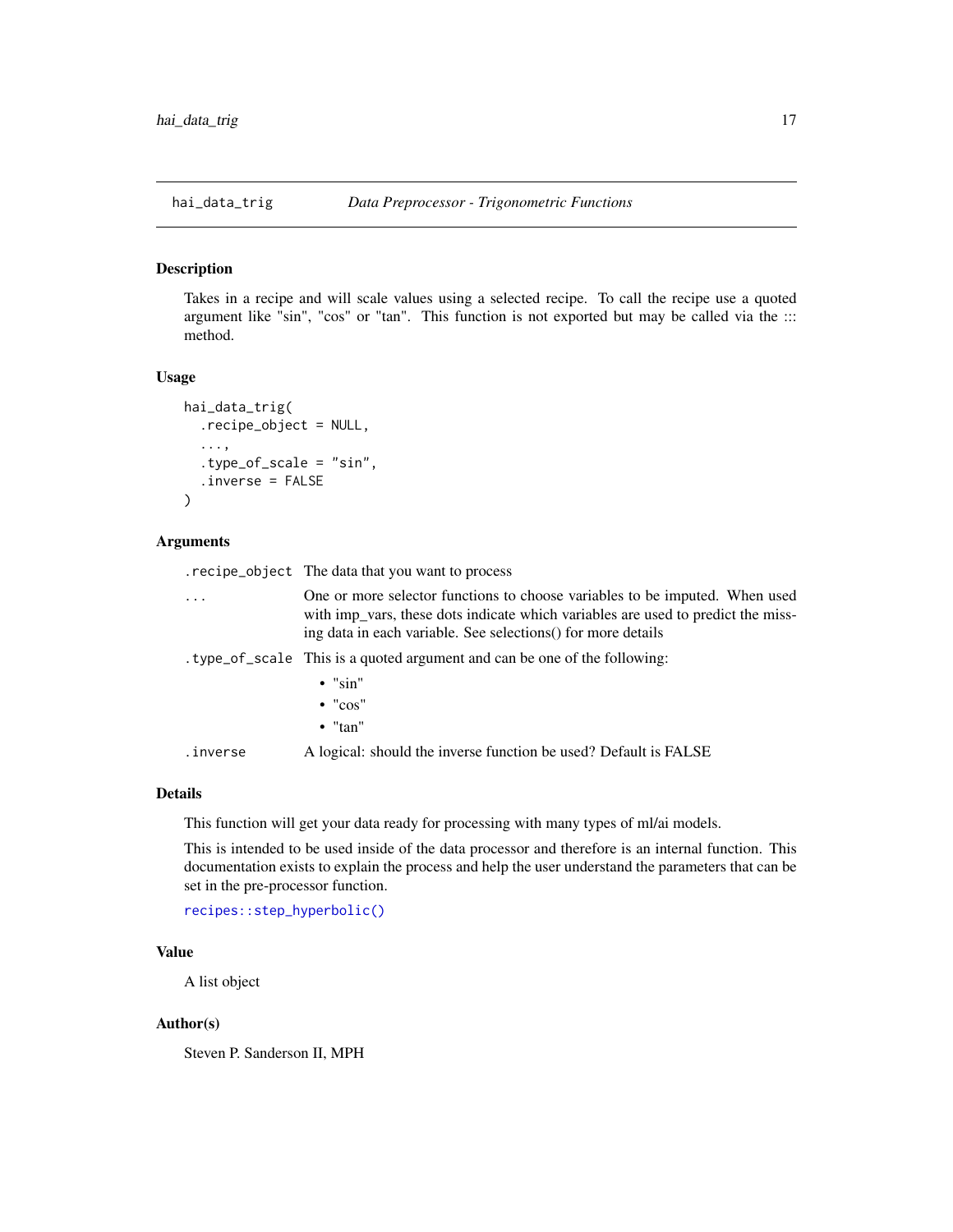# <span id="page-17-0"></span>See Also

[https://recipes.tidymodels.org/reference/step\\_hyperbolic.html](https://recipes.tidymodels.org/reference/step_hyperbolic.html)

```
Other Data Recipes: hai_data_impute(), hai_data_poly(), hai_data_scale(), hai_data_transform(),
pca_your_recipe()
```

```
Other Preprocessor: hai_data_impute(), hai_data_poly(), hai_data_scale(), hai_data_transform(),
hai_knn_data_prepper()
```
#### Examples

```
suppressPackageStartupMessages(library(dplyr))
suppressPackageStartupMessages(library(recipes))
date_seq <- seq.Date(from = as.Date("2013-01-01"), length.out = 100, by = "month")
val\_seq <- rep(rnorm(10, mean = 6, sd = 2), times = 10)
df_tbl <- tibble(
    date_col = date_seq,
    value = val\_seq\mathcal{L}rec_obj <- recipe(value ~., df_tbl)
healthyR.ai:::hai_data_trig(
    .recipe_object = rec_obj,
   value,
    .type_of_scale = "sin"
)$scale_rec_obj %>%
    get_juiced_data()
```
<span id="page-17-1"></span>hai\_default\_classification\_metric\_set *Metric Set*

# Description

Default classification metric sets from yardstick

#### Usage

```
hai_default_classification_metric_set()
```
# Details

Default classification metric sets from yardstick

# Value

A yardstick metric set tibble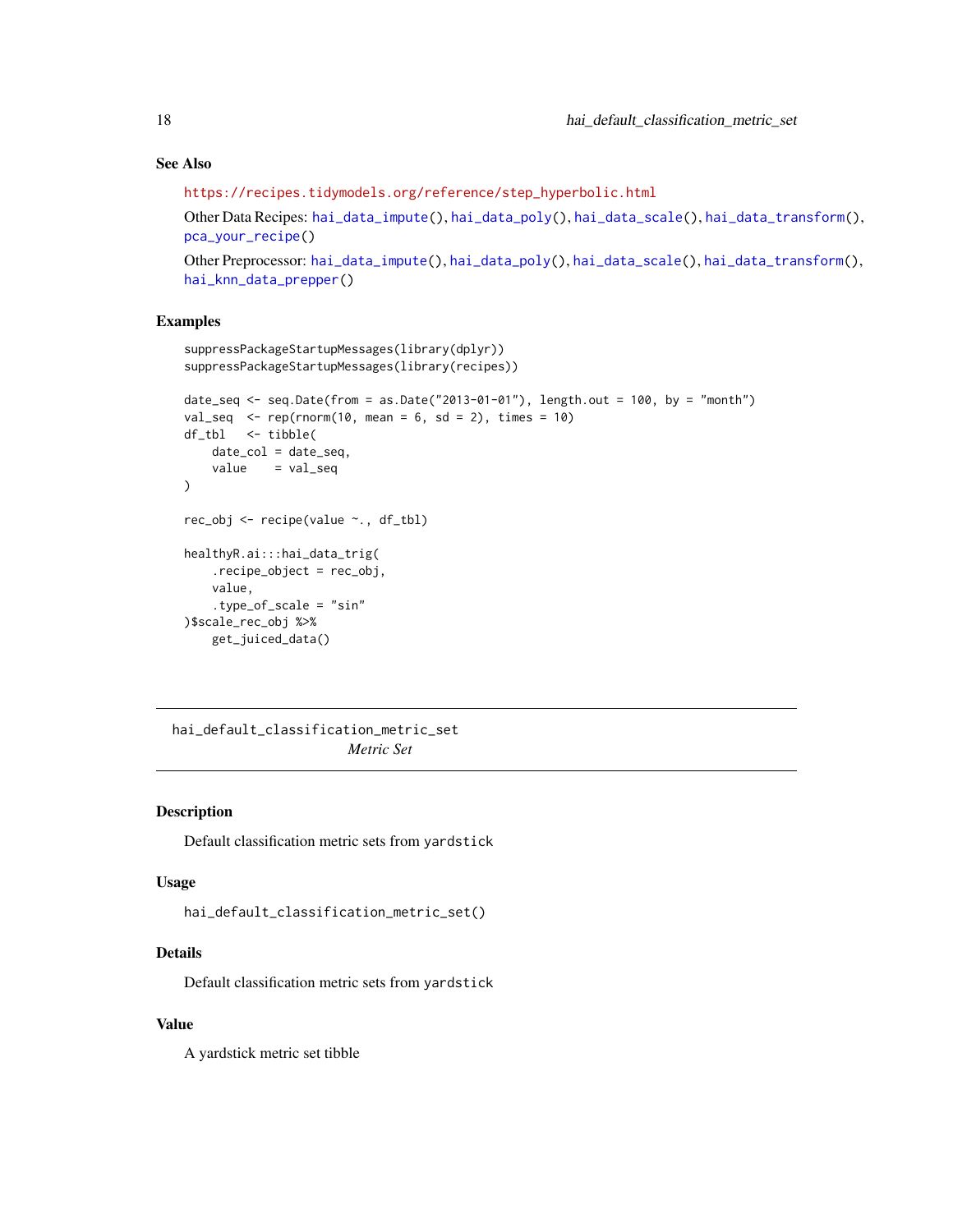# <span id="page-18-0"></span>Author(s)

Steven P. Sanderson II, MPH

# See Also

Other Default Metric Sets: [hai\\_default\\_regression\\_metric\\_set\(](#page-18-1))

# Examples

hai\_default\_classification\_metric\_set()

<span id="page-18-1"></span>hai\_default\_regression\_metric\_set *Metric Set*

# Description

Default regression metric sets from yardstick

#### Usage

hai\_default\_regression\_metric\_set()

# Details

Default regression metric sets from yardstick

# Value

A yardstick metric set tibble

#### Author(s)

Steven P. Sanderson II, MPH

# See Also

Other Default Metric Sets: [hai\\_default\\_classification\\_metric\\_set\(](#page-17-1))

#### Examples

hai\_default\_regression\_metric\_set()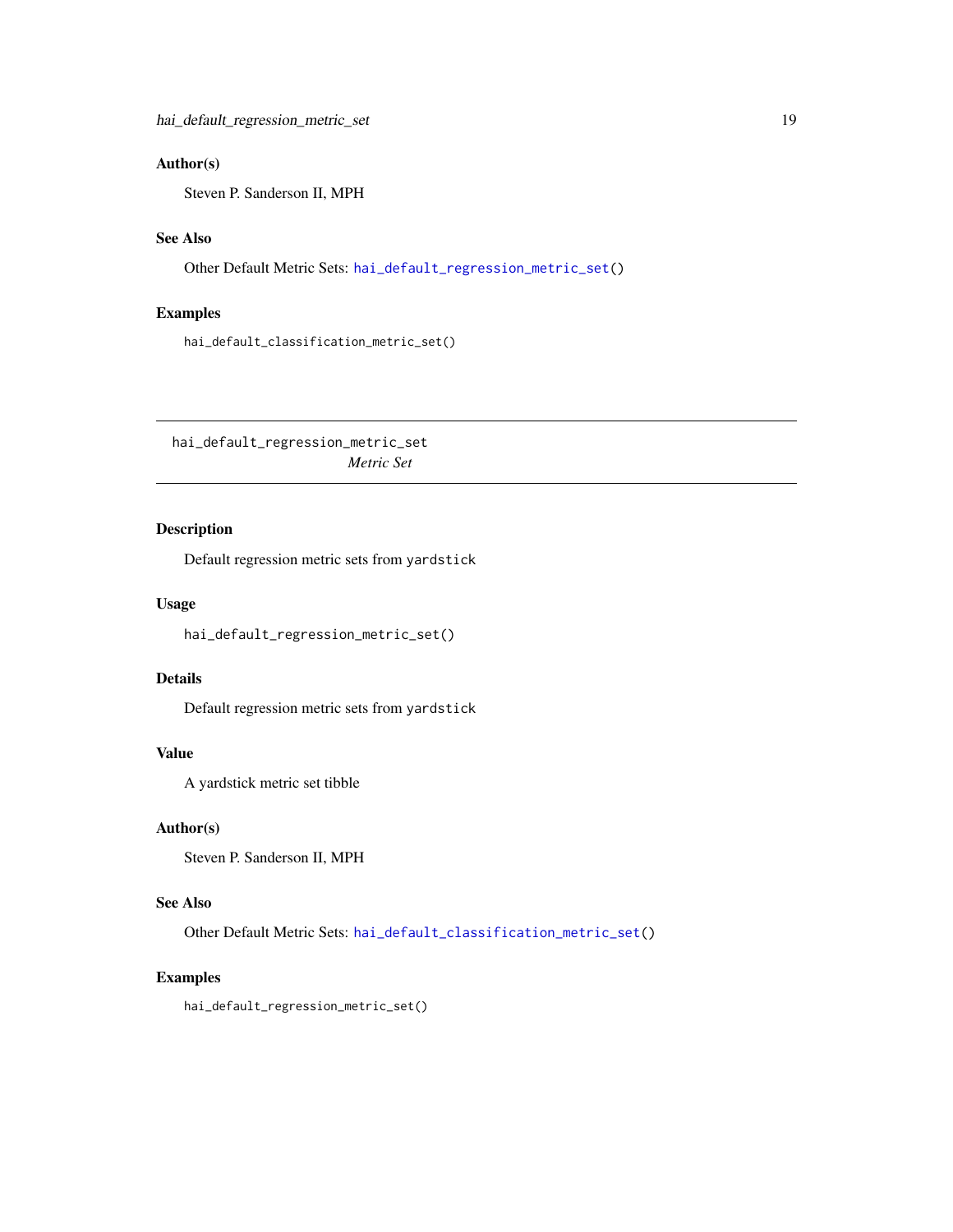<span id="page-19-1"></span><span id="page-19-0"></span>hai\_density\_hist\_plot *Density Histogram Plot*

# Description

this will produce a ggplot2 or plotly histogram plot of the density information provided from the hai\_get\_density\_data\_tbl function.

#### Usage

```
hai_density_hist_plot(
  .data,
  .dist_name_col = distribution,
  .value_col = dist_data,
  a1pha = 0.382,
  .interactive = FALSE
)
```
#### Arguments

| .data        | The data that is produced from using hai_get_density_data_tbl                                                      |
|--------------|--------------------------------------------------------------------------------------------------------------------|
|              | dist_name_col The column that has the distribution name, should be distribution and that is set<br>as the default. |
| .value_col   | The column that contains the x values that comes from the hai_get_density_data_tbl<br>function.                    |
| .alpha       | The alpha parameter for ggplot                                                                                     |
| .interactive | This is a Boolean fo TRUE/FALSE and is defaulted to FALSE. TRUE will pro-<br>duce a plotly plot.                   |

#### Details

This will produce a histogram of the density information that is produced from the function hai\_get\_density\_data\_tbl. It will look for an attribute from the .data param to ensure the function was used.

# Value

A plot, either ggplot2 or plotly

# Author(s)

Steven P. Sanderson II, MPH

# See Also

Other Distribution Plots: [hai\\_density\\_plot\(](#page-20-1)), [hai\\_density\\_qq\\_plot\(](#page-21-1))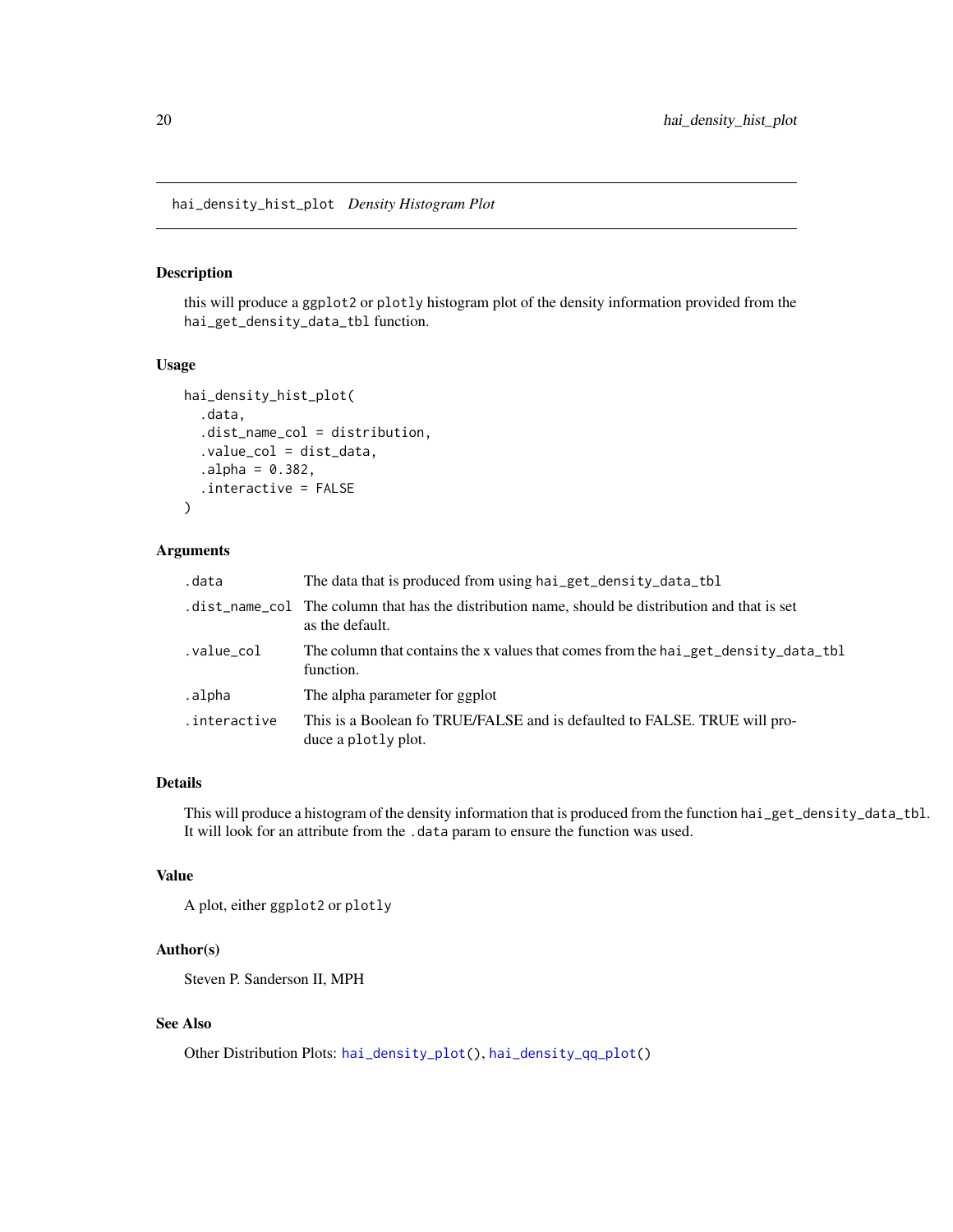# <span id="page-20-0"></span>hai\_density\_plot 21

# Examples

```
library(dplyr)
df <- hai_scale_zero_one_vec(.x = mtcars$mpg) %>%
  hai_distribution_comparison_tbl()
dist_data_tbl <- hai_get_dist_data_tbl(df)
hai_density_hist_plot(
 .data = dist_data_tbl,
 .dist_name_col = distribution,
 .value_col = dist_data,
 alpha = 0.5,
 .interactive = FALSE
\mathcal{L}
```
<span id="page-20-1"></span>hai\_density\_plot *Density Histogram Plot*

# Description

this will produce a ggplot2 or plotly histogram plot of the density information provided from the hai\_get\_density\_data\_tbl function.

# Usage

```
hai_density_plot(
  .data,
  .dist_name_col,
  .x_col,
  .y_col,
  .size = 1,
  a1pha = 0.382,.interactive = FALSE
\mathcal{L}
```
#### Arguments

| .data        | The data that is produced from using hai_get_density_data_tbl                                                       |
|--------------|---------------------------------------------------------------------------------------------------------------------|
|              | .dist_name_col The column that has the distribution name, should be distribution and that is set<br>as the default. |
| .x_col       | The x value from the tidied density object.                                                                         |
| .y_col       | The y value from the tidied density object.                                                                         |
| .size        | The size parameter for ggplot.                                                                                      |
| .alpha       | The alpha parameter for ggplot.                                                                                     |
| .interactive | This is a Boolean fo TRUE/FALSE and is defaulted to FALSE. TRUE will pro-<br>duce a plotly plot.                    |
|              |                                                                                                                     |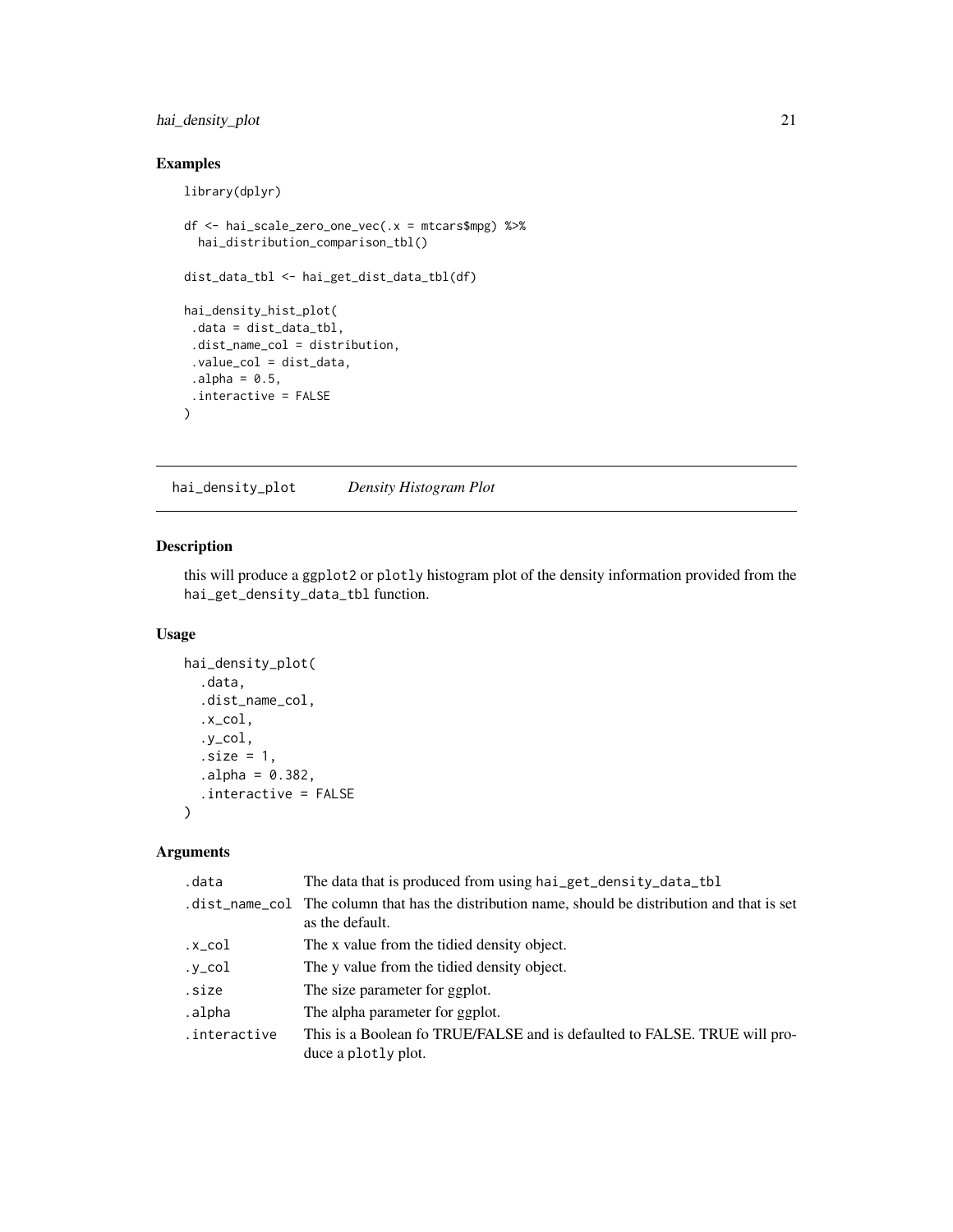# <span id="page-21-0"></span>Details

This will produce a density plot of the density information that is produced from the function hai\_get\_density\_data\_tbl. It will look for an attribute from the .data param to ensure the function was used.

# Value

A plot, either ggplot2 or plotly

# Author(s)

Steven P. Sanderson II, MPH

# See Also

Other Distribution Plots: [hai\\_density\\_hist\\_plot\(](#page-19-1)), [hai\\_density\\_qq\\_plot\(](#page-21-1))

#### Examples

```
library(dplyr)
df <- hai_scale_zero_one_vec(.x = mtcars$mpg) %>%
 hai_distribution_comparison_tbl()
tidy_density_tbl <- hai_get_density_data_tbl(df)
hai_density_plot(
.data = tidy_density_tbl,
.dist_name_col = distribution,
.x\_col = x,
 .y\_col = y,
alpha = 0.5,
 .interactive = FALSE
\lambda
```
<span id="page-21-1"></span>hai\_density\_qq\_plot *Density QQ Plot*

# Description

this will produce a ggplot2 or plotly histogram plot of the density information provided from the hai\_get\_density\_data\_tbl function.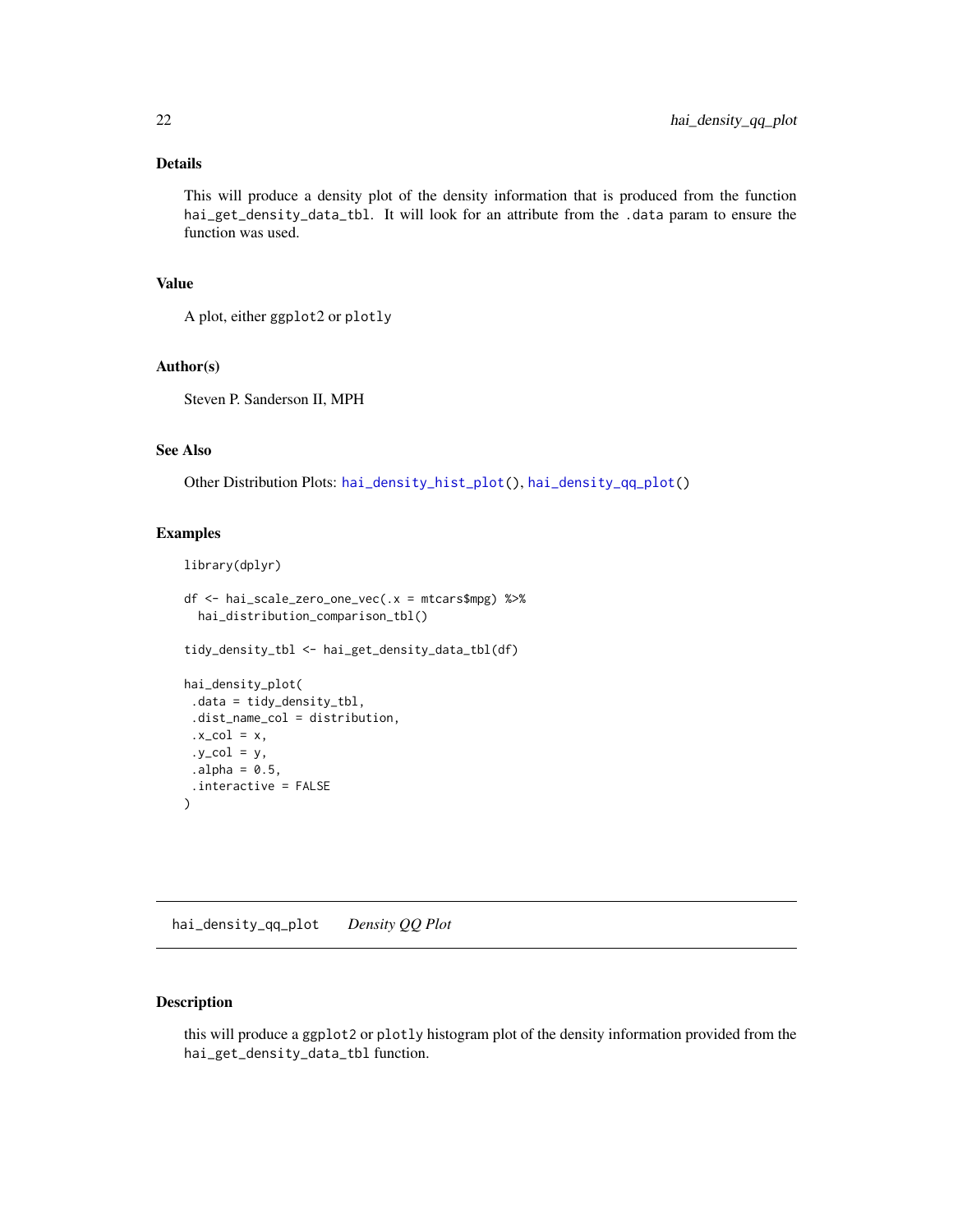# hai\_density\_qq\_plot 23

# Usage

```
hai_density_qq_plot(
  .data,
  .dist_name_col = distribution,
  .x\_col = x,
  .y\_col = y,
  .size = 1,a1pha = 0.382,.interactive = FALSE
)
```
#### Arguments

| .data        | The data that is produced from using hai_get_density_data_tbl                                                       |
|--------------|---------------------------------------------------------------------------------------------------------------------|
|              | .dist_name_col The column that has the distribution name, should be distribution and that is set<br>as the default. |
| .x_col       | The column that contains the x values that comes from the hai_get_density_data_tbl<br>function.                     |
| .y_col       | The column that contains the y values that comes from the hai_get_density_data_tbl<br>function.                     |
| .size        | The size parameter for ggplot                                                                                       |
| .alpha       | The alpha parameter for ggplot                                                                                      |
| .interactive | This is a Boolean fo TRUE/FALSE and is defaulted to FALSE. TRUE will pro-<br>duce a plotly plot.                    |
|              |                                                                                                                     |

# Details

This will produce a qq plot of the density information that is produced from the function hai\_get\_density\_data\_tbl. It will look for an attribute from the .data param to ensure the function was used.

## Value

A plot, either ggplot2 or plotly

# Author(s)

Steven P. Sanderson II, MPH

#### See Also

Other Distribution Plots: [hai\\_density\\_hist\\_plot\(](#page-19-1)), [hai\\_density\\_plot\(](#page-20-1))

# Examples

library(dplyr)

```
df <- hai_scale_zero_one_vec(.x = mtcars$mpg) %>%
 hai_distribution_comparison_tbl()
```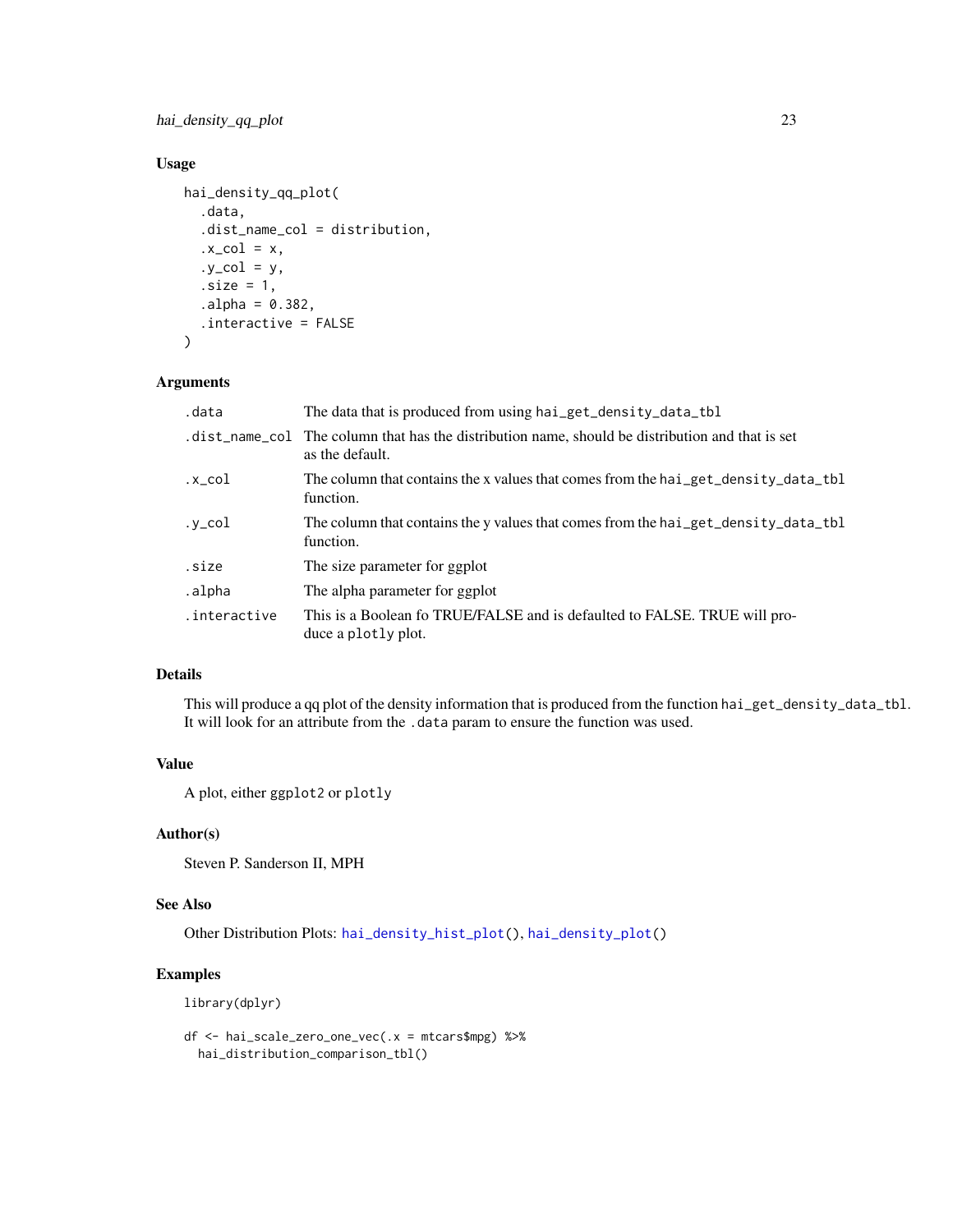```
tidy_density_tbl <- hai_get_density_data_tbl(df)
hai_density_qq_plot(
 .data = tidy_density_tbl,
 .dist_name_col = distribution,
 .x\_col = x,
 .y\_col = y,
 .size = 1,alpha = 0.5,
 .interactive = FALSE
\mathcal{L}
```
<span id="page-23-1"></span>hai\_distribution\_comparison\_tbl

*Compare Data Against Distributions*

#### Description

This function will attempt to get some key information on the data you pass to it. It will also automatically normalize the data from 0 to 1. This will not change the distribution just it's scale in order to make sure that many different types of distributions can be fit to the data, which should help identify what the distribution of the passed data could be.

The resulting output has attributes added to it that get used in other functions that are meant to compliment each other.

This function will automatically pass the .x parameter to [hai\\_skewness\\_vec\(\)](#page-58-1) and [hai\\_kurtosis\\_vec\(\)](#page-49-1) in order to help create the random data from the distributions.

The distributions that can be chosen from are:

| Distribution   | R stats::dist |
|----------------|---------------|
| normal         | rnorm         |
| uniform        | runif         |
| exponential    | rexp          |
| logistic       | rlogis        |
| heta           | rbeta         |
| lognormal      | rlnorm        |
| gamma          | rgamma        |
| weibull        | weibull       |
| chisquare      | rchisq        |
| cauchy         | rcauchy       |
| hypergeometric | rhyper        |
| f              | rf            |
| poisson        | rpois         |
|                |               |

<span id="page-23-0"></span>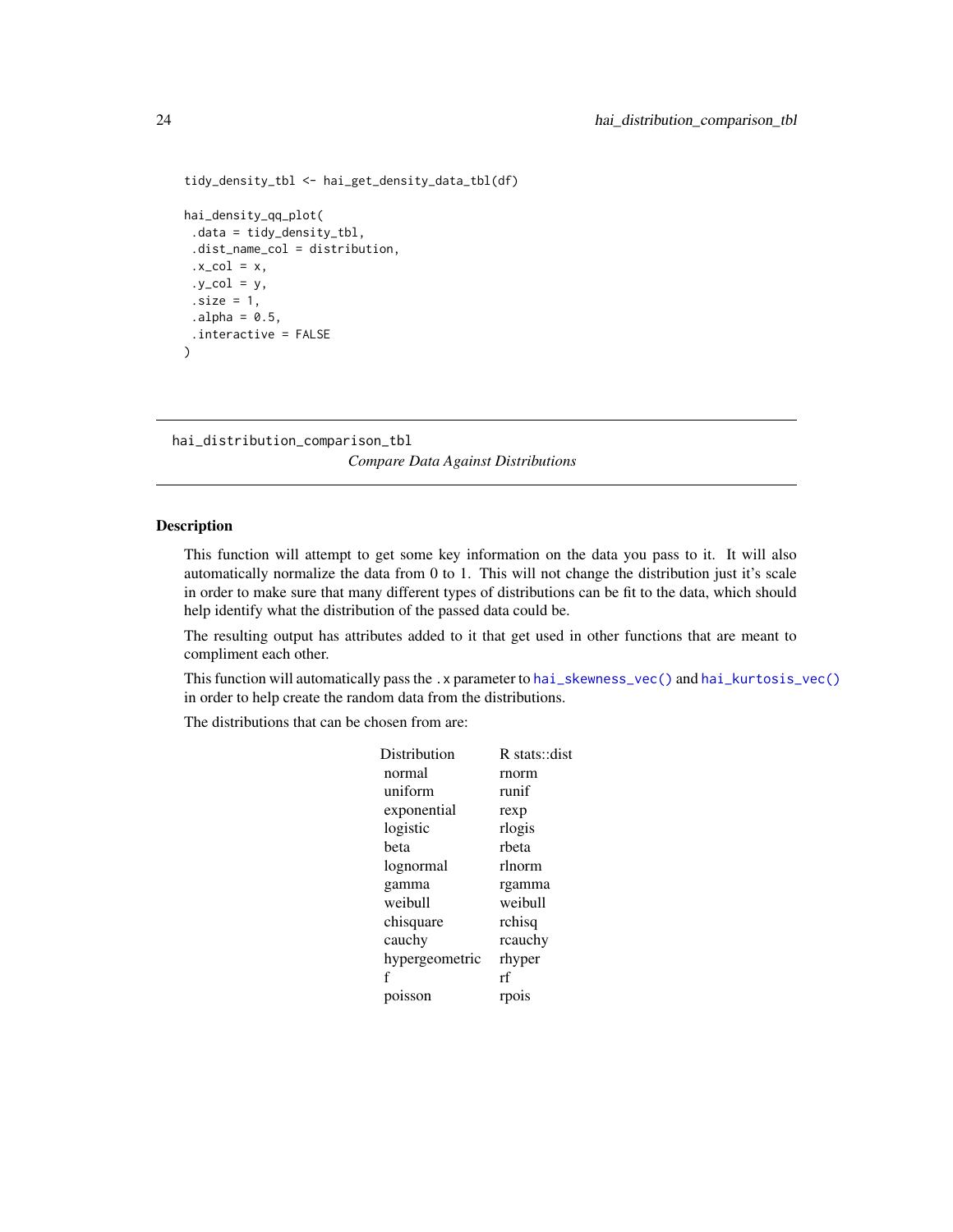#### Usage

```
hai_distribution_comparison_tbl(
  .x,
  .distributions = c("gamma", "beta"),
  .normalize = TRUE
\lambda
```
#### Arguments

| . X        | The numeric vector to analyze.                                                               |
|------------|----------------------------------------------------------------------------------------------|
|            | distributions A character vector of distributions to check. For example, c("gamma", "beta"). |
| .normalize | A boolean value of TRUE/FALSE, the default is TRUE. This will normalize the                  |
|            | data using the hai_scale_zero_one_vec function.                                              |

#### Details

Get information on the empirical distribution of your data along with generated densities of other distributions. This information is in the resulting tibble that is generated. Three columns will generate, Distribution, from the param .distributions, dist\_data which is a list vector of density values passed to the underlying stats r distribution function, and density\_data, which is the dist\_data column passed to list(stats::density(unlist(dist\_data)))

This has the effect of giving you the desired vector that can be used in resultant plots (dist\_data) or you can interact with the density object itself.

If the skewness of the distribution is negative, then for the gamma and beta distributions the skew is set equal to the kurtosis and the kurtosis is set equal to  $sqrt((skew)^2)$ 

#### Value

A tibble.

#### Author(s)

Steven P. Sanderson II, MPH

#### See Also

Other Distribution Functions: [hai\\_get\\_density\\_data\\_tbl\(](#page-31-1)), [hai\\_get\\_dist\\_data\\_tbl\(](#page-32-1))

# Examples

```
x_vec <- hai_scale_zero_one_vec(mtcars$mpg)
df <- hai_distribution_comparison_tbl(
 .x = x\_vec.distributions = c("beta","gamma")
)
df
```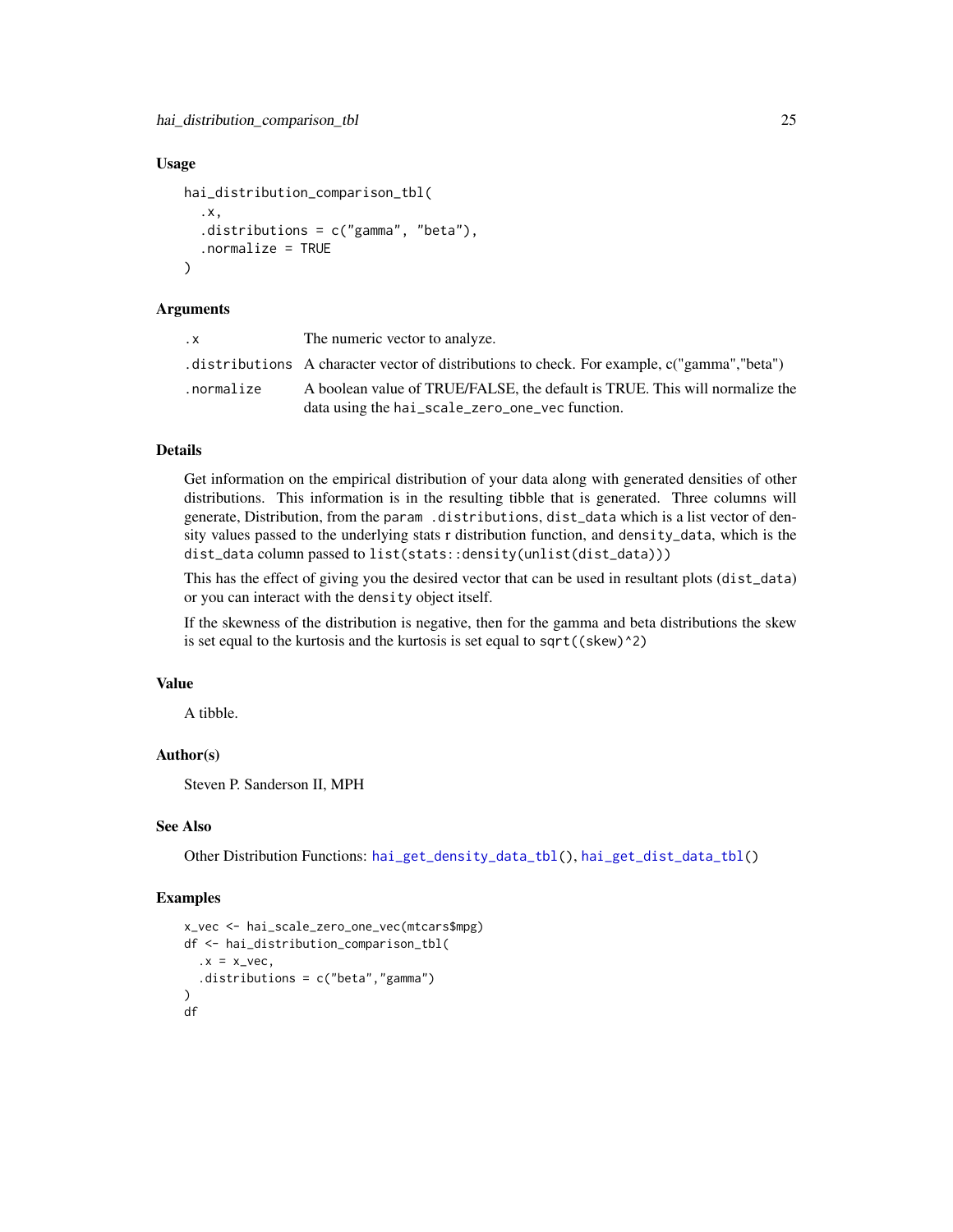<span id="page-25-1"></span><span id="page-25-0"></span>hai\_fourier\_augment *Augment Function Fourier*

# Description

Takes a numeric vector(s) or date and will return a tibble of one of the following:

- $\cdot$  "sin"
- "cos"
- "sincos"
- c("sin","cos","sincos")

# Usage

```
hai_fourier_augment(
  .data,
  .value,
  .period,
  .order,
  .names = "auto",
  .scale_type = c("sin", "cos", "sincos")
)
```
# Arguments

| .data       | The data being passed that will be augmented by the function.                                                                           |
|-------------|-----------------------------------------------------------------------------------------------------------------------------------------|
| .value      | This is passed $r$ lang::enquo() to capture the vectors you want to augment.                                                            |
| .period     | The number of observations that complete a cycle                                                                                        |
| .order      | The fourier term order                                                                                                                  |
| .names      | The default is "auto"                                                                                                                   |
| .scale_type | A character of one of the following: "sin","cos", or sincos" All can be passed by<br>setting the param equal to c("sin","cos","sincos") |

# Details

Takes a numeric vector or date and will return a vector of one of the following:

- $\bullet$  "sin"
- "cos"
- "sincos"
- c("sin","cos","sincos")

This function is intended to be used on its own in order to add columns to a tibble.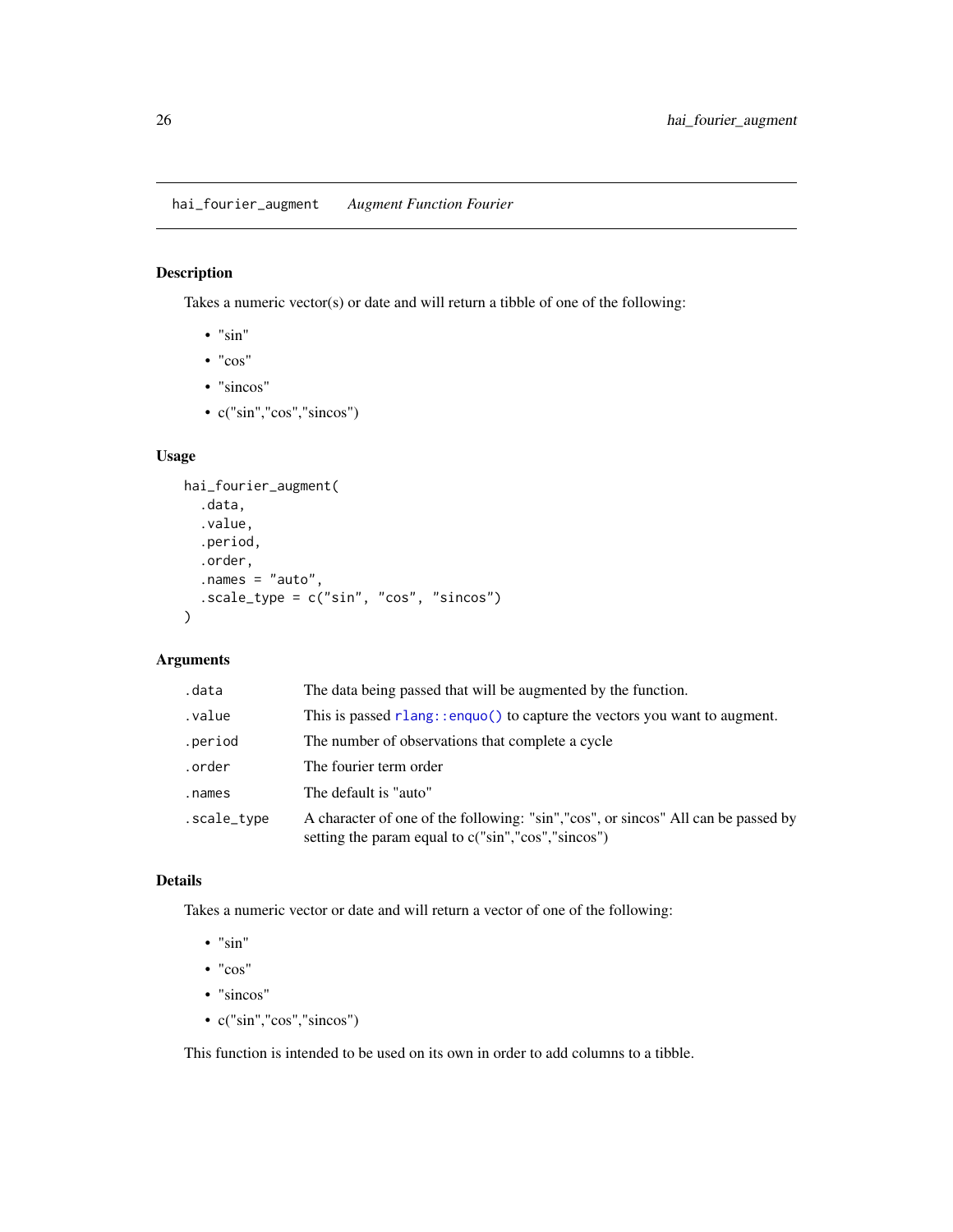# <span id="page-26-0"></span>Value

A augmented tibble

#### Author(s)

Steven P. Sanderson II, MPH

# See Also

Other Augment Function: [hai\\_fourier\\_discrete\\_augment\(](#page-26-1)), [hai\\_hyperbolic\\_augment\(](#page-34-1)), [hai\\_polynomial\\_augment\(](#page-50-1)), [hai\\_scale\\_zero\\_one\\_augment\(](#page-52-1)), [hai\\_scale\\_zscore\\_augment\(](#page-55-1)), [hai\\_winsorized\\_move\\_augment\(](#page-59-1)), [hai\\_winsorized\\_truncate\\_augment\(](#page-61-1))

# Examples

suppressPackageStartupMessages(library(dplyr))

```
len\_out = 10
by\_unit = "month"
start_date = as.Date("2021-01-01")
data_tbl <- tibble(
 date_col = seq.Date(from = start_date, length.out = len_out, by = by_unit),
 a = rnorm(len_out),b = runif(len_out))
hai_fourier_augment(data_tbl, b, .period = 12, .order = 1, .scale_type = "sin")
hai_fourier_augment(data_tbl, b, .period = 12, .order = 1, .scale_type = "cos")
```
<span id="page-26-1"></span>hai\_fourier\_discrete\_augment

*Augment Function Fourier Discrete*

#### Description

Takes a numeric vector(s) or date and will return a tibble of one of the following:

- $\bullet$  "sin"
- "cos"
- "sincos"
- c("sin","cos","sincos") When either of these values falls below zero, then zero else one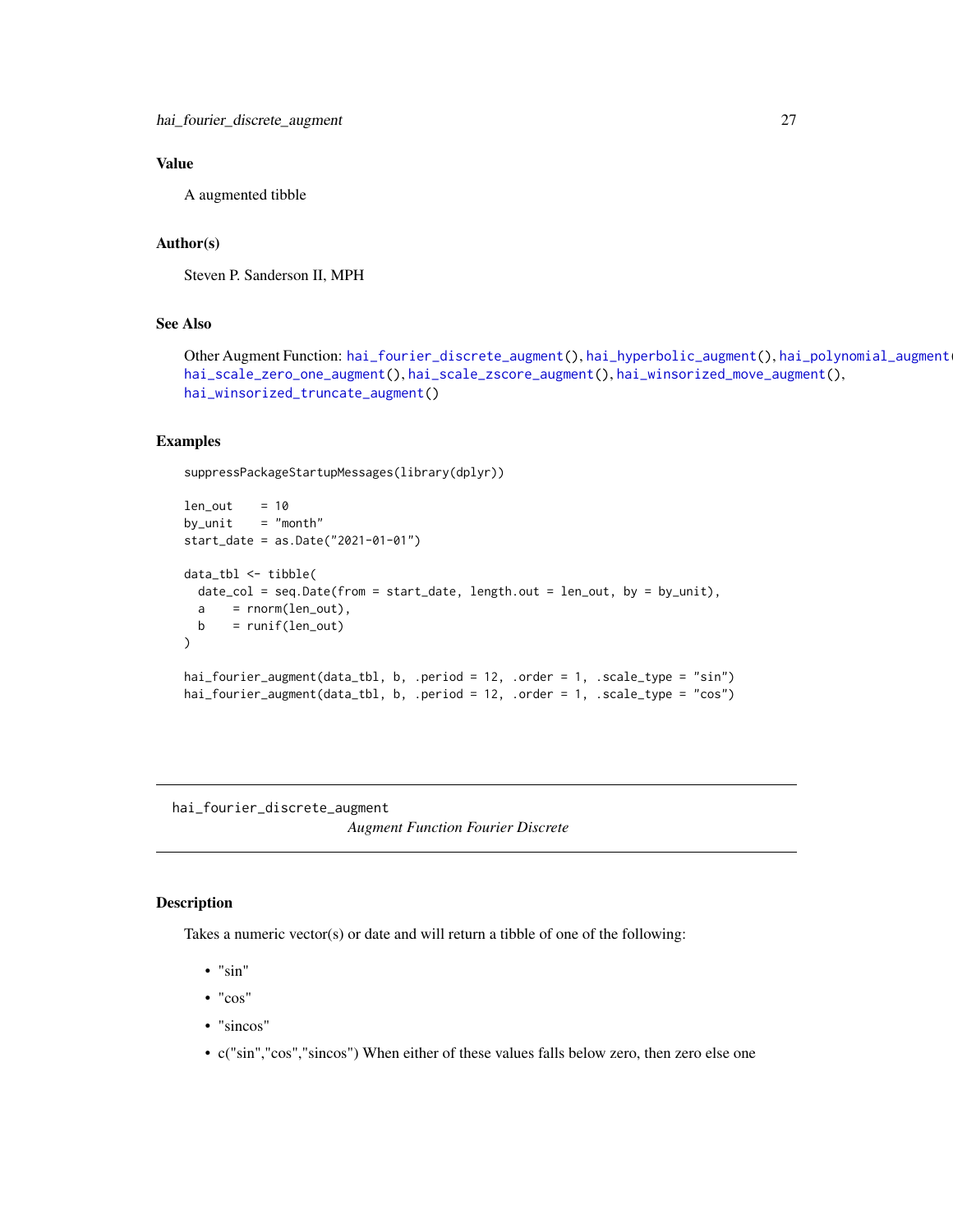# Usage

```
hai_fourier_discrete_augment(
  .data,
  .value,
  .period,
  .order,
  .names = "auto",
 .scale_type = c("sin", "cos", "sincos")
)
```
#### Arguments

| .data       | The data being passed that will be augmented by the function.                                                                            |
|-------------|------------------------------------------------------------------------------------------------------------------------------------------|
| .value      | This is passed $r$ lang: : enquo() to capture the vectors you want to augment.                                                           |
| .period     | The number of observations that complete a cycle.                                                                                        |
| .order      | The fourier term order                                                                                                                   |
| .names      | The default is "auto"                                                                                                                    |
| .scale_type | A character of one of the following: "sin", "cos", or sincos" All can be passed by<br>setting the param equal to c("sin","cos","sincos") |

# Details

Takes a numeric vector or a date and will return a vector of one of the following:

- "sin"
- "cos"
- "sincos"
- c("sin","cos","sincos")

This function is intended to be used on its own in order to add columns to a tibble.

# Value

A augmented tibble

#### Author(s)

Steven P. Sanderson II, MPH

# See Also

Other Augment Function: [hai\\_fourier\\_augment\(](#page-25-1)), [hai\\_hyperbolic\\_augment\(](#page-34-1)), [hai\\_polynomial\\_augment\(](#page-50-1)), [hai\\_scale\\_zero\\_one\\_augment\(](#page-52-1)), [hai\\_scale\\_zscore\\_augment\(](#page-55-1)), [hai\\_winsorized\\_move\\_augment\(](#page-59-1)), [hai\\_winsorized\\_truncate\\_augment\(](#page-61-1))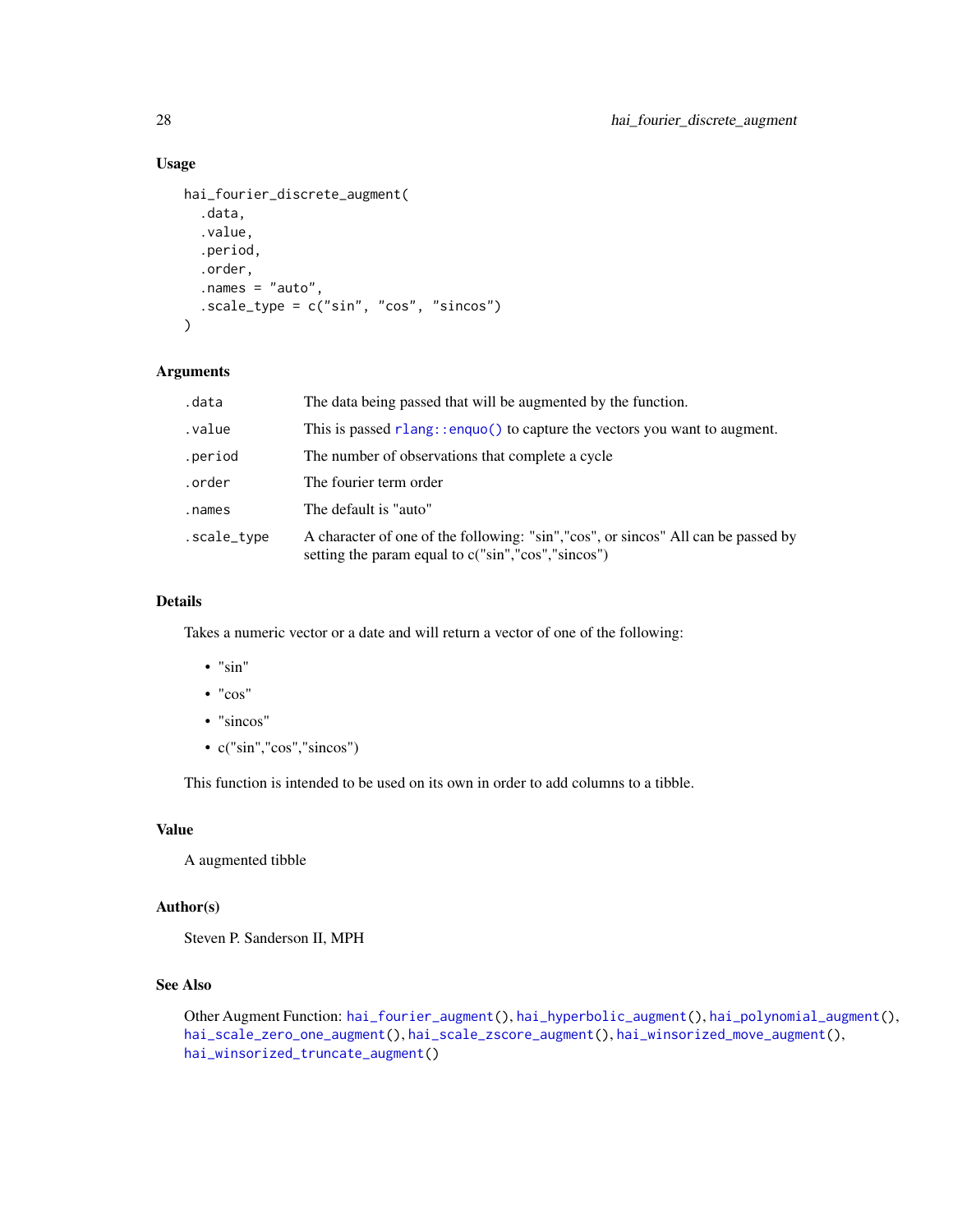# <span id="page-28-0"></span>hai\_fourier\_discrete\_vec 29

# Examples

```
suppressPackageStartupMessages(library(dplyr))
```

```
len\_out = 24
by_unit = "month"start_date = as.Date("2021-01-01")
data_tbl <- tibble(
 date_col = seq.Date(from = start_date, length.out = len_out, by = by_unit),
 a = rnorm(len_out),b = runif(len_out))
hai_fourier_discrete_augment(data_tbl, b, .period = 2*12, .order = 1, .scale_type = "sin")
```

```
hai_fourier_discrete_augment(data_tbl, b, .period = 2*12, .order = 1, .scale_type = "cos")
```
<span id="page-28-1"></span>hai\_fourier\_discrete\_vec

*Vector Function Discrete Fourier*

# Description

Takes a numeric vector or date and will return a vector of one of the following:

- $\bullet$  "sin"
- "cos"
- "sincos" This will do value =  $sin(x) * cos(x)$  When either of these values falls below zero, then zero else one

# Usage

```
hai_fourier_discrete_vec(
  .x,
  .period,
  .order,
  .scale_type = c("sin", "cos", "sincos")
)
```
#### Arguments

| $\cdot$ X   | A numeric vector                                            |
|-------------|-------------------------------------------------------------|
| .period     | The number of observations that complete a cycle            |
| .order      | The fourier term order                                      |
| .scale_type | A character of one of the following: "sin", "cos", "sincos" |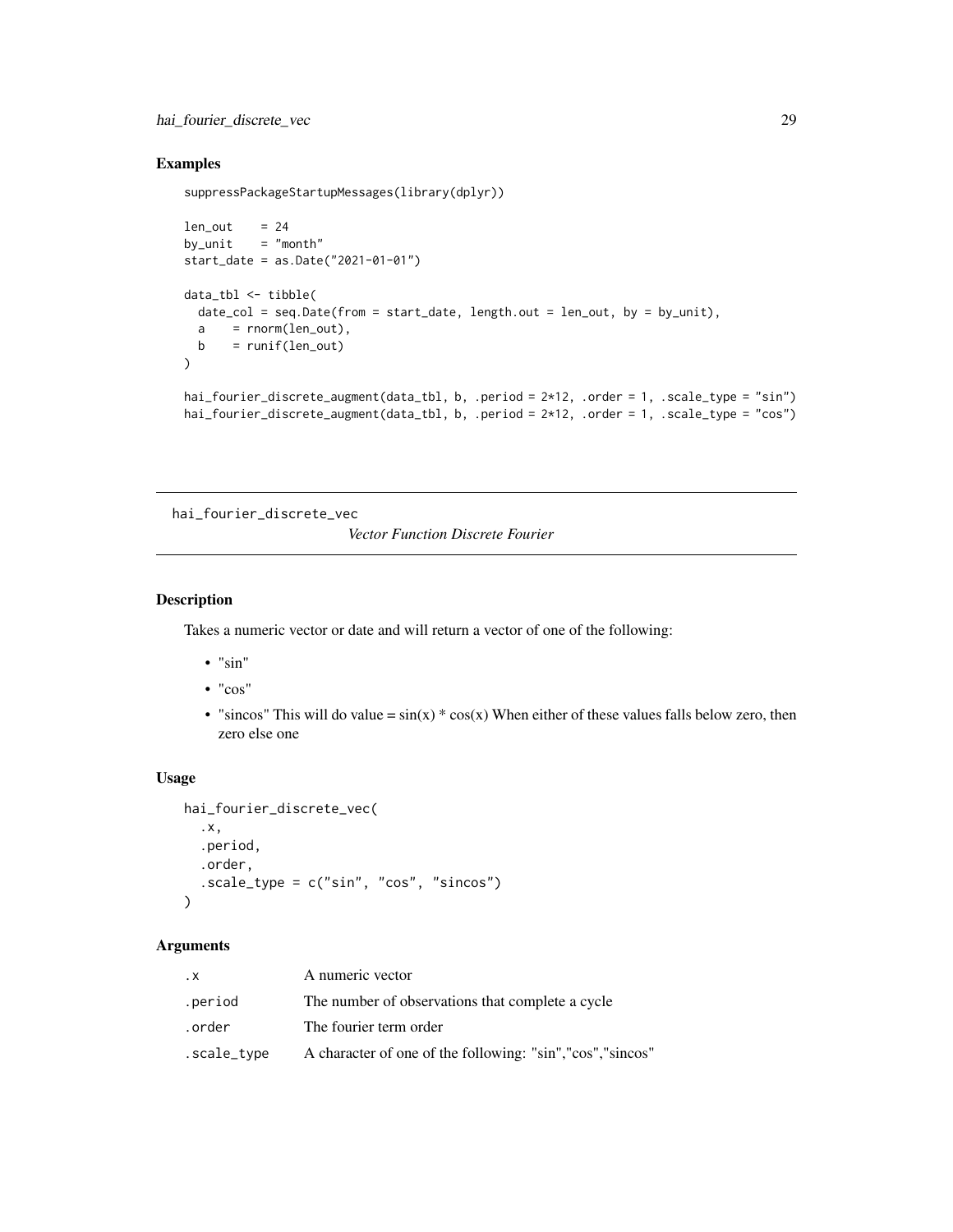Takes a numeric vector or date and will return a vector of one of the following:

- "sin"
- "cos"
- "sincos"

The internal caluclation is straightforward:

- $sin = sin(2 * pi * h * x)$ , where h = .order/.period
- $\cos = \cos(2 \times \pi) \times h \times x$ , where  $h = .\text{order}$ , period
- sincos = sin( $2 * pi * h * x$ )  $* cos(2 * pi * h * x)$  where h = .order/.period

This function can be used on its own. It is also the basis for the function [hai\\_fourier\\_discrete\\_augment\(\)](#page-26-1).

### Value

A numeric vector of 1's and 0's

#### Author(s)

Steven P. Sanderson II, MPH

lines(vec\_3, col = "green")

#### See Also

Other Vector Function: [hai\\_fourier\\_vec\(](#page-30-1)), [hai\\_hyperbolic\\_vec\(](#page-36-1)), [hai\\_kurtosis\\_vec\(](#page-49-1)), [hai\\_scale\\_zero\\_one\\_vec\(](#page-54-1)), [hai\\_scale\\_zscore\\_vec\(](#page-56-1)), [hai\\_skewness\\_vec\(](#page-58-1)), [hai\\_winsorized\\_move\\_vec\(](#page-60-1)), [hai\\_winsorized\\_truncate\\_vec\(](#page-63-1))

#### Examples

suppressPackageStartupMessages(library(dplyr))

```
len\_out = 24
by\_unit = "month"
start_date = as.Date("2021-01-01")
data_tbl <- tibble(
  date_col = seq.Date(from = start_date, length.out = len_out, by = by_unit),
  a = rnorm(len_out),b = runif(len_out)\mathcal{L}vec_1 <- hai_fourier_discrete_vec(data_tbl$a, .period = 12, .order = 1, .scale_type = "sin")
vec_2 <- hai_fourier_discrete_vec(data_tbl$a, .period = 12, .order = 1, .scale_type = "cos")
vec_3 <- hai_fourier_discrete_vec(data_tbl$a, .period = 12, .order = 1, .scale_type = "sincos")
plot(data_tbl$b)
lines(vec_1, col = "blue")
lines(vec_2, col = "red")
```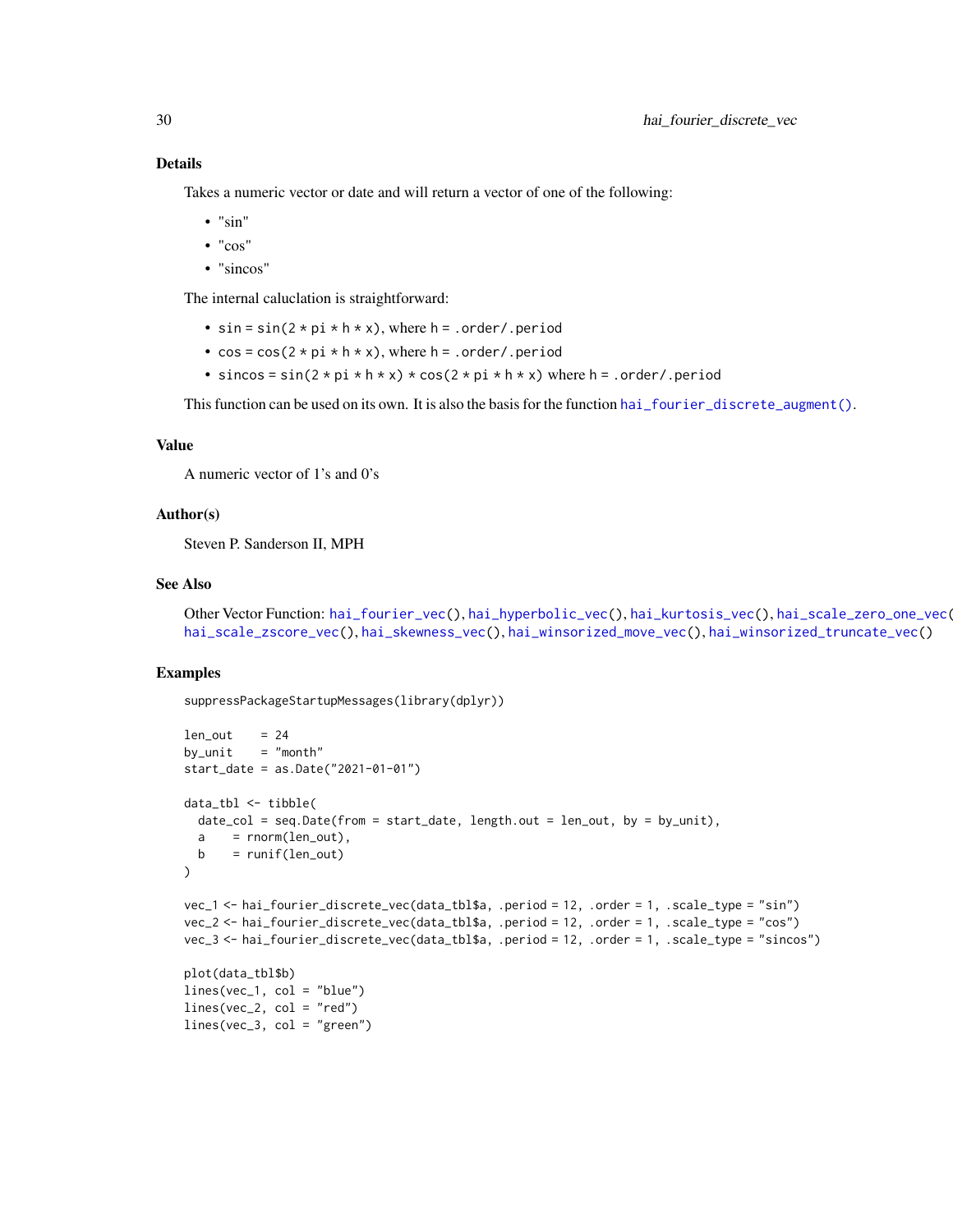# <span id="page-30-1"></span><span id="page-30-0"></span>Description

Takes a numeric vector and will return a vector of one of the following:

- $\bullet$  " $\sin$ "
- "cos"
- "sincos" This will do value =  $sin(x) * cos(x)$

#### Usage

```
hai_fourier_vec(.x, .period, .order, .scale_type = c("sin", "cos", "sincos"))
```
# Arguments

| $\cdot$ X   | A numeric vector                                            |
|-------------|-------------------------------------------------------------|
| .period     | The number of observations that complete a cycle            |
| .order      | The fourier term order                                      |
| .scale_type | A character of one of the following: "sin", "cos", "sincos" |

#### Details

Takes a numeric vector and will return a vector of one of the following:

- "sin"
- "cos"
- "sincos"

The internal caluclation is straightforward:

- $sin = sin(2 * pi * h * x)$ , where  $h = .order/ .period$
- $\cos = \cos(2 \times \pi \times h \times x)$ , where  $h = .\text{order}$ , period
- sincos = sin( $2 * pi * h * x$ ) \* cos( $2 * pi * h * x$ ) where h = .order/.period

This function can be used on it's own. It is also the basis for the function [hai\\_fourier\\_augment\(\)](#page-25-1).

# Value

A numeric vector

#### Author(s)

Steven P. Sanderson II, MPH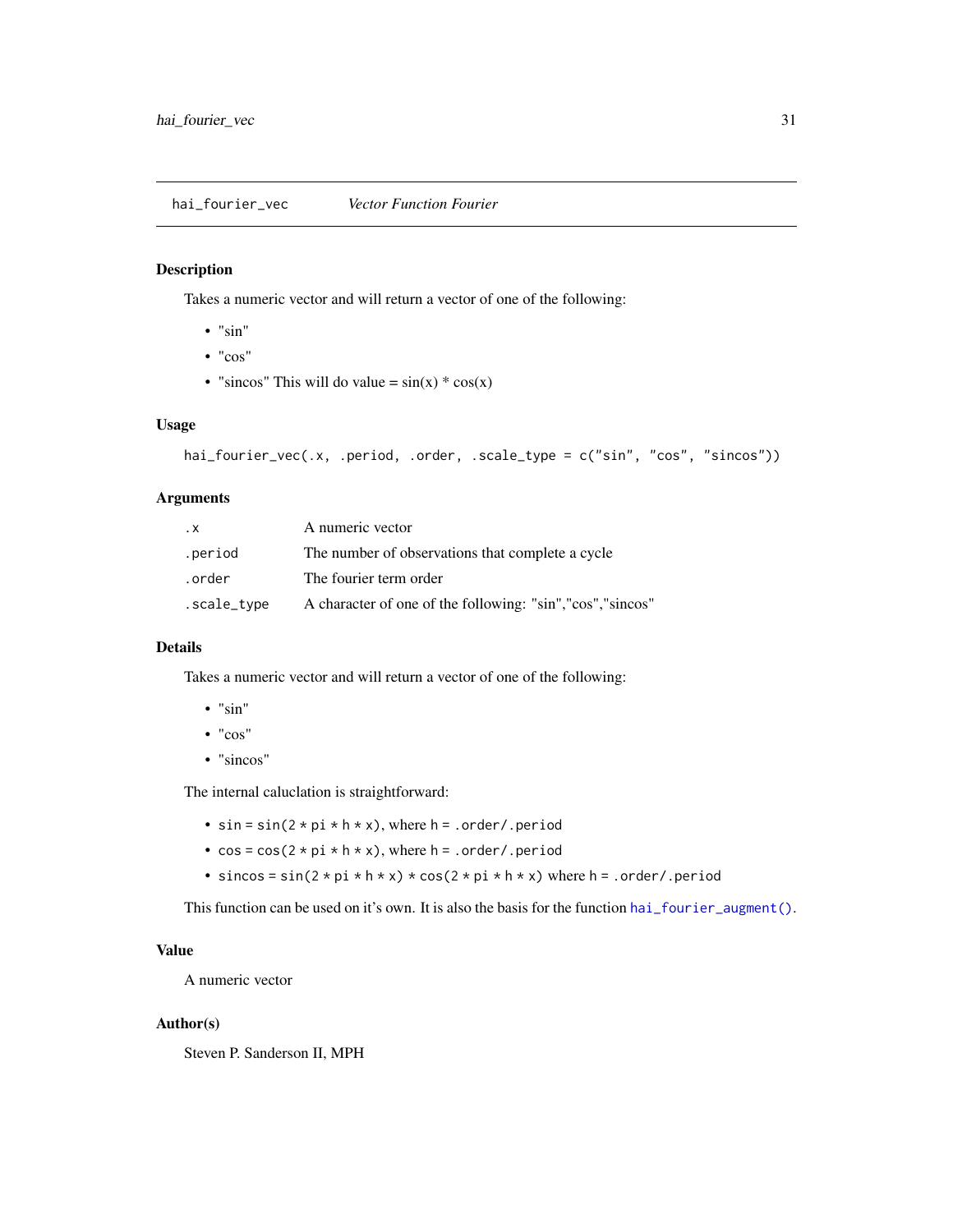#### See Also

```
Other Vector Function: hai_fourier_discrete_vec(), hai_hyperbolic_vec(), hai_kurtosis_vec(),
hai_scale_zero_one_vec(), hai_scale_zscore_vec(), hai_skewness_vec(), hai_winsorized_move_vec(),
hai_winsorized_truncate_vec()
```
#### Examples

suppressPackageStartupMessages(library(dplyr))

```
len\_out = 25
by\_unit = "month"
start_date = as.Date("2021-01-01")
data_tbl <- tibble(
  date_col = seq.Date(from = start_date, length.out = len_out, by = by_unit),
  a = rnorm(len_out),b = runif(len_out))
vec_1 <- hai_fourier_vec(data_tbl$b, .period = 12, .order = 1, .scale_type = "sin")
vec_2 <- hai_fourier_vec(data_tbl$b, .period = 12, .order = 1, .scale_type = "cos")
vec_3 <- hai_fourier_vec(data_tbl$date_col, .period = 12, .order = 1, .scale_type = "sincos")
plot(data_tbl$b)
lines(vec_1, col = "blue")lines(vec_2, col = "red")
lines(vec_3, col = "green")
```
<span id="page-31-1"></span>hai\_get\_density\_data\_tbl *Get Density Data Helper*

# Description

This function will return a tibble that can either be nested/unnested, and grouped or un-grouped. The .data argument must be the output of the hai\_distribution\_comparison\_tbl() function.

#### Usage

```
hai_get_density_data_tbl(.data, .unnest = TRUE, .group_data = TRUE)
```
#### Arguments

| .data       | The data from the hai_distribution_comparison_tbl() function as this func-                   |
|-------------|----------------------------------------------------------------------------------------------|
|             | tion looks for an attribute of hai_dist_compare_tbl                                          |
| .unnest     | Should the resulting tibble be un-nested, a Boolean value TRUE/FALSE. The<br>default is TRUE |
| .group_data | Should the resulting tibble be grouped, a Boolean value TRUE/FALSE. The<br>default is FALSE  |

<span id="page-31-0"></span>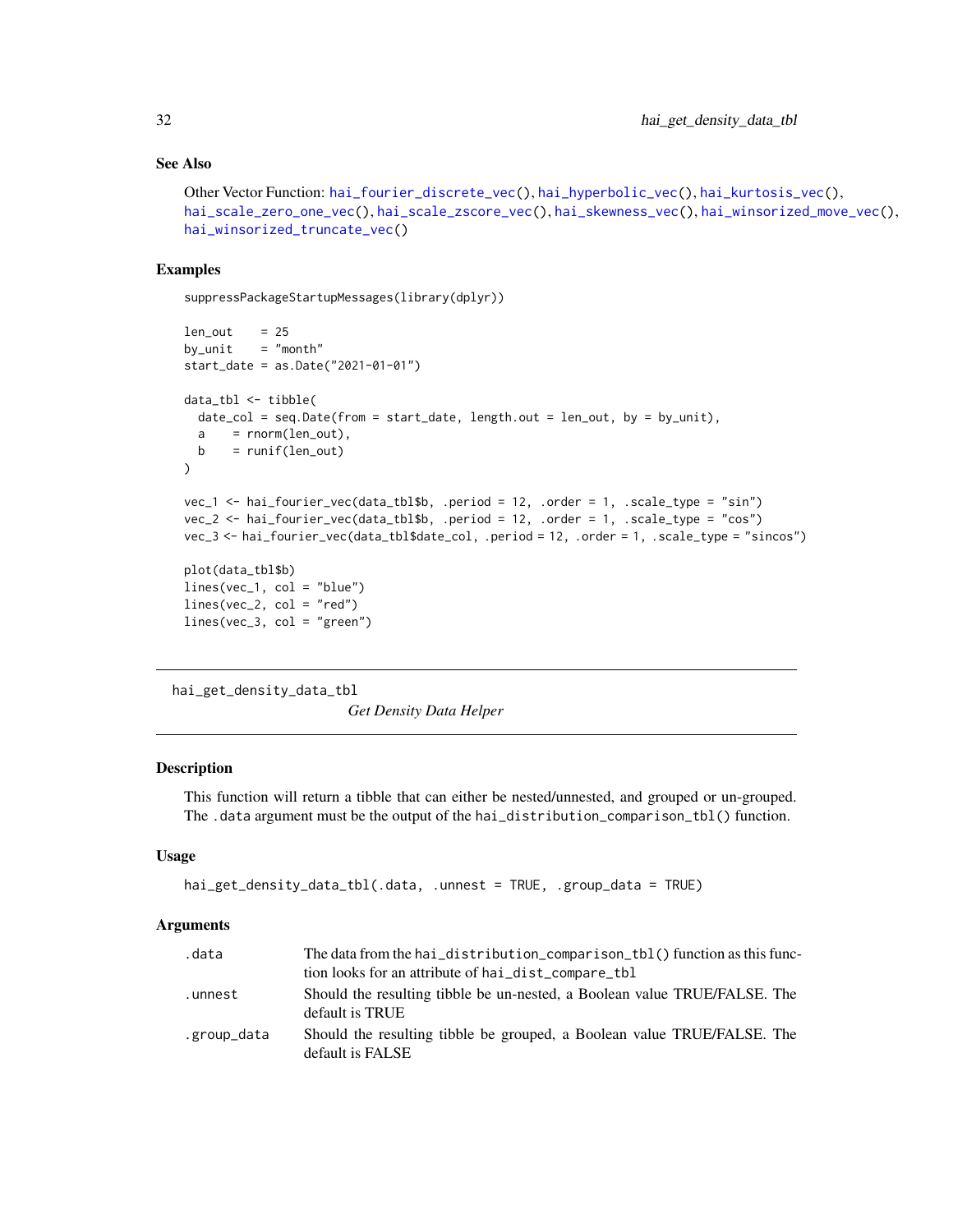# <span id="page-32-0"></span>Details

This function expects to take the output of the hai\_distribution\_comparison\_tbl() function. It returns a tibble of the tidy density data.

# Value

A tibble.

#### Author(s)

Steven P. Sanderson II, MPH

# See Also

Other Distribution Functions: [hai\\_distribution\\_comparison\\_tbl\(](#page-23-1)), [hai\\_get\\_dist\\_data\\_tbl\(](#page-32-1))

# Examples

library(dplyr)

```
df <- hai_scale_zero_one_vec(.x = mtcars$mpg) %>%
 hai_distribution_comparison_tbl()
hai_get_density_data_tbl(df)
```
<span id="page-32-1"></span>hai\_get\_dist\_data\_tbl *Get Distribution Data Helper*

# Description

This function will return a tibble that can either be nested/unnested, and grouped or ungrouped. The .data argument must be the output of the hai\_distribution\_comparison\_tbl() function.

# Usage

```
hai_get_dist_data_tbl(.data, .unnest = TRUE, .group_data = FALSE)
```
# Arguments

| .data       | The data from the hai_distribution_comparison_tbl() function as this func-<br>tion looks for a class of 'hai dist data' |
|-------------|-------------------------------------------------------------------------------------------------------------------------|
| .unnest     | Should the resulting tibble be unnested, a boolean value TRUE/FALSE. The<br>default is TRUE                             |
| .group_data | Shold the resulting tibble be grouped, a boolean value TRUE/FALSE. The de-<br>fault is FALSE                            |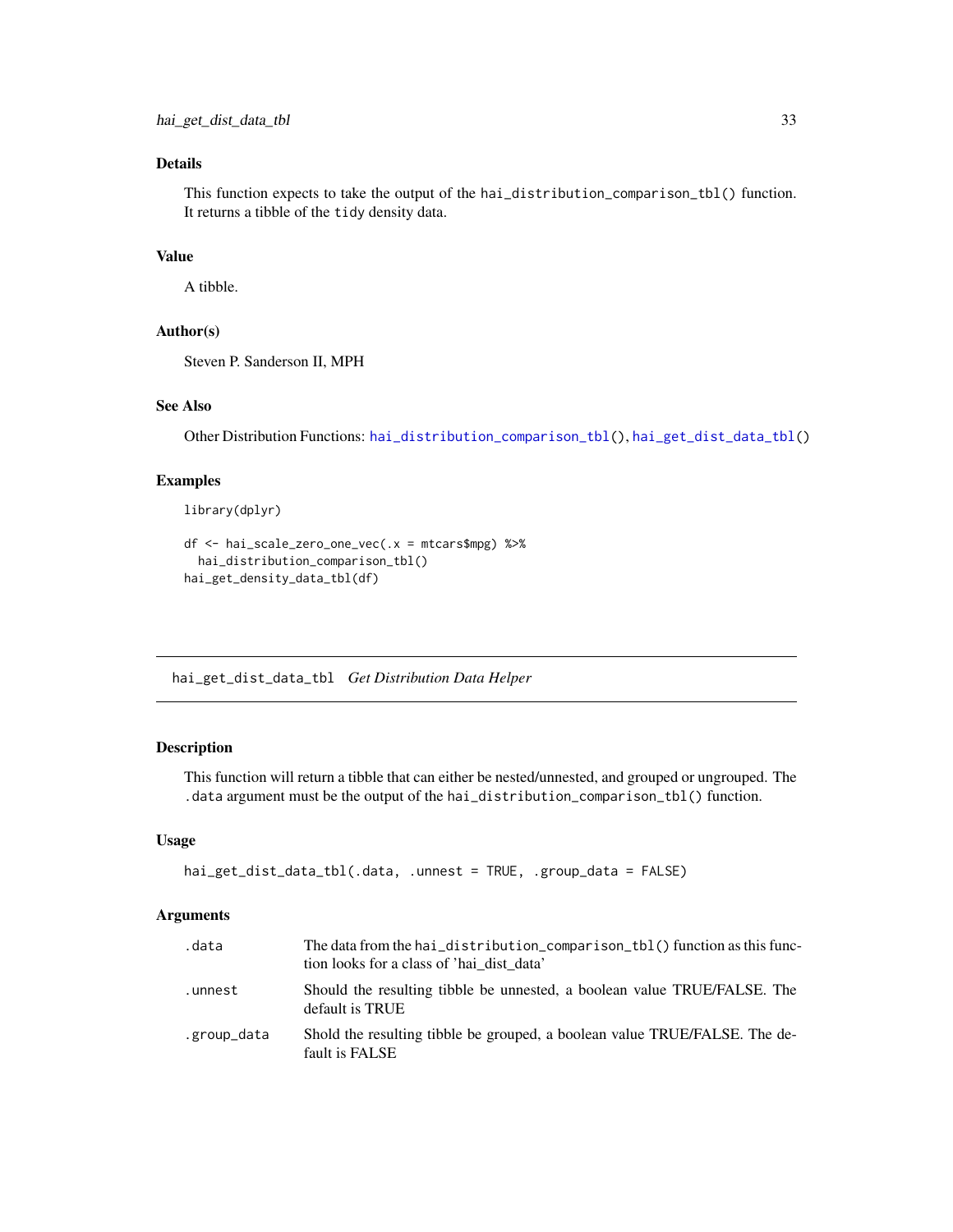#### <span id="page-33-0"></span>Details

This function expects to take the output of the hai\_distribution\_comparison\_tbl() function. It returns a tibble of the distribution and the randomly generated data produced from the associated stats r function like rnorm

#### Value

A tibble.

# Author(s)

Steven P. Sanderson II, MPH

#### See Also

Other Distribution Functions: [hai\\_distribution\\_comparison\\_tbl\(](#page-23-1)), [hai\\_get\\_density\\_data\\_tbl\(](#page-31-1))

# Examples

library(dplyr)

```
df <- hai_scale_zero_one_vec(.x = mtcars$mpg) %>%
  hai_distribution_comparison_tbl()
hai_get_dist_data_tbl(df)
```
hai\_histogram\_facet\_plot

*Histogram Facet Plot*

#### Description

This function expects a data.frame/tibble and will return a faceted histogram.

### Usage

```
hai_histogram_facet_plot(
  .data,
  . \text{bins} = 10,.scale_data = FALSE,
  .ncol = 5,
  .fct_reorder = FALSE,
  .fct_rev = FALSE,
  .fill = "steelblue",
  .color = "white",
  -scale = "free",.interactive = FALSE
\mathcal{E}
```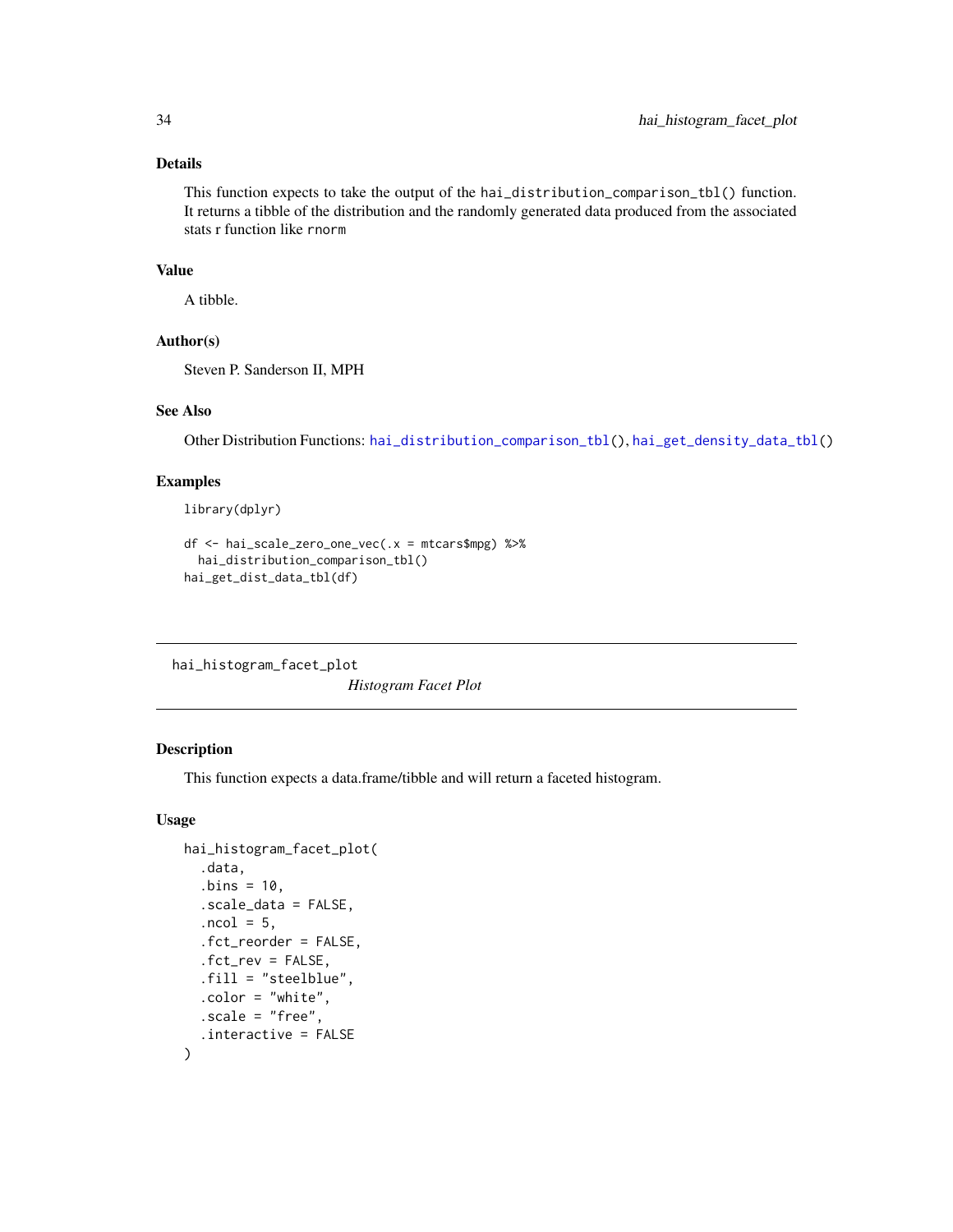# <span id="page-34-0"></span>Arguments

| .data        | The data you want to pass to the function.                                                            |
|--------------|-------------------------------------------------------------------------------------------------------|
| .bins        | The number of bins for the histograms.                                                                |
| .scale_data  | This is a boolean set to FALSE. TRUE will use hai_scale_zero_one_vec()<br>to $[0, 1]$ scale the data. |
| .ncol        | The number of columns for the facet warp argument.                                                    |
| .fct_reorder | Should the factor column be reordered? TRUE/FALSE, default of FALSE                                   |
| .fct_rev     | Should the factor column be reversed? TRUE/FALSE, default of FALSE                                    |
| .fill        | Default is steelblue                                                                                  |
| .color       | Default is 'white'                                                                                    |
| .scale       | Default is 'free'                                                                                     |
| .interactive | Default is FALSE, TRUE will produce a plotly plot.                                                    |

# Details

Takes in a data.frame/tibble and returns a faceted historgram.

# Value

A ggplot or plotly plot

#### Author(s)

Steven P. Sanderson II, MPH

# Examples

```
hai_histogram_facet_plot(.data = iris)
hai_histogram_facet_plot(.data = iris, .scale_data = TRUE)
```
<span id="page-34-1"></span>hai\_hyperbolic\_augment

*Augment Function Hyperbolic*

# Description

Takes a numeric vector(s) or date and will return a tibble of one of the following:

- "sin"
- "cos"
- "tan"
- "sincos"
- c("sin","cos","tan", "sincos")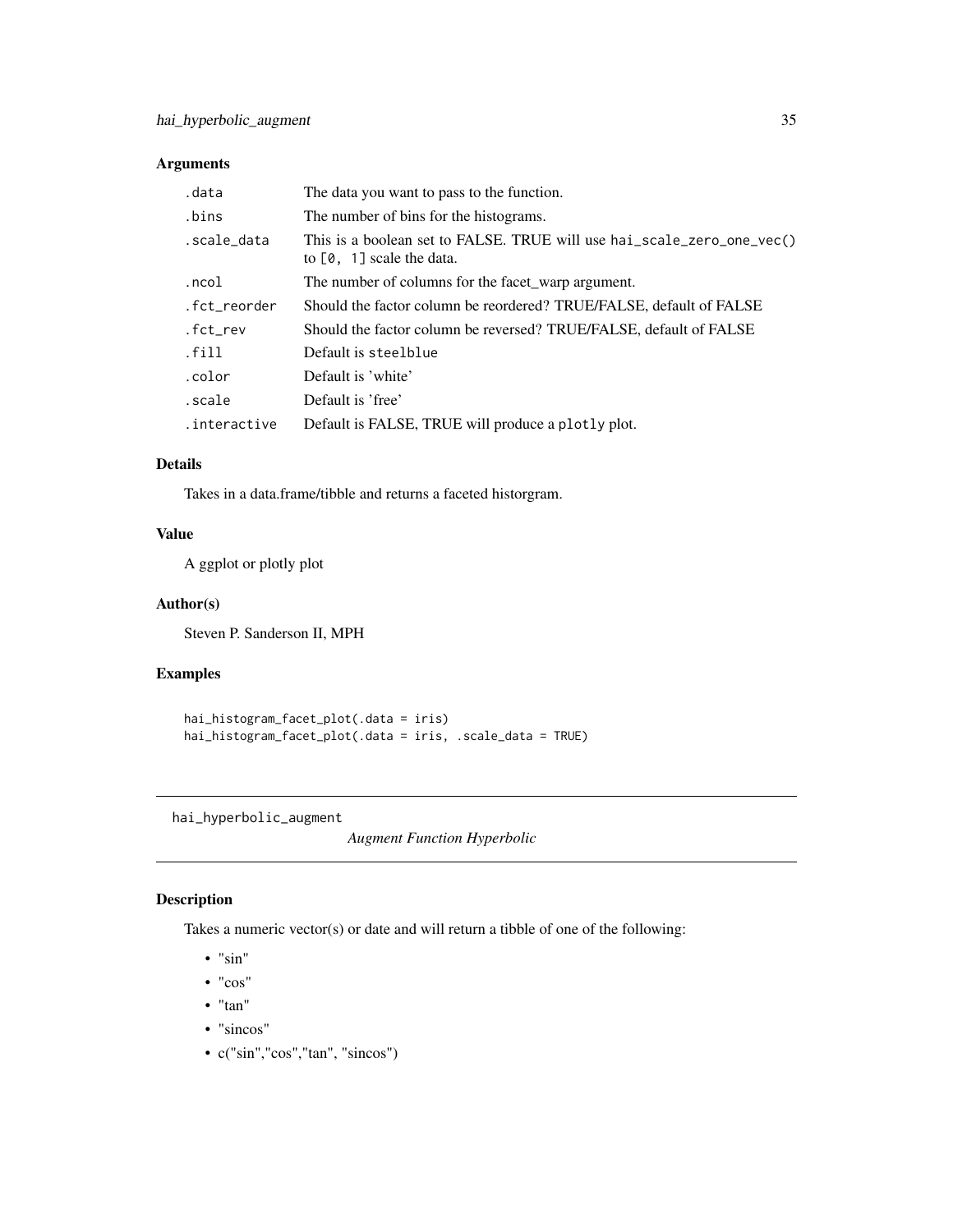#### Usage

```
hai_hyperbolic_augment(
  .data,
  .value,
  .names = "auto",
  .scale_type = c("sin", "cos", "tan", "sincos")
\mathcal{L}
```
# Arguments

| .data       | The data being passed that will be augmented by the function.                                                                                       |
|-------------|-----------------------------------------------------------------------------------------------------------------------------------------------------|
| .value      | This is passed $rlang:enquo()$ to capture the vectors you want to augment.                                                                          |
| .names      | The default is "auto"                                                                                                                               |
| .scale_type | A character of one of the following: "sin", "cos", "tan", "sincos" All can be passed<br>by setting the param equal to c("sin","cos","tan","sincos") |

# Details

Takes a numeric vector or date and will return a vector of one of the following:

- "sin"
- "cos"
- "tan"
- "sincos"
- c("sin","cos","tan", "sincos")

This function is intended to be used on its own in order to add columns to a tibble.

#### Value

A augmented tibble

## Author(s)

Steven P. Sanderson II, MPH

# See Also

Other Augment Function: [hai\\_fourier\\_augment\(](#page-25-1)), [hai\\_fourier\\_discrete\\_augment\(](#page-26-1)), [hai\\_polynomial\\_augment\(](#page-50-1)), [hai\\_scale\\_zero\\_one\\_augment\(](#page-52-1)), [hai\\_scale\\_zscore\\_augment\(](#page-55-1)), [hai\\_winsorized\\_move\\_augment\(](#page-59-1)), [hai\\_winsorized\\_truncate\\_augment\(](#page-61-1))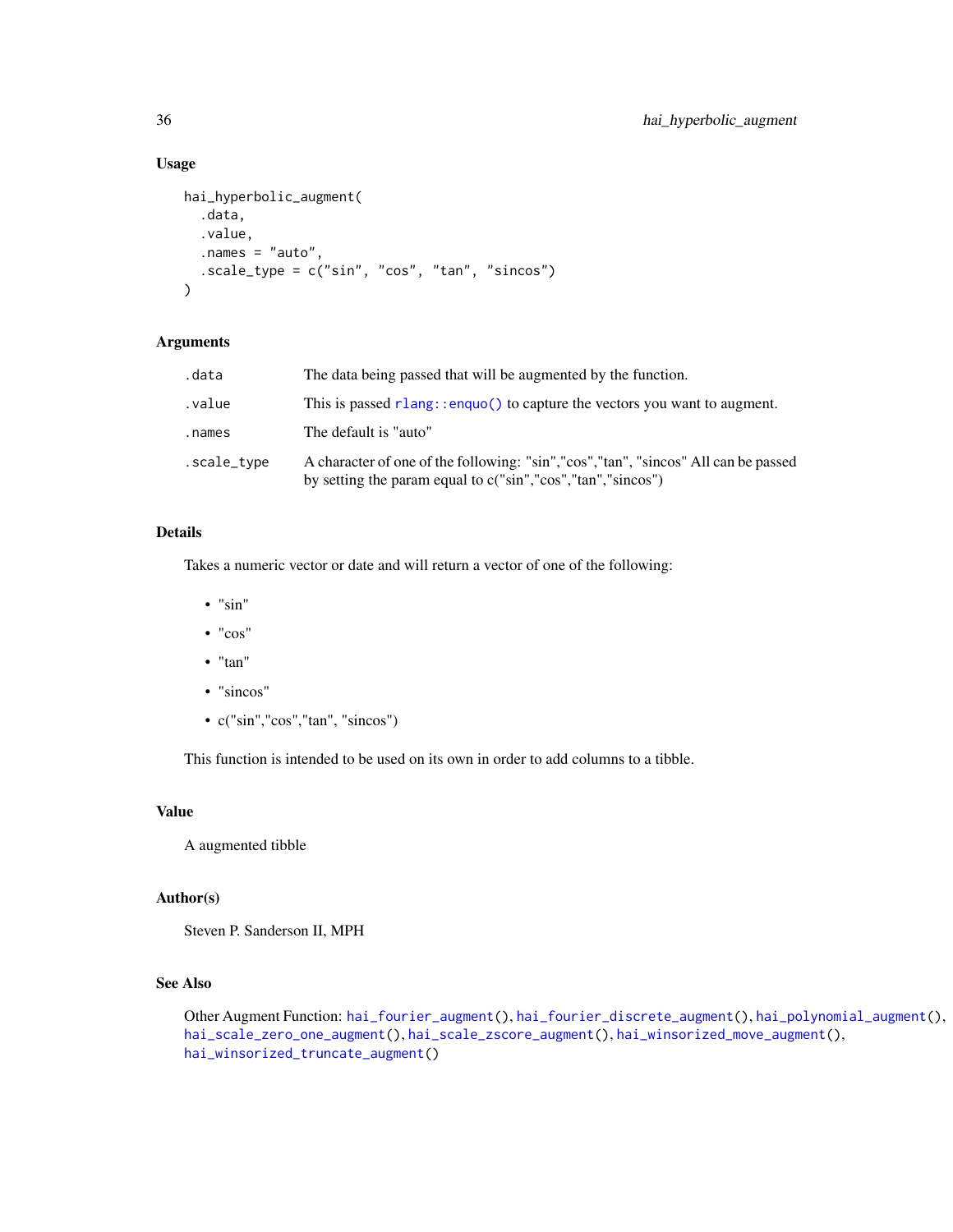# hai\_hyperbolic\_vec 37

## Examples

```
suppressPackageStartupMessages(library(dplyr))
```

```
len\_out = 10
by unit = "month"start_date = as.Date("2021-01-01")
data_tbl <- tibble(
  date\_col = seq.DataFrame(from = start_data, length.out = len_out, by = by_unit),a = rnorm(len_out),b = runif(len_out)\mathcal{L}hai_hyperbolic_augment(data_tbl, b, .scale_type = "sin")
hai_hyperbolic_augment(data_tbl, b, .scale_type = "tan")
```
<span id="page-36-0"></span>hai\_hyperbolic\_vec *Vector Function Hyperbolic*

#### Description

Takes a numeric vector and will return a vector of one of the following:

- $\bullet$  "sin"
- "cos"
- "tan"
- "sincos" This will do value =  $sin(x) * cos(x)$

## Usage

```
hai_hyperbolic_vec(.x, .scale_type = c("sin", "cos", "tan", "sincos"))
```
# Arguments

| . х         | A numeric vector                                                |
|-------------|-----------------------------------------------------------------|
| .scale_type | A character of one of the following: "sin","cos","tan","sincos" |

#### Details

Takes a numeric vector and will return a vector of one of the following:

- $\bullet$  "sin"
- "cos"
- "tan"
- "sincos"

This function can be used on it's own. It is also the basis for the function  $hai_lpyerbolic_laugment()$ .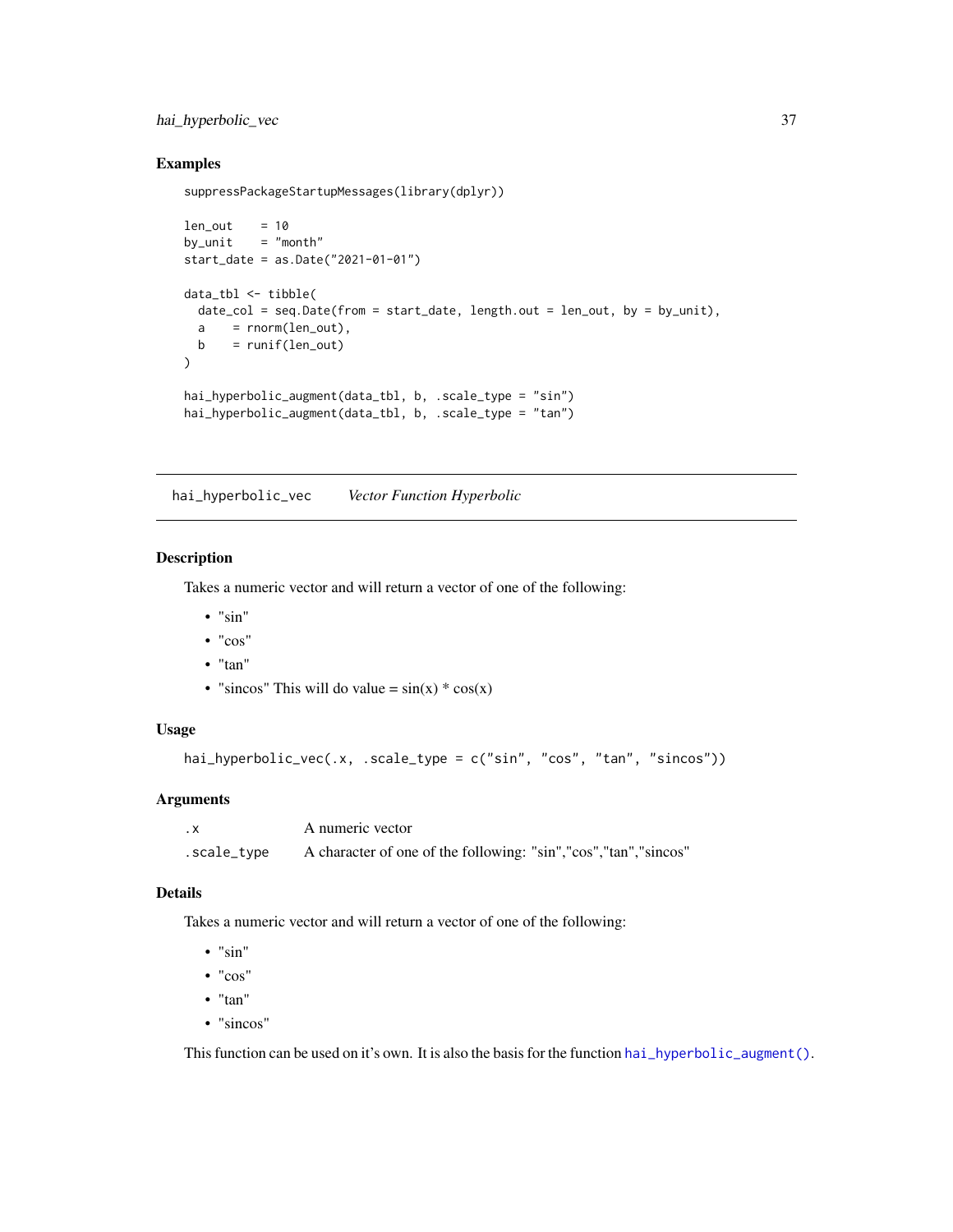# Value

A numeric vector

# Author(s)

Steven P. Sanderson II, MPH

## See Also

```
Other Vector Function: hai_fourier_discrete_vec(), hai_fourier_vec(), hai_kurtosis_vec(),
hai_scale_zero_one_vec(), hai_scale_zscore_vec(), hai_skewness_vec(), hai_winsorized_move_vec(),
hai_winsorized_truncate_vec()
```
## Examples

suppressPackageStartupMessages(library(dplyr))

```
len\_out = 25
by\_unit = "month"
start_date = as.Date("2021-01-01")
data_tbl <- tibble(
 date_col = seq.Date(from = start_date, length.out = len_out, by = by_unit),
 a = rnorm(len_out),b = runif(len_out))
vec_1 <- hai_hyperbolic_vec(data_tbl$b, .scale_type = "sin")
vec_2 <- hai_hyperbolic_vec(data_tbl$b, .scale_type = "cos")
vec_3 <- hai_hyperbolic_vec(data_tbl$b, .scale_type = "sincos")
plot(data_tbl$b)
lines(vec_1, col = "blue")
lines(vec_2, col = "red")
lines(vec_3, col = "green")
```
<span id="page-37-0"></span>hai\_kmeans\_automl *Automatic K-Means H2O*

## Description

This is a wrapper around the  $h2o$ ::h2o.kmeans() function that will return a list object with a lot of useful and easy to use tidy style information.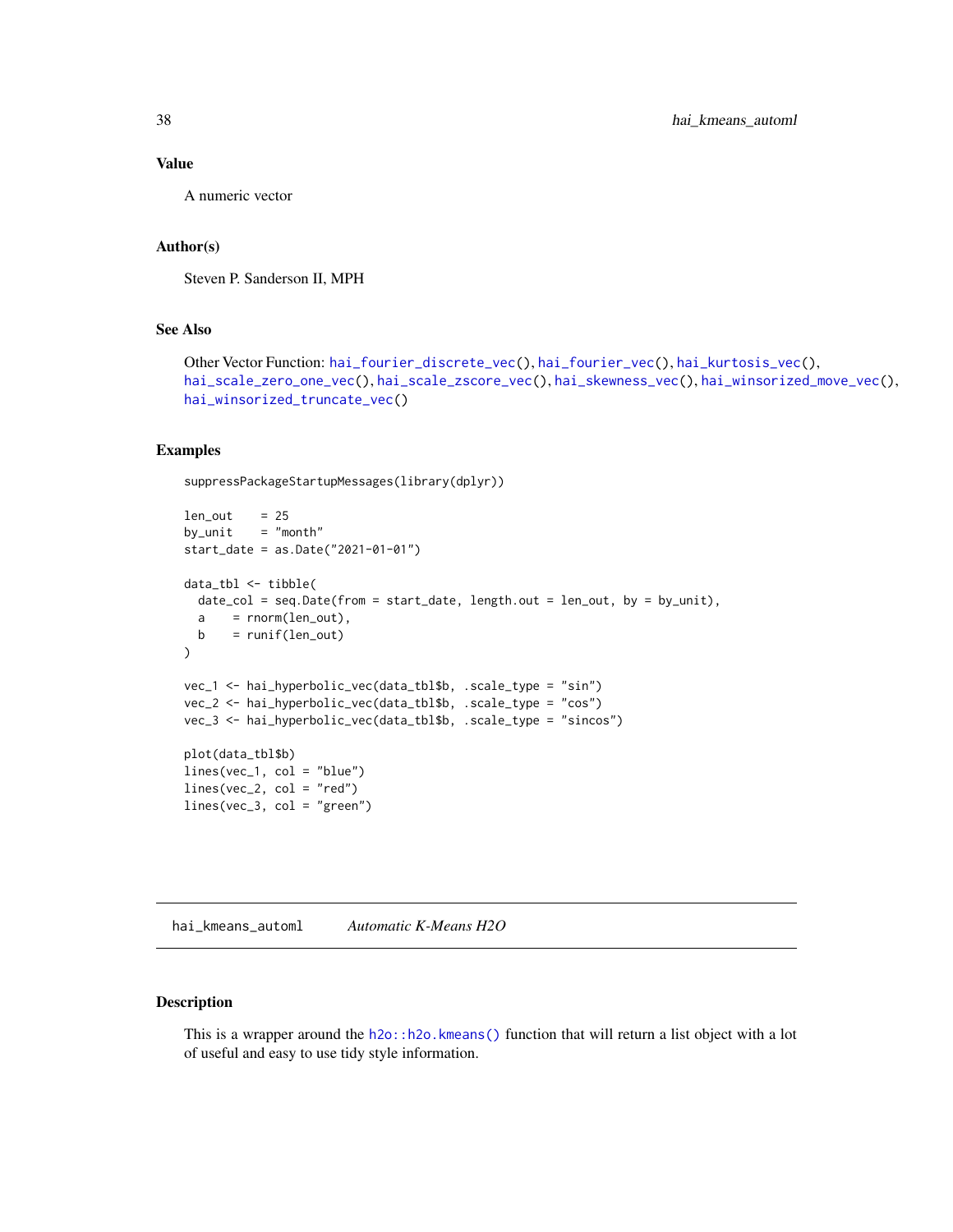hai\_kmeans\_automl 39

# Usage

```
hai_kmeans_automl(
  .data,
  .split\_ratio = 0.8,
  seed = 1234,. centers = 10,.standardize = TRUE,
  .print_model_summary = TRUE,
  .predictors,
  .categorical_encoding = "auto",
  .initialization_mode = "Furthest",
  .max_iterations = 100
)
```
# Arguments

| .data                 | The data that is to be passed for clustering.                                                            |  |
|-----------------------|----------------------------------------------------------------------------------------------------------|--|
| .split_ratio          | The ratio for training and testing splits.                                                               |  |
| .seed                 | The default is 1234, but can be set to any integer.                                                      |  |
| .centers              | The default is 1. Specify the number of clusters (groups of data) in a data set.                         |  |
| .standardize          | The default is set to TRUE. When TRUE all numeric columns will be set to zero<br>mean and unit variance. |  |
| .print_model_summary  |                                                                                                          |  |
|                       | This is a boolean and controls if the model summary is printed to the console.<br>The default is TRUE.   |  |
| .predictors           | This must be in the form of $c("column_1", "column_2",  "column_n")$                                     |  |
| .categorical_encoding |                                                                                                          |  |
|                       | Can be one of the following:                                                                             |  |
|                       | $\bullet$ "auto"                                                                                         |  |
|                       | • "enum"                                                                                                 |  |
|                       | • "one_hot_explicit"                                                                                     |  |
|                       | • "binary"                                                                                               |  |
|                       | • "eigen"                                                                                                |  |
|                       | · "label_encoder"                                                                                        |  |
|                       | • "sort_by_response"                                                                                     |  |
|                       | • "enum_limited"                                                                                         |  |
| .initialization_mode  |                                                                                                          |  |
|                       | This can be one of the following:                                                                        |  |

- "Random"
- "Furthest (default)
- "PlusPlus"

#### .max\_iterations

The default is 100. This specifies the number of training iterations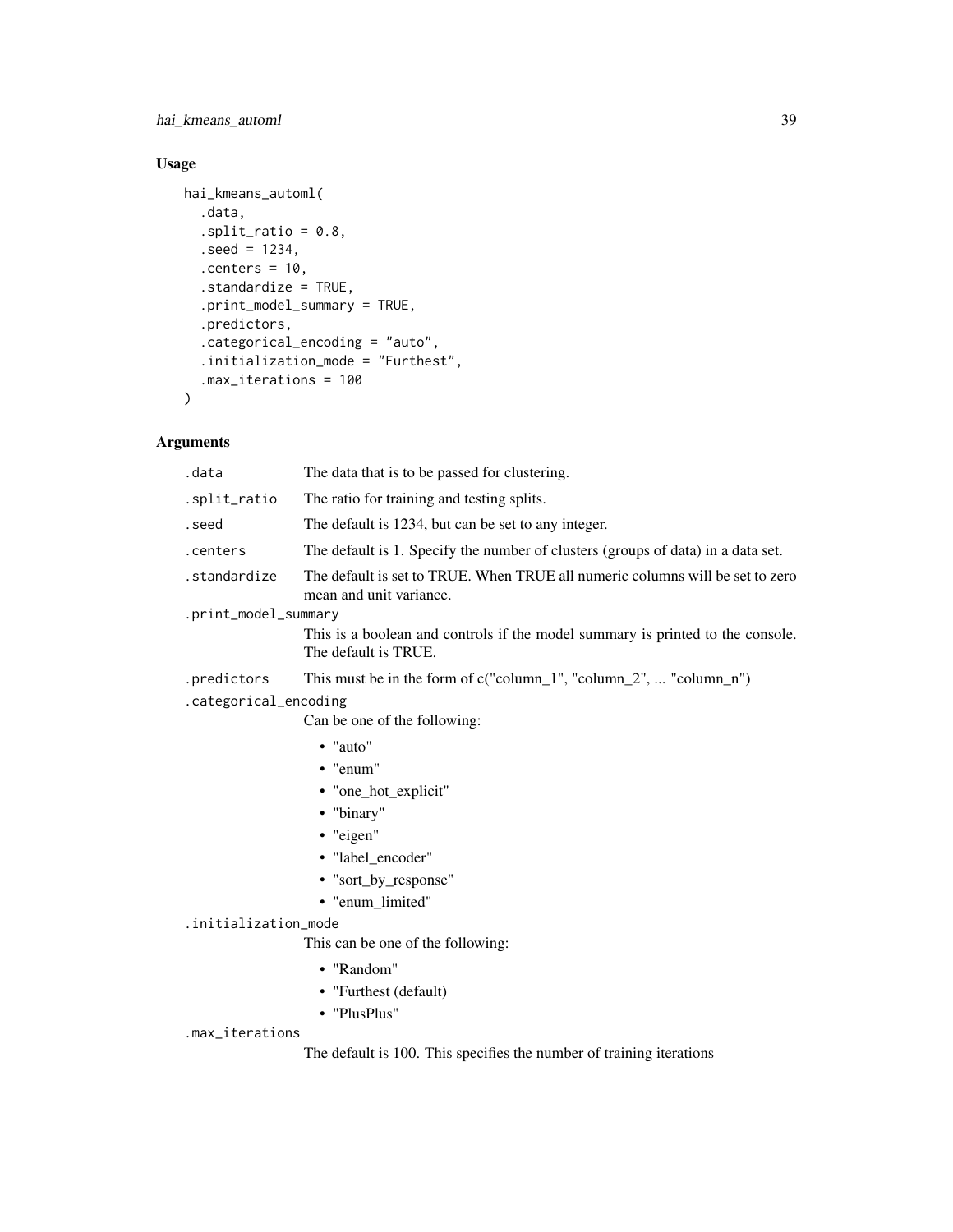#### Value

A list object

# Author(s)

Steven P. Sanderson II, MPH

## See Also

```
Other Kmeans: hai_kmeans_automl_predict(), hai_kmeans_mapped_tbl(), hai_kmeans_obj(),
hai_kmeans_scree_data_tbl(), hai_kmeans_scree_plt(), hai_kmeans_tidy_tbl(), hai_kmeans_user_item_tbl()
```
#### Examples

```
## Not run:
h2o.init()
output <- hai_kmeans_automl(
    .data = iris,
    .predictors = c("Sepal.Width","Sepal.Length","Petal.Width","Petal.Length"),
    .standardize = FALSE
)
h2o.shutdown()
## End(Not run)
```
<span id="page-39-0"></span>hai\_kmeans\_automl\_predict *Automatic K-Means H2O*

# Description

This is a wrapper around the [h2o::h2o.predict\(\)](#page-0-0) function that will return a list object with a lot of useful and easy to use tidy style information.

## Usage

```
hai_kmeans_automl_predict(.input)
```
#### Arguments

. input This is the output of the [hai\\_kmeans\\_automl\(\)](#page-37-0) function.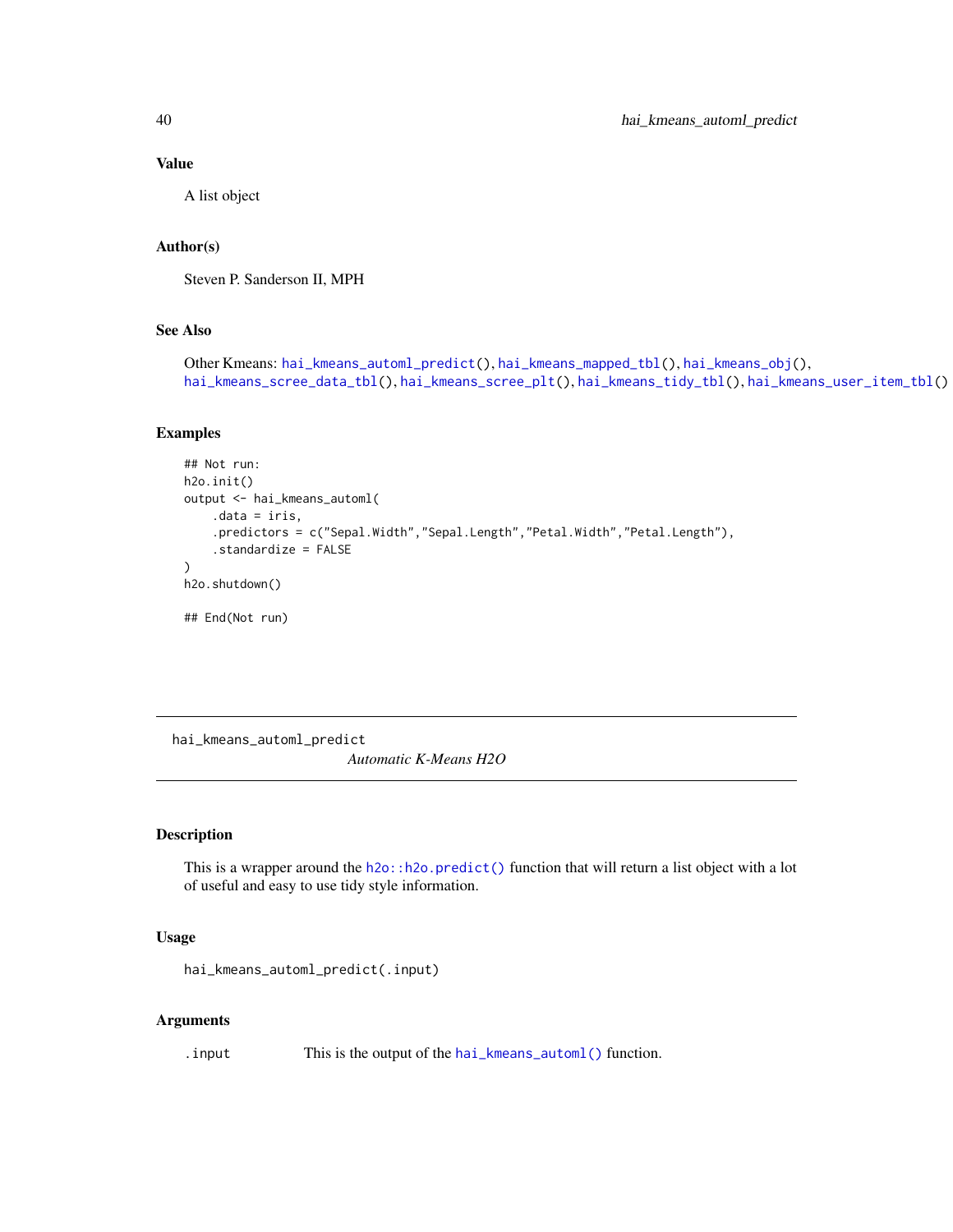## Details

This function will internally take in the output assigned from the [hai\\_kmeans\\_automl\(\)](#page-37-0) function only and return a list of useful information. The items that are returned are as follows:

- 1. prediction The h2o dataframe of predictions
- 2. prediction\_tbl The h2o predictions in tibble format
- 3. valid\_tbl The validation data in tibble format
- 4. pred\_full\_tbl The entire validation set with the predictions attached using [base::cbind\(\)](#page-0-0). The predictions are in a column called predicted\_cluster and are in the formate of a factor using [forcats::as\\_factor\(\)](#page-0-0)

#### Value

A list object

## Author(s)

Steven P. Sanderson II, MPH

## See Also

Other Kmeans: [hai\\_kmeans\\_automl\(](#page-37-0)), [hai\\_kmeans\\_mapped\\_tbl\(](#page-41-0)), [hai\\_kmeans\\_obj\(](#page-42-0)), [hai\\_kmeans\\_scree\\_data\\_tbl\(](#page-43-0)), [hai\\_kmeans\\_scree\\_plt\(](#page-44-0)), [hai\\_kmeans\\_tidy\\_tbl\(](#page-45-0)), [hai\\_kmeans\\_user\\_item\\_tbl\(](#page-47-0))

#### Examples

```
## Not run:
h2o.init()
output <- hai_kmeans_automl(
    .data = iris,
    .predictors = c("Sepal.Width","Sepal.Length","Petal.Width","Petal.Length"),
    .standardize = FALSE
)
pred <- hai_kmeans_automl_predict(output)
```
h2o.shutdown()

## End(Not run)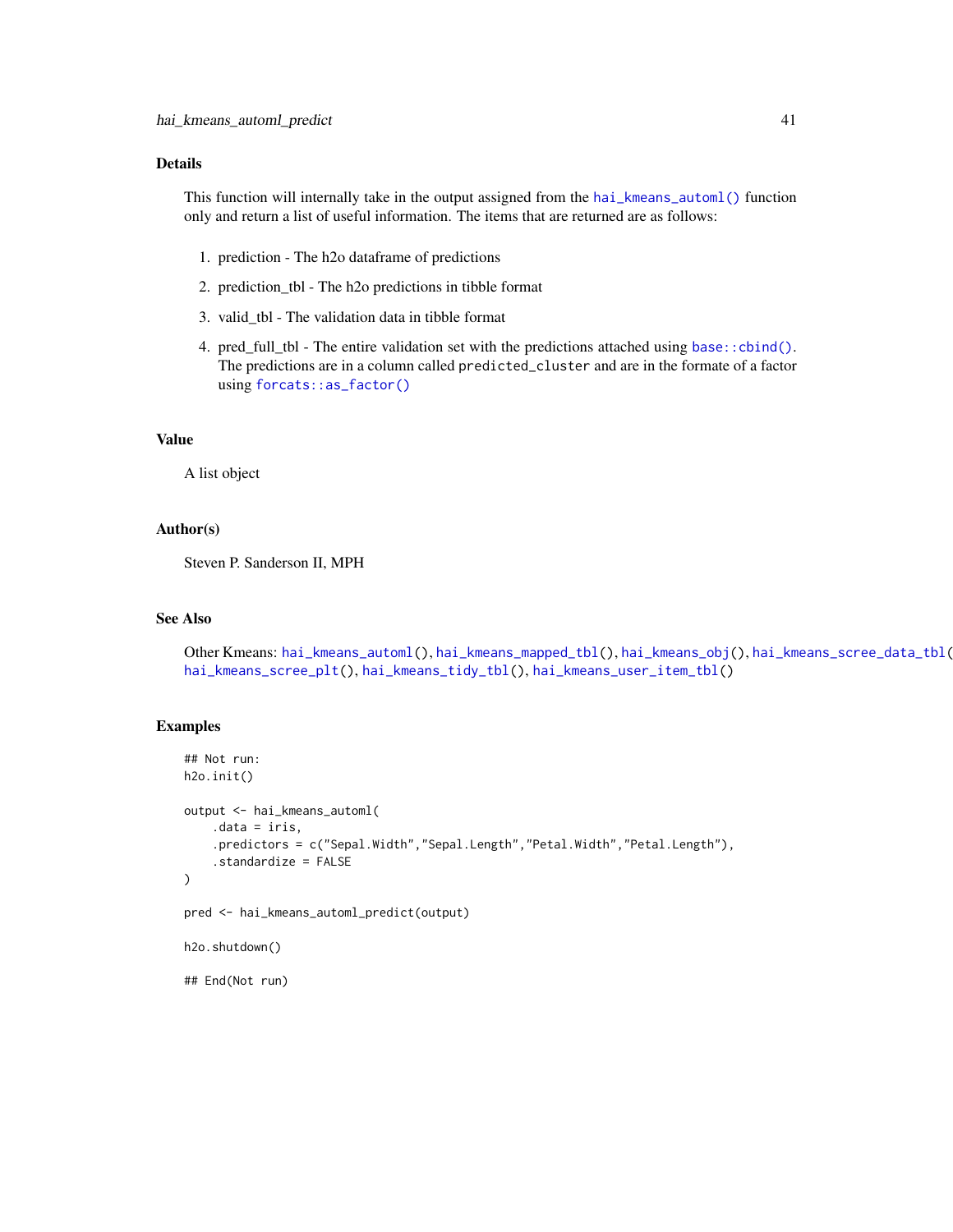<span id="page-41-0"></span>hai\_kmeans\_mapped\_tbl *K-Means Mapping Function*

#### Description

Create a tibble that maps the [hai\\_kmeans\\_obj\(\)](#page-42-0) using  $purr:map()$  to create a nested data.frame/tibble that holds n centers. This tibble will be used to help create a scree plot.

#### Usage

hai\_kmeans\_mapped\_tbl(.data, .centers = 15)

#### **Arguments**

| .data    | You must have a tibble in the working environment from the hai_kmeans_user_item_tbl() |
|----------|---------------------------------------------------------------------------------------|
| .centers | How many different centers do you want to try                                         |

## Details

Takes in a single parameter of .centers. This is used to create the tibble and map the [hai\\_kmeans\\_obj\(\)](#page-42-0) function down the list creating a nested tibble.

# Value

A nested tibble

# Author(s)

Steven P. Sanderson II, MPH

#### See Also

[https://en.wikipedia.org/wiki/Scree\\_plot](https://en.wikipedia.org/wiki/Scree_plot)

Other Kmeans: [hai\\_kmeans\\_automl\\_predict\(](#page-39-0)), [hai\\_kmeans\\_automl\(](#page-37-0)), [hai\\_kmeans\\_obj\(](#page-42-0)), [hai\\_kmeans\\_scree\\_data\\_tbl\(](#page-43-0)), [hai\\_kmeans\\_scree\\_plt\(](#page-44-0)), [hai\\_kmeans\\_tidy\\_tbl\(](#page-45-0)), [hai\\_kmeans\\_user\\_item\\_tbl\(](#page-47-0))

```
library(healthyR.data)
library(dplyr)
```

```
data_tbl <- healthyR_data%>%
  filter(ip_op_flag == "I") %>%
   filter(payer_grouping != "Medicare B") %>%
  filter(payer_grouping != "?") %>%
   select(service_line, payer_grouping) %>%
  mutate(record = 1) %>%
  as_tibble()
```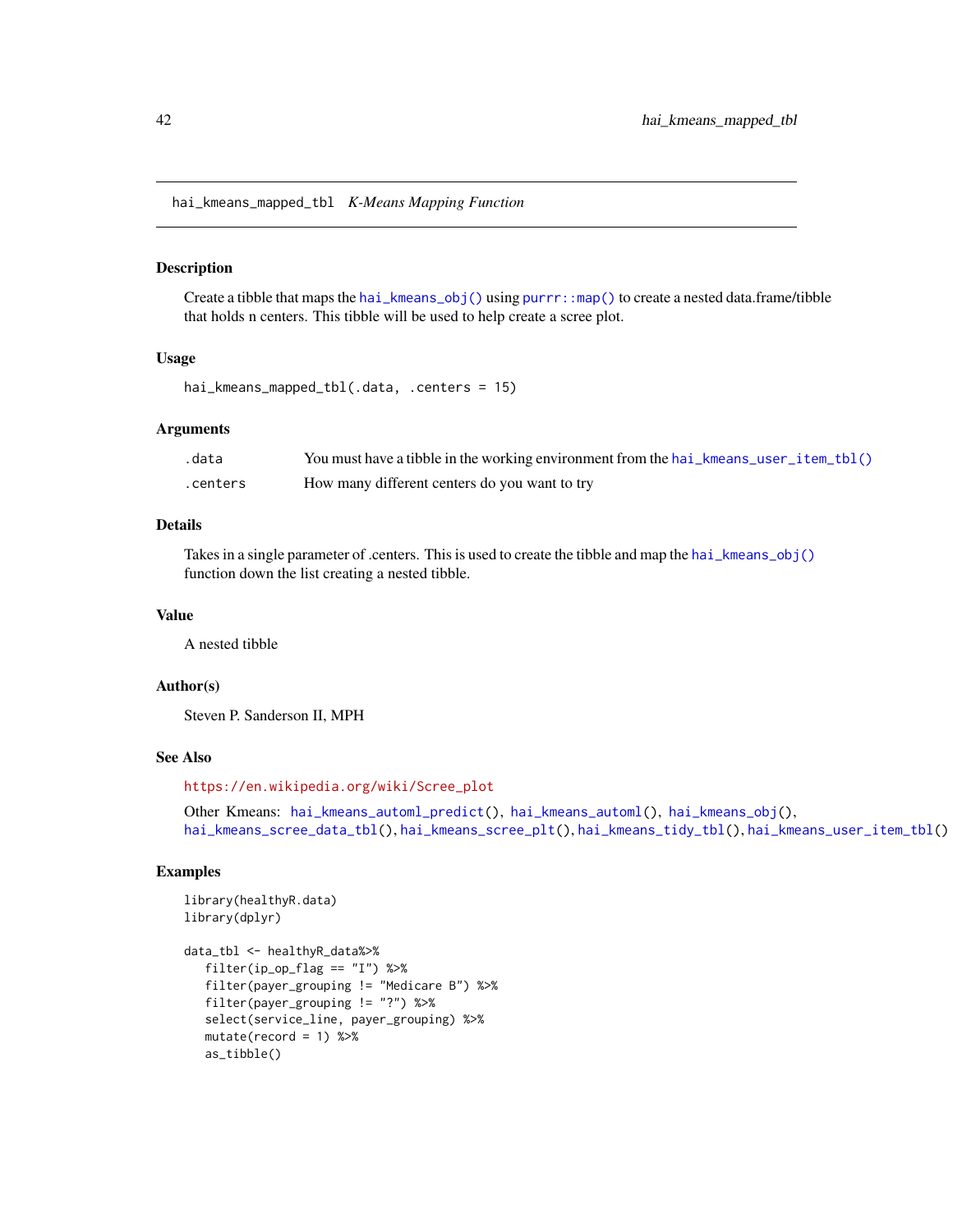```
ui_tbl <- hai_kmeans_user_item_tbl(
  data = data_tbl
   , .row_input = service_line
   , .col_input = payer_grouping
   , .record_input = record
\mathcal{L}
```

```
hai_kmeans_mapped_tbl(ui_tbl)
```
<span id="page-42-0"></span>hai\_kmeans\_obj *K-Means Object*

## Description

Takes the output of the [hai\\_kmeans\\_user\\_item\\_tbl\(\)](#page-47-0) function and applies the k-means algorithm to it using stats:: kmeans()

#### Usage

```
hai_kmeans_obj(.data, .centers = 5)
```
#### Arguments

| .data    | The data that gets passed from hai_kmeans_user_item_tbl() |
|----------|-----------------------------------------------------------|
| .centers | How many initial centers to start with                    |

# Details

Uses the stats:: kmeans() function and creates a wrapper around it.

# Value

A stats k-means object

# Author(s)

Steven P. Sanderson II, MPH

# See Also

Other Kmeans: [hai\\_kmeans\\_automl\\_predict\(](#page-39-0)), [hai\\_kmeans\\_automl\(](#page-37-0)), [hai\\_kmeans\\_mapped\\_tbl\(](#page-41-0)), [hai\\_kmeans\\_scree\\_data\\_tbl\(](#page-43-0)), [hai\\_kmeans\\_scree\\_plt\(](#page-44-0)), [hai\\_kmeans\\_tidy\\_tbl\(](#page-45-0)), [hai\\_kmeans\\_user\\_item\\_tbl\(](#page-47-0))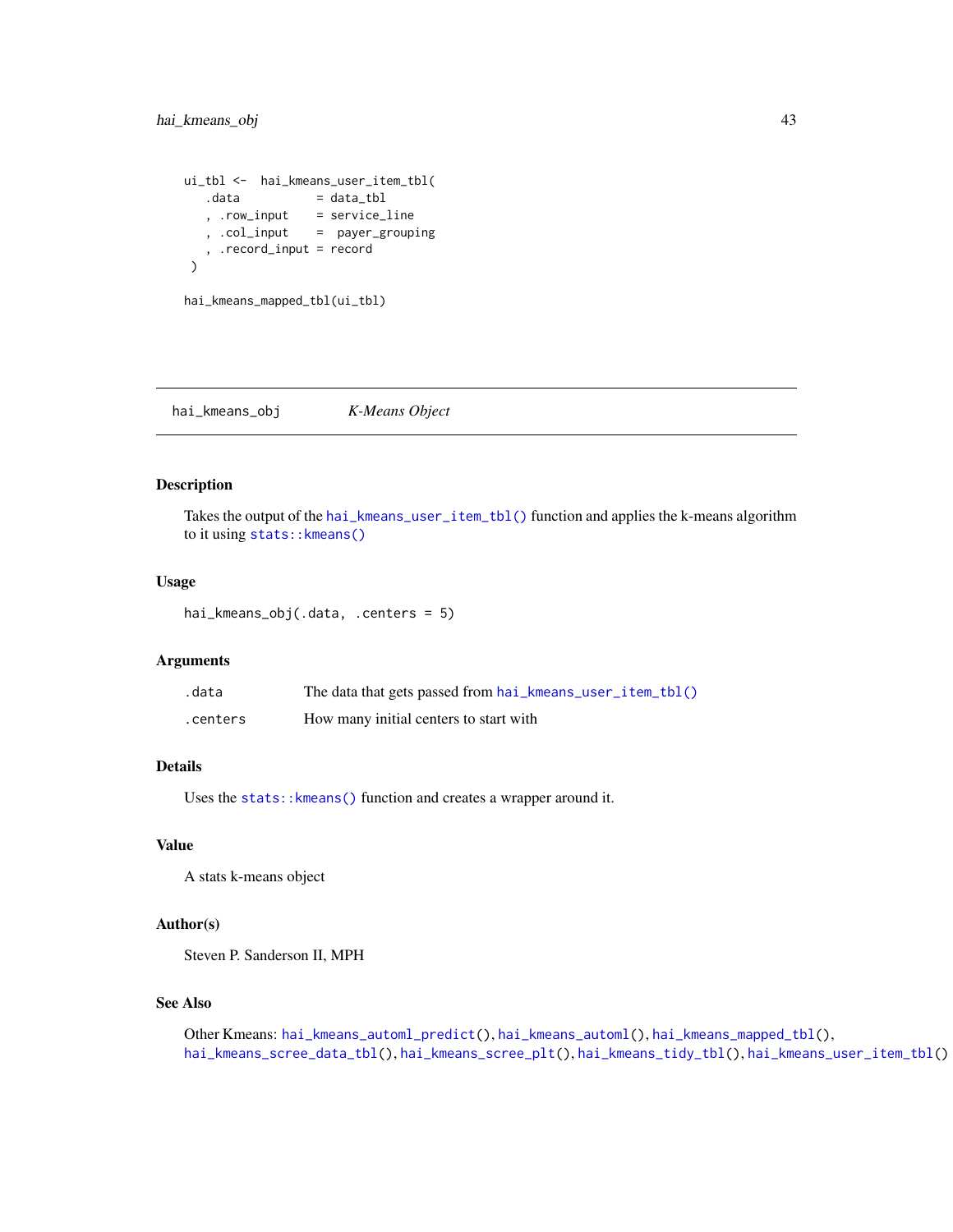# Examples

```
library(healthyR.data)
library(dplyr)
data_tbl <- healthyR_data%>%
  filter(ip_op_flag == "I") %>%
  filter(payer_grouping != "Medicare B") %>%
  filter(payer_grouping != "?") %>%
  select(service_line, payer_grouping) %>%
  mutate(record = 1) %as_tibble()
hai_kmeans_user_item_tbl(
  data = data_tbl
   , .row_input = service_line
   , .col_input = payer_grouping
   , .record_input = record
) %>%
hai_kmeans_obj()
```
<span id="page-43-0"></span>hai\_kmeans\_scree\_data\_tbl

*K-Means Scree Plot Data Table*

## Description

Take data from the [hai\\_kmeans\\_mapped\\_tbl\(\)](#page-41-0) and unnest it into a tibble for inspection and for use in the [hai\\_kmeans\\_scree\\_plt\(\)](#page-44-0) function.

# Usage

```
hai_kmeans_scree_data_tbl(.data)
```
## Arguments

.data You must have a tibble in the working environment from the [hai\\_kmeans\\_mapped\\_tbl\(\)](#page-41-0)

# Details

Takes in a single parameter of .data from [hai\\_kmeans\\_mapped\\_tbl\(\)](#page-41-0) and transforms it into a tibble that is used for [hai\\_kmeans\\_scree\\_plt\(\)](#page-44-0). It will show the values (tot.withinss) at each center.

# Value

A nested tibble

## Author(s)

Steven P. Sanderson II, MPH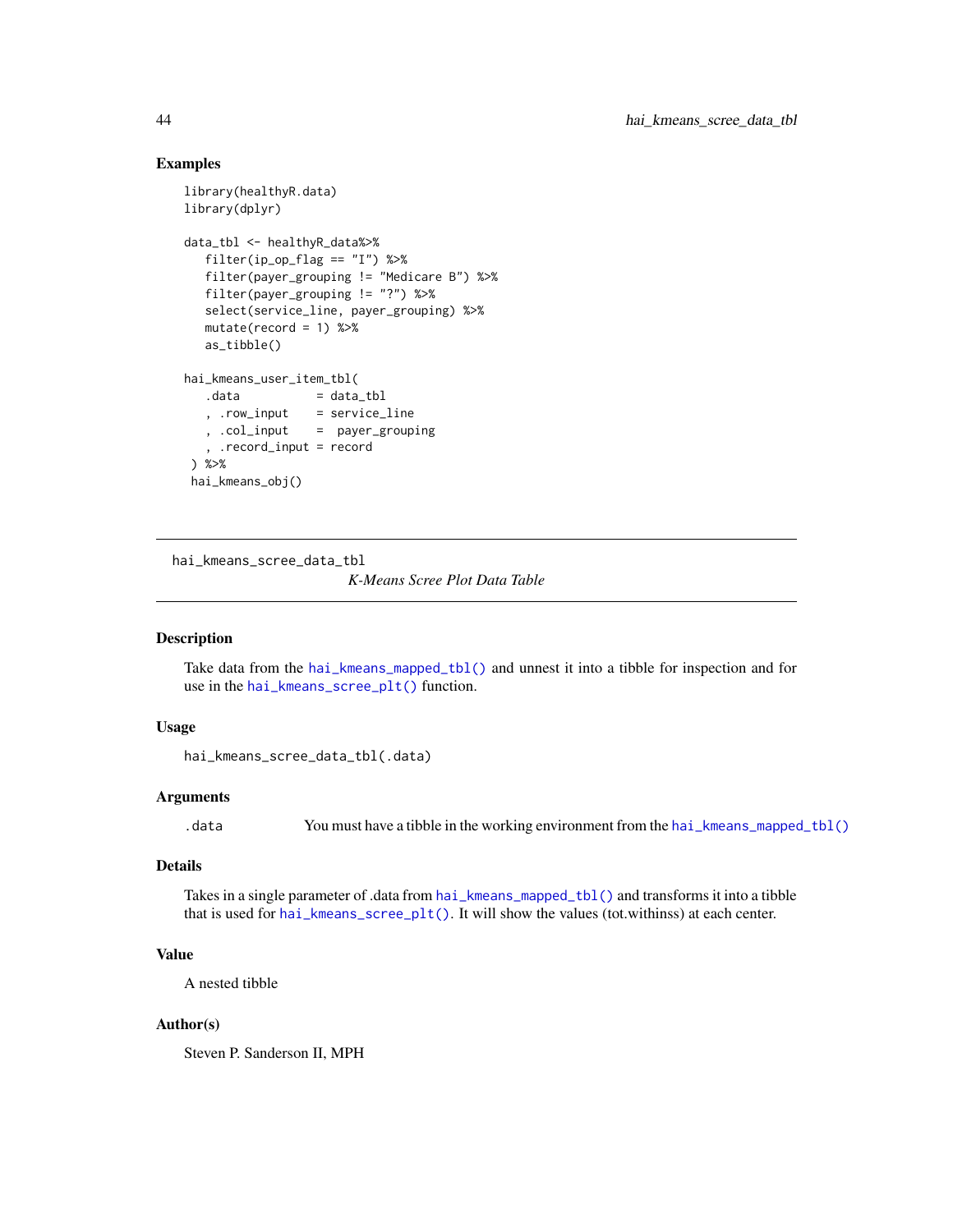hai\_kmeans\_scree\_plt 45

# See Also

```
Other Kmeans: hai_kmeans_automl_predict(), hai_kmeans_automl(), hai_kmeans_mapped_tbl(),
hai_kmeans_obj(), hai_kmeans_scree_plt(), hai_kmeans_tidy_tbl(), hai_kmeans_user_item_tbl()
```
# Examples

```
library(healthyR.data)
library(dplyr)
data_tbl <- healthyR_data%>%
  filter(ip_op_flag == "I") %>%
  filter(payer_grouping != "Medicare B") %>%
  filter(payer_grouping != "?") %>%
  select(service_line, payer_grouping) %>%
  mutate(record = 1) %>%
  as_tibble()
ui_tbl <- hai_kmeans_user_item_tbl(
  data = data_tbl
  , .row\_input = service\_line, .col_input = payer_grouping
   , .record_input = record
)
kmm_tbl <- hai_kmeans_mapped_tbl(ui_tbl)
hai_kmeans_scree_data_tbl(kmm_tbl)
```
<span id="page-44-0"></span>hai\_kmeans\_scree\_plt *K-Means Scree Plot*

# Description

Create a scree-plot from the [hai\\_kmeans\\_mapped\\_tbl\(\)](#page-41-0) function.

## Usage

```
hai_kmeans_scree_plt(.data)
```
#### Arguments

.data The data from the [hai\\_kmeans\\_mapped\\_tbl\(\)](#page-41-0) function

#### Details

Outputs a scree-plot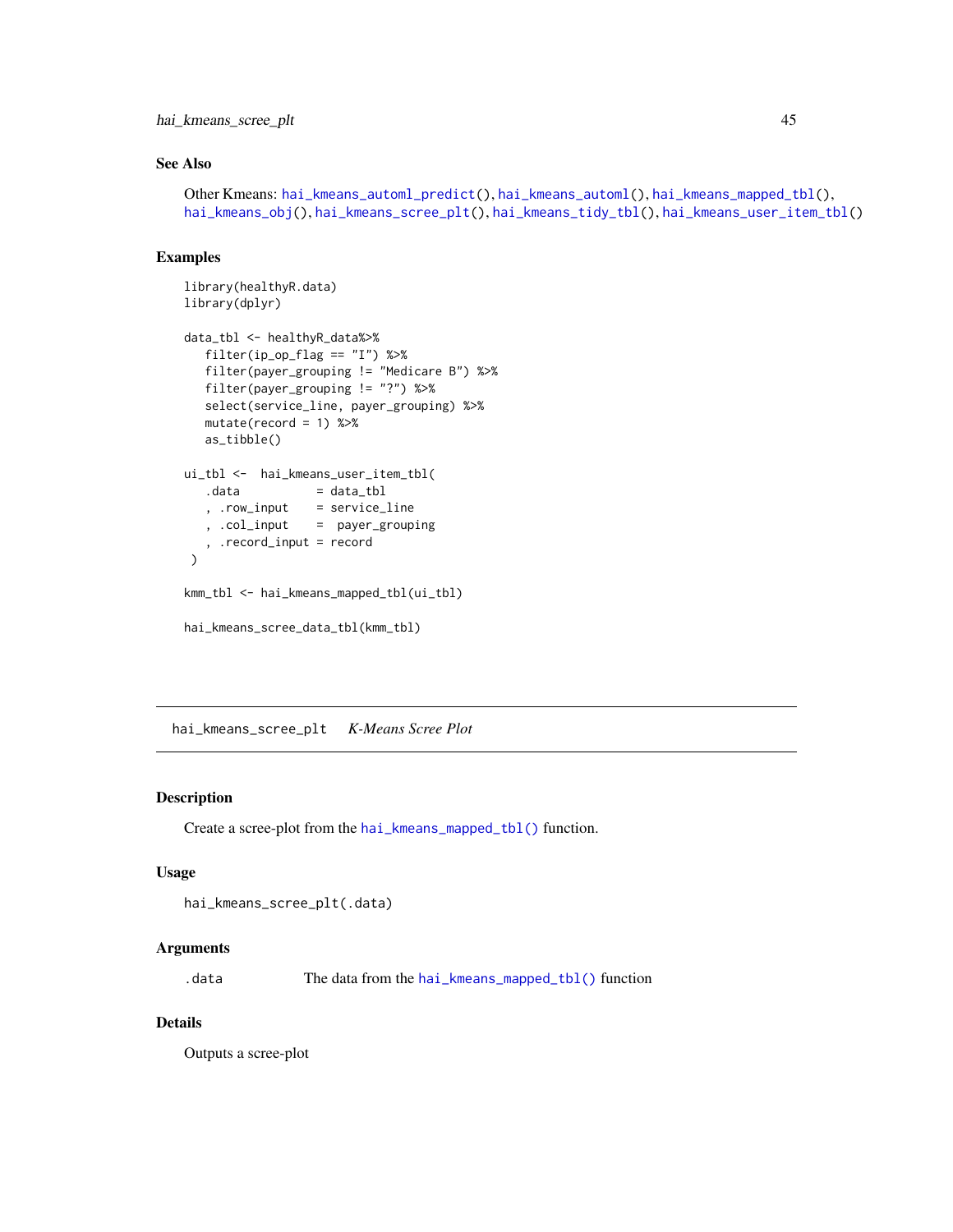## Value

A ggplot2 plot

# Author(s)

Steven P. Sanderson II, MPH

# See Also

[https://en.wikipedia.org/wiki/Scree\\_plot](https://en.wikipedia.org/wiki/Scree_plot)

```
Other Kmeans: hai_kmeans_automl_predict(), hai_kmeans_automl(), hai_kmeans_mapped_tbl(),
hai_kmeans_obj(), hai_kmeans_scree_data_tbl(), hai_kmeans_tidy_tbl(), hai_kmeans_user_item_tbl()
```
#### Examples

```
library(healthyR.data)
library(dplyr)
data_tbl <- healthyR_data%>%
  filter(ip_op_flag == "I") %>%
  filter(payer_grouping != "Medicare B") %>%
  filter(payer_grouping != "?") %>%
  select(service_line, payer_grouping) %>%
  mutate(record = 1) %as_tibble()
ui_tbl <- hai_kmeans_user_item_tbl(
  data = data_tbl
   , .row_input = service_line
   , .col_input = payer_grouping
   , .record_input = record
\lambdakmm_tbl <- hai_kmeans_mapped_tbl(ui_tbl)
hai_kmeans_scree_plt(.data = kmm_tbl)
```
<span id="page-45-0"></span>hai\_kmeans\_tidy\_tbl *K-Means Object Tidy Functions*

## Description

K-Means tidy functions

#### Usage

```
hai_kmeans_tidy_tbl(.kmeans_obj, .data, .tidy_type = "tidy")
```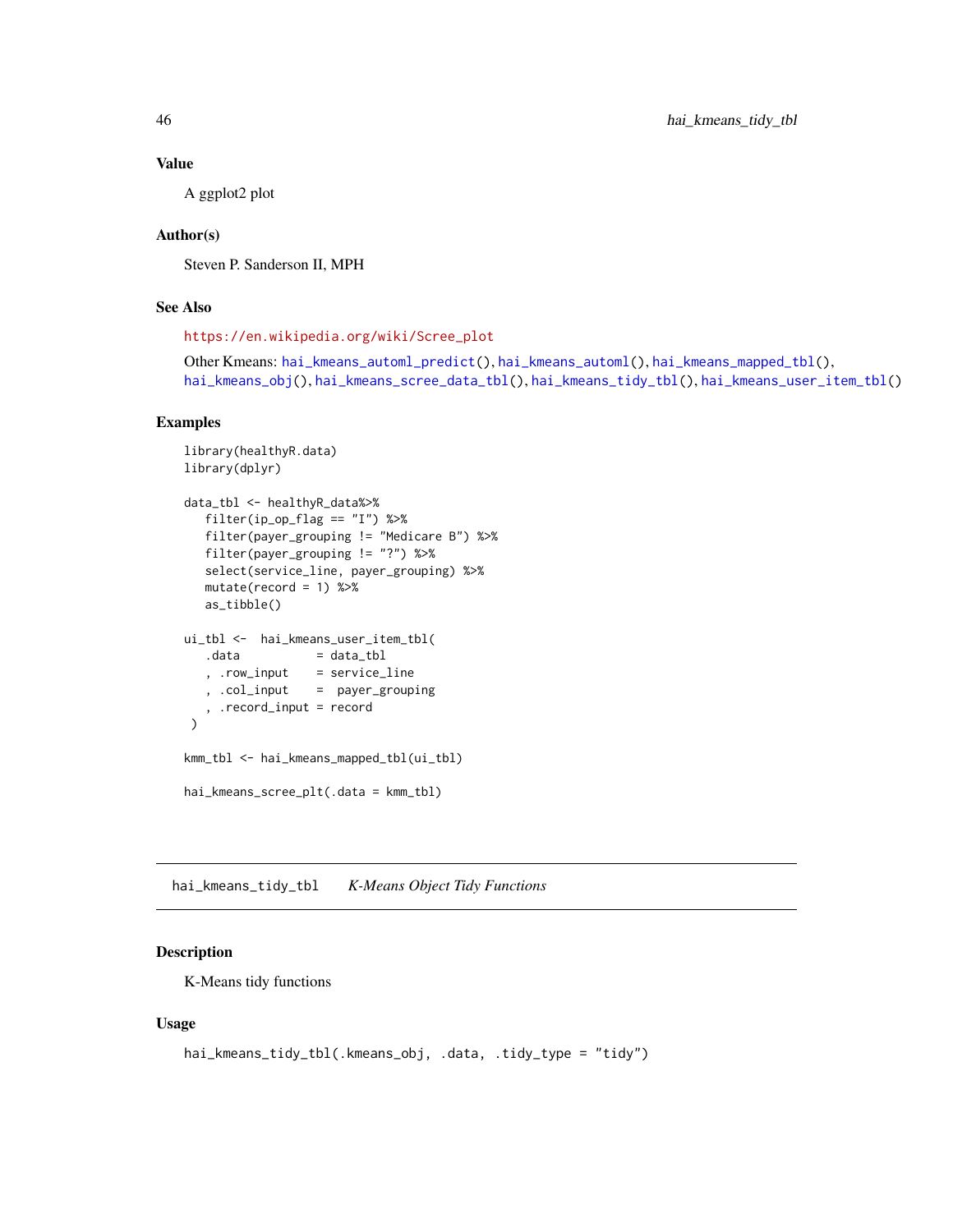#### **Arguments**

| .kmeans_obi | A stats:: kmeans() object                                      |
|-------------|----------------------------------------------------------------|
| .data       | The user item tibble created from $hai$ kmeans user item tbl() |
| .tidy_type  | "tidy","glance", or "augment"                                  |

#### Details

Takes in a k-means object and its associated user item tibble and then returns one of the items asked for. Either: [broom::tidy\(\)](#page-0-0), [broom::glance\(\)](#page-0-0) or [broom::augment\(\)](#page-0-0). The function defaults to [broom::tidy\(\)](#page-0-0).

## Value

A tibble

# Author(s)

Steven P. Sanderson II, MPH

## See Also

```
Other Kmeans: hai_kmeans_automl_predict(), hai_kmeans_automl(), hai_kmeans_mapped_tbl(),
hai_kmeans_obj(), hai_kmeans_scree_data_tbl(), hai_kmeans_scree_plt(), hai_kmeans_user_item_tbl()
```

```
library(healthyR.data)
library(dplyr)
library(broom)
data_tbl <- healthyR_data%>%
  filter(ip_op_flag == "I") %>%
   filter(payer_grouping != "Medicare B") %>%
  filter(payer_grouping != "?") %>%
  select(service_line, payer_grouping) %>%
  mutate(record = 1) %>%
  as_tibble()
uit_tbl <- hai_kmeans_user_item_tbl(
  data = data_tbl
   , .row_input = service_line
   , .col_input = payer_grouping
   , .record_input = record
\lambdakm_obj <- hai_kmeans_obj(uit_tbl)
hai_kmeans_tidy_tbl(
  .kmeans_obj = km_obj
   , .data = uit_tbl
```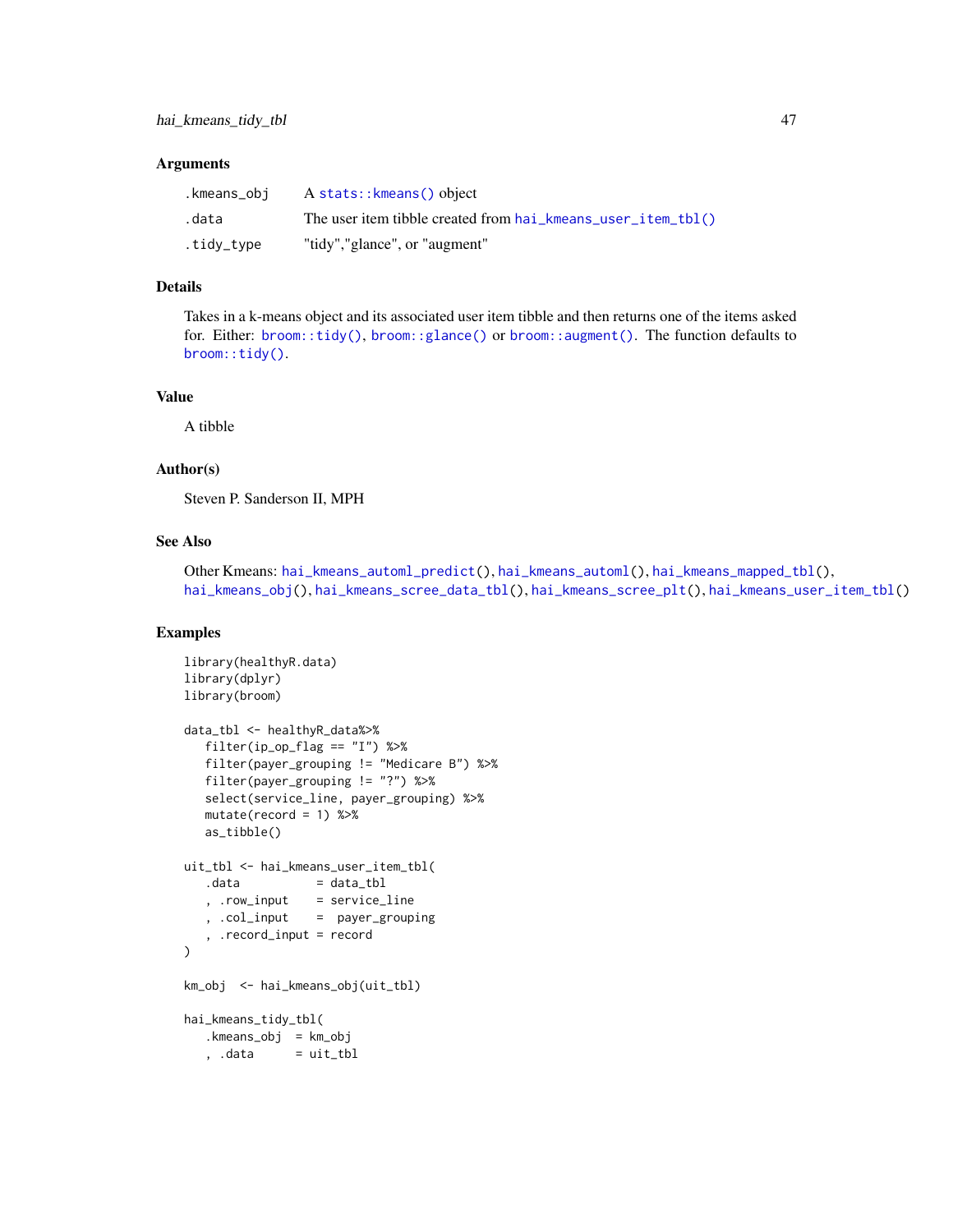```
, .tidy_type = "augment"
)
hai_kmeans_tidy_tbl(
   .kmeans_obj = km_obj
   , .data = uit_tbl
   , .tidy_type = "glance"
\mathcal{L}hai_kmeans_tidy_tbl(
   .kmeans_obj = km_obj
  , .data = uit_tbl
   , .tidy_type = "tidy"
) %>%
  glimpse()
```
<span id="page-47-0"></span>hai\_kmeans\_user\_item\_tbl *K-Means User Item Tibble*

## Description

Takes in a data.frame/tibble and transforms it into an aggregated/normalized user-item tibble of proportions. The user will need to input the parameters for the rows/user and the columns/items.

#### Usage

```
hai_kmeans_user_item_tbl(.data, .row_input, .col_input, .record_input)
```
#### Arguments

| .data         | The data that you want to transform                                                        |
|---------------|--------------------------------------------------------------------------------------------|
| .row_input    | The column that is going to be the row (user)                                              |
| .col_input    | The column that is going to be the column (item)                                           |
| .record_input | The column that is going to be summed up for the aggregation and normalization<br>process. |

## Details

This function should be used before using a k-mean model. This is commonly referred to as a useritem matrix because "users" tend to be on the rows and "items" (e.g. orders) on the columns. You must supply a column that can be summed for the aggregation and normalization process to occur.

# Value

A aggregated/normalized user item tibble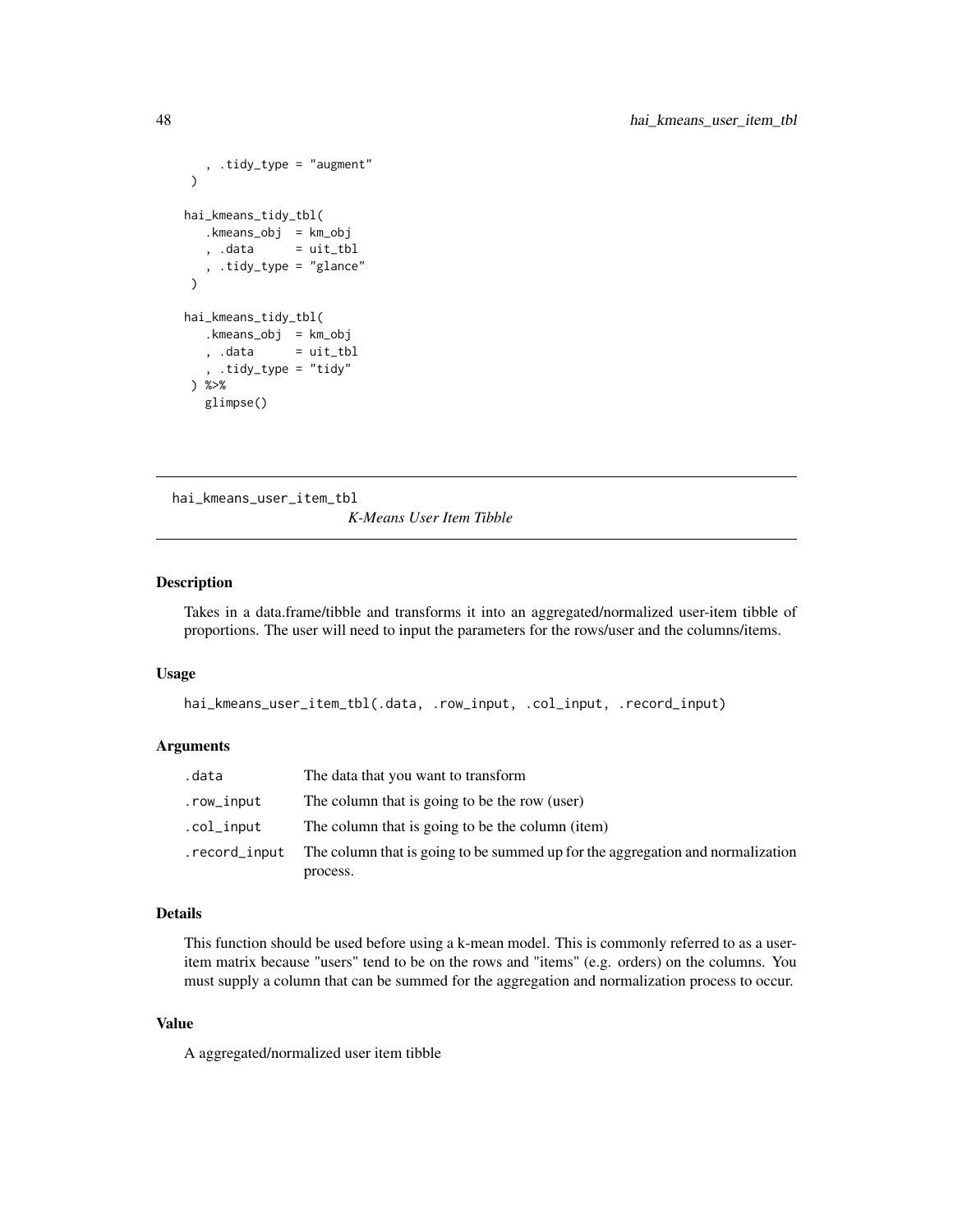## Author(s)

Steven P. Sanderson II, MPH

# See Also

```
Other Kmeans: hai_kmeans_automl_predict(), hai_kmeans_automl(), hai_kmeans_mapped_tbl(),
hai_kmeans_obj(), hai_kmeans_scree_data_tbl(), hai_kmeans_scree_plt(), hai_kmeans_tidy_tbl()
```
## Examples

```
library(healthyR.data)
library(dplyr)
data_tbl <- healthyR_data%>%
  filter(ip_op_flag == "I") %>%
  filter(payer_grouping != "Medicare B") %>%
  filter(payer_grouping != "?") %>%
  select(service_line, payer_grouping) %>%
  mutate(record = 1) %>%
  as_tibble()
hai_kmeans_user_item_tbl(
  data = data_tbl
   , .row_input = service_line
   , .col_input = payer_grouping
   , .record_input = record
\lambda
```
hai\_knn\_data\_prepper *Prep Data for k-NN - Recipe*

# Description

Automatically prep a data.frame/tibble for use in the k-NN algorithm.

#### Usage

```
hai_knn_data_prepper(.data, .recipe_formula)
```
#### Arguments

.data The data that you are passing to the function. Can be any type of data that is accepted by the data parameter of the recipes::reciep() function.

.recipe\_formula

The formula that is going to be passed. For example if you are using the iris data then the formula would most likely be something like Species  $\sim$ .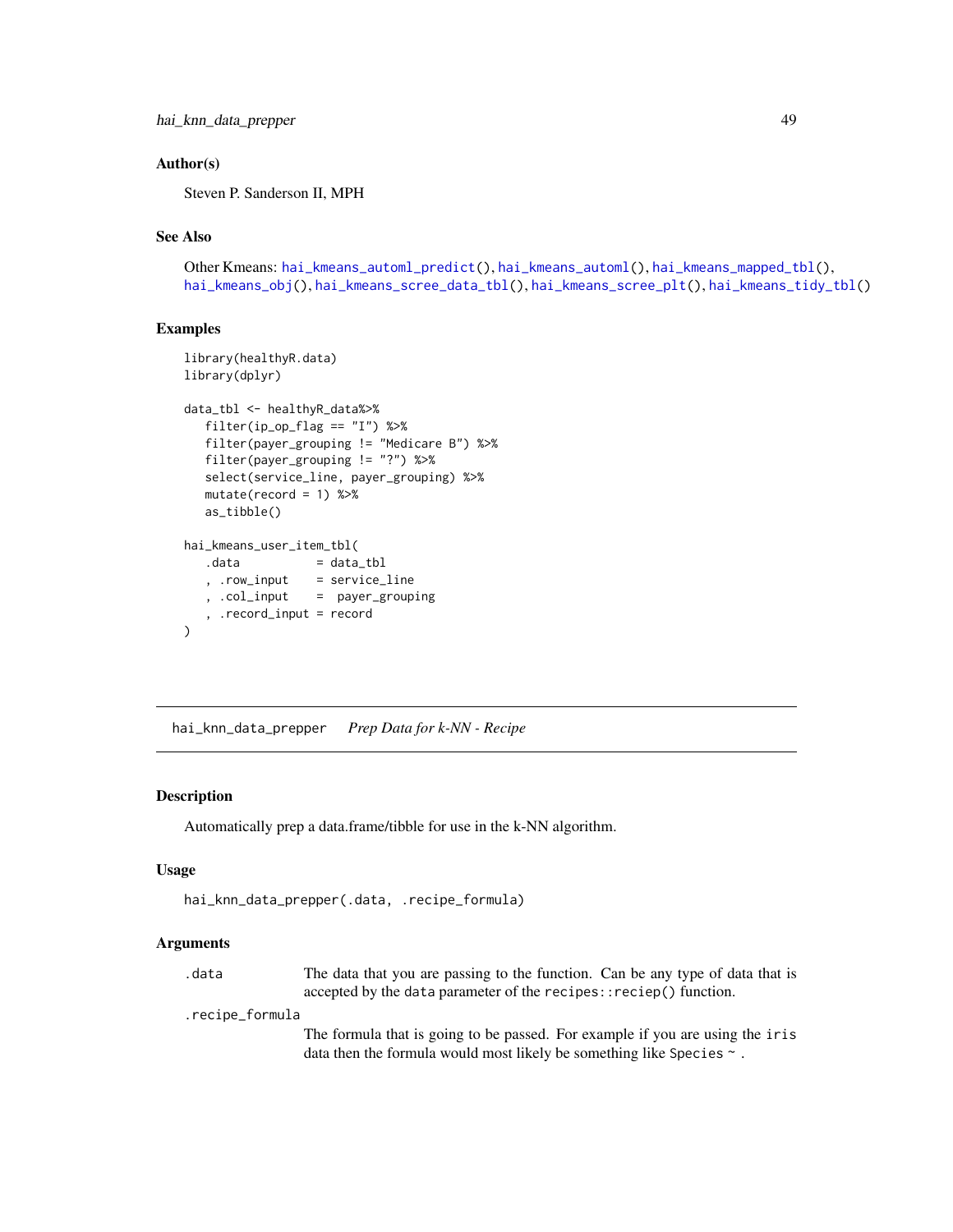# Details

This function will automatically prep your data.frame/tibble for use in the k-NN algorithm. The k-NN algorithm is a lazy learning classification algorithm. It expects data to be presented in a certain fashion.

This function will output a recipe specification.

## Value

A recipe object

#### Author(s)

Steven P. Sanderson II, MPH

# See Also

```
Other Preprocessor: hai_data_impute(), hai_data_poly(), hai_data_scale(), hai_data_transform(),
hai_data_trig()
```
#### Examples

```
hai_knn_data_prepper(.data = Titanic, .recipe_formula = Survived \sim .)
rec_obj <- hai_knn_data_prepper(iris, Species ~ .)
get_juiced_data(rec_obj)
```
<span id="page-49-0"></span>hai\_kurtosis\_vec *Compute Kurtosis of a Vector*

## Description

This function takes in a vector as it's input and will return the kurtosis of that vector. The length of this vector must be at least four numbers. The kurtosis explains the sharpness of the peak of a distribution of data.

 $((1/n) * sum(x - mu)})^4) / (()(1/n) * sum(x - mu)^2)^2$ 

## Usage

hai\_kurtosis\_vec(.x)

## Arguments

.x A numeric vector of length four or more.

## Details

A function to return the kurtosis of a vector.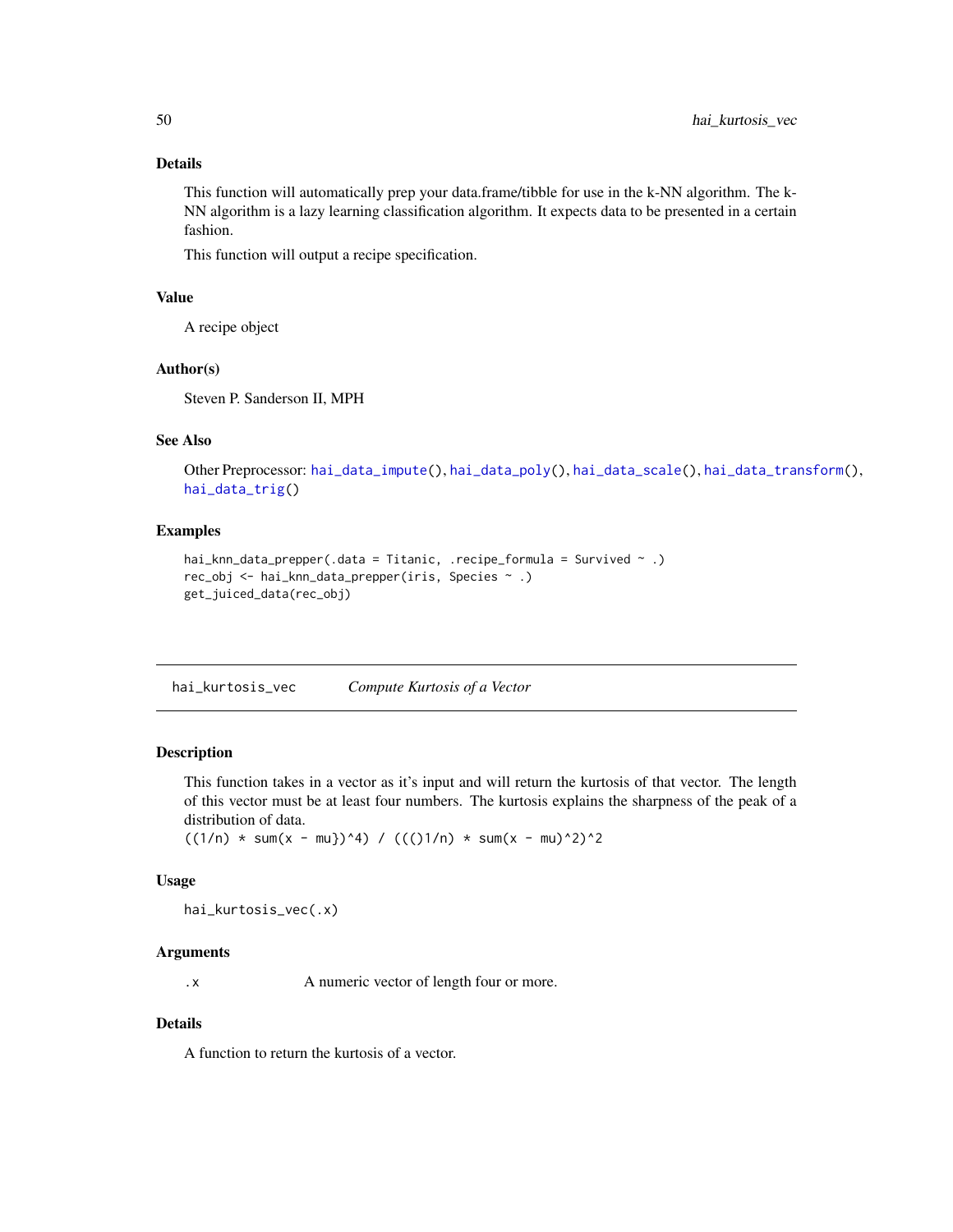# Value

The kurtosis of a vector

# Author(s)

Steven P. Sanderson II, MPH

# See Also

<https://en.wikipedia.org/wiki/Kurtosis>

```
Other Vector Function: hai_fourier_discrete_vec(), hai_fourier_vec(), hai_hyperbolic_vec(),
hai_scale_zero_one_vec(), hai_scale_zscore_vec(), hai_skewness_vec(), hai_winsorized_move_vec(),
hai_winsorized_truncate_vec()
```
# Examples

hai\_kurtosis\_vec(rnorm(100, 3, 2))

<span id="page-50-0"></span>hai\_polynomial\_augment

*Augment Polynomial Features*

# Description

This function takes in a data table and a predictor column. A user can either create their own formula using the .formula parameter or, if they leave the default of NULL then the user must enter a .degree AND .pred\_col column.

# Usage

```
hai_polynomial_augment(
  .data,
  .formula = NULL,
  .pred_col = NULL,
  degree = 1,
  .new_col_prefix = "nt_"
)
```
## Arguments

| .data     | The data being passed that will be augmented by the function.                                   |
|-----------|-------------------------------------------------------------------------------------------------|
| .formula  | This should be a valid formula like 'y $\sim$ .^2' or NULL.                                     |
| .pred_col | This is passed $r$ lang::enquo() to capture the vector that you designate as the<br>'y' column. |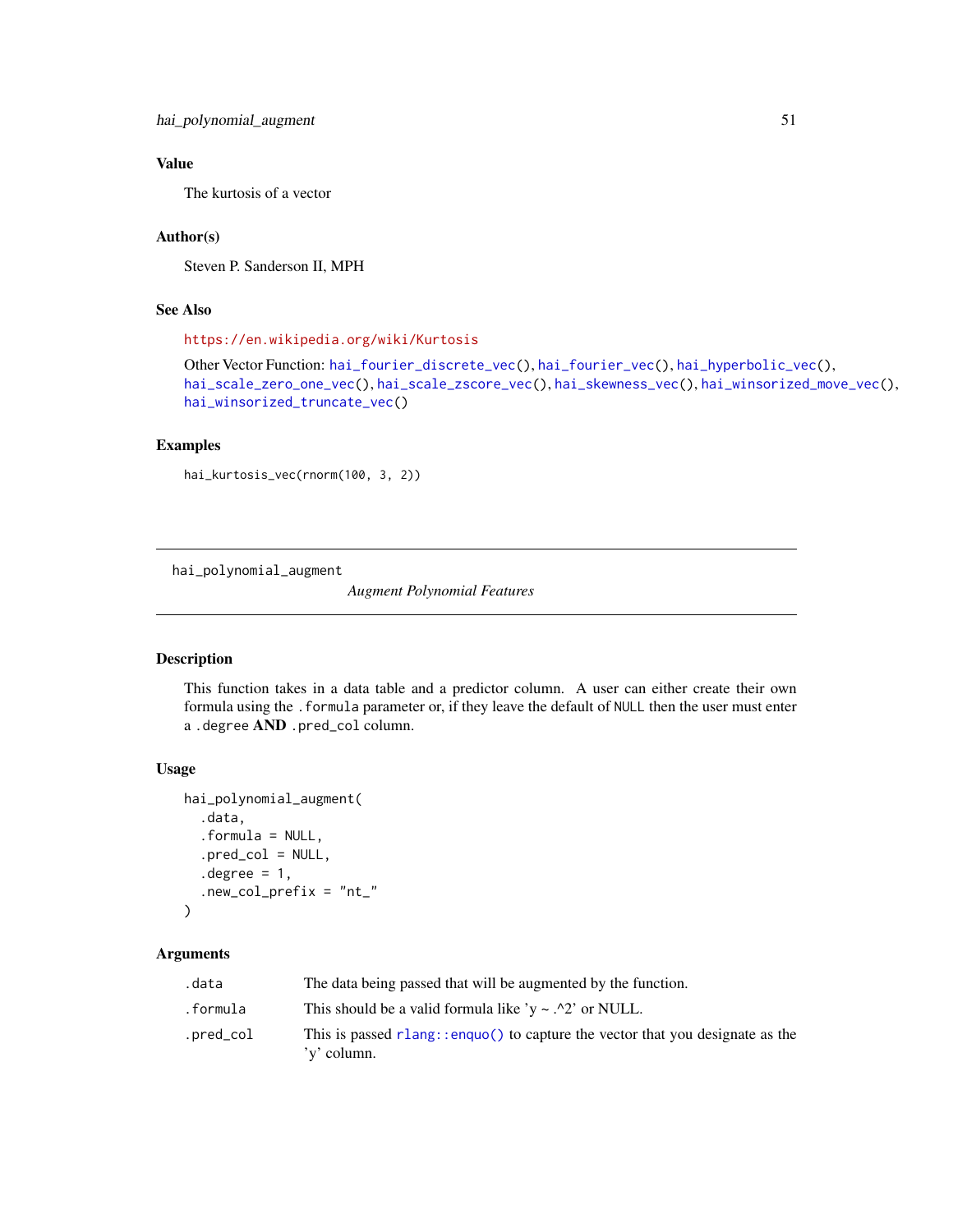.degree This should be an integer and is used to set the degree in the poly function. The degree must be less than the unique data points or it will error out.

.new\_col\_prefix

The default is "nt\_" which stands for "new\_term". You can set this to whatever you like, as long as it is a quoted string.

## Details

A valid data.frame/tibble must be passed to this function. It is required that a user either enter a .formula or a .degree AND .pred\_col otherwise this function will stop and error out.

Under the hood this function will create a [stats::poly\(\)](#page-0-0) function if the . formula is left as NULL. For example:

- .formula =  $A \sim .^2$
- OR .degree  $= 2$ , .pred\_col  $= A$

There is also a parameter .new\_col\_prefix which will add a character string to the column names so that they are easily identified further down the line. The default is 'nt\_'

## Value

An augmented tibble

#### Author(s)

Steven P. Sanderson II, MPH

#### See Also

```
Other Augment Function: hai_fourier_augment(), hai_fourier_discrete_augment(), hai_hyperbolic_augment(),
hai_scale_zero_one_augment(), hai_scale_zscore_augment(), hai_winsorized_move_augment(),
hai_winsorized_truncate_augment()
```

```
suppressPackageStartupMessages(library(dplyr))
data_tbl <- data.frame(
 A = c(0, 2, 4),B = c(1, 3, 5),C = c(2, 4, 6))
hai_polynomial_augment(.data = data_tbl, .pred_col = A, .degree = 2, .new_col_prefix = "n")
hai_polynomial_augment(.data = data_tbl, .formula = A \sim .2, .degree = 1)
```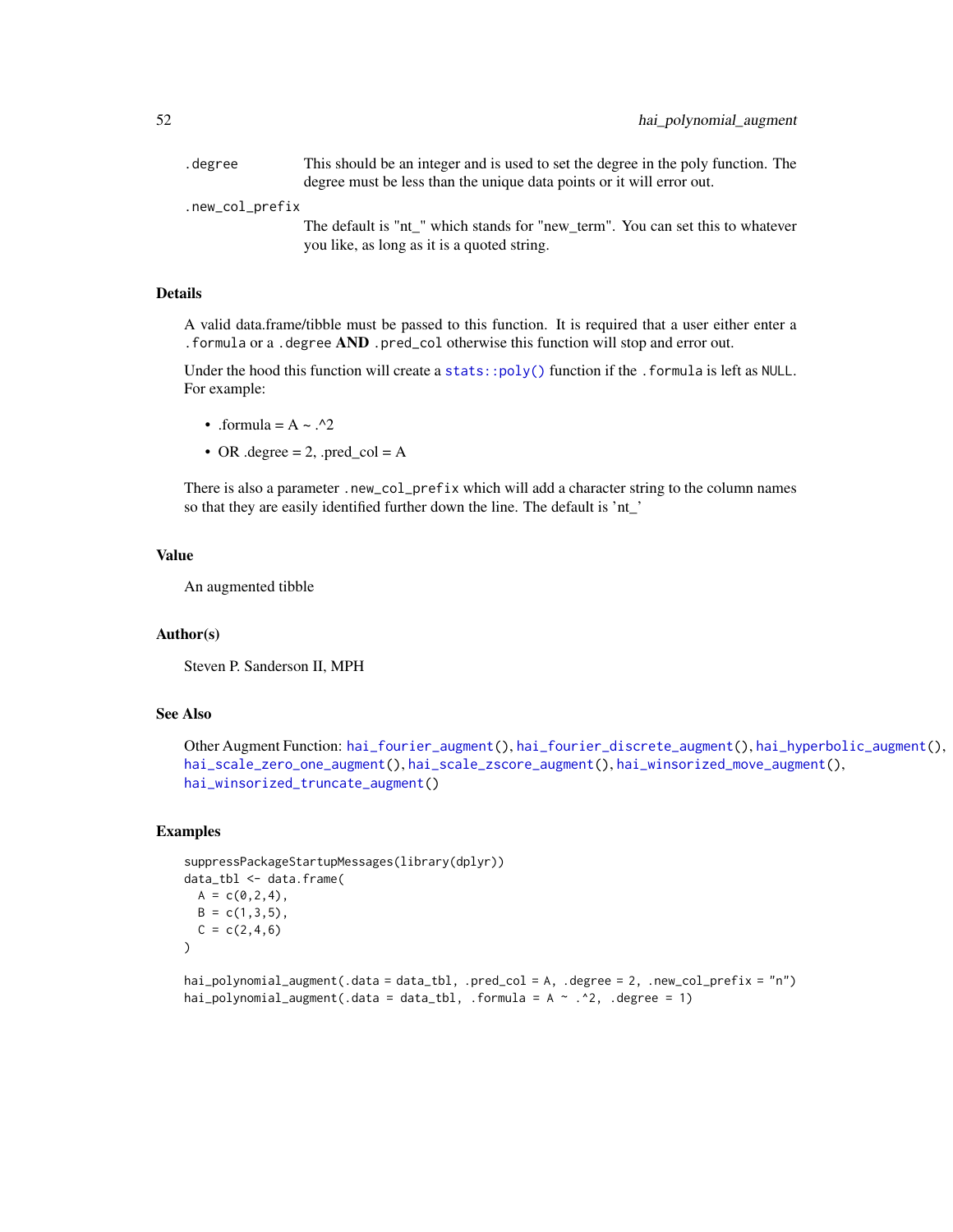## Description

Takes in a numeric vector and returns back the range of that vector

# Usage

```
hai_range_statistic(.x)
```
#### Arguments

.x A numeric vector

# Details

Takes in a numeric vector and returns the range of that vector using the diff and range functions.

## Value

A single number, the range statistic

# Author(s)

Steven P. Sandeson II, MPH

# Examples

hai\_range\_statistic(seq(1:10))

<span id="page-52-0"></span>hai\_scale\_zero\_one\_augment

*Augment Function Scale Zero One*

# Description

Takes a numeric vector and will return a vector that has been scaled from [0,1]

#### Usage

```
hai_scale_zero_one_augment(.data, .value, .names = "auto")
```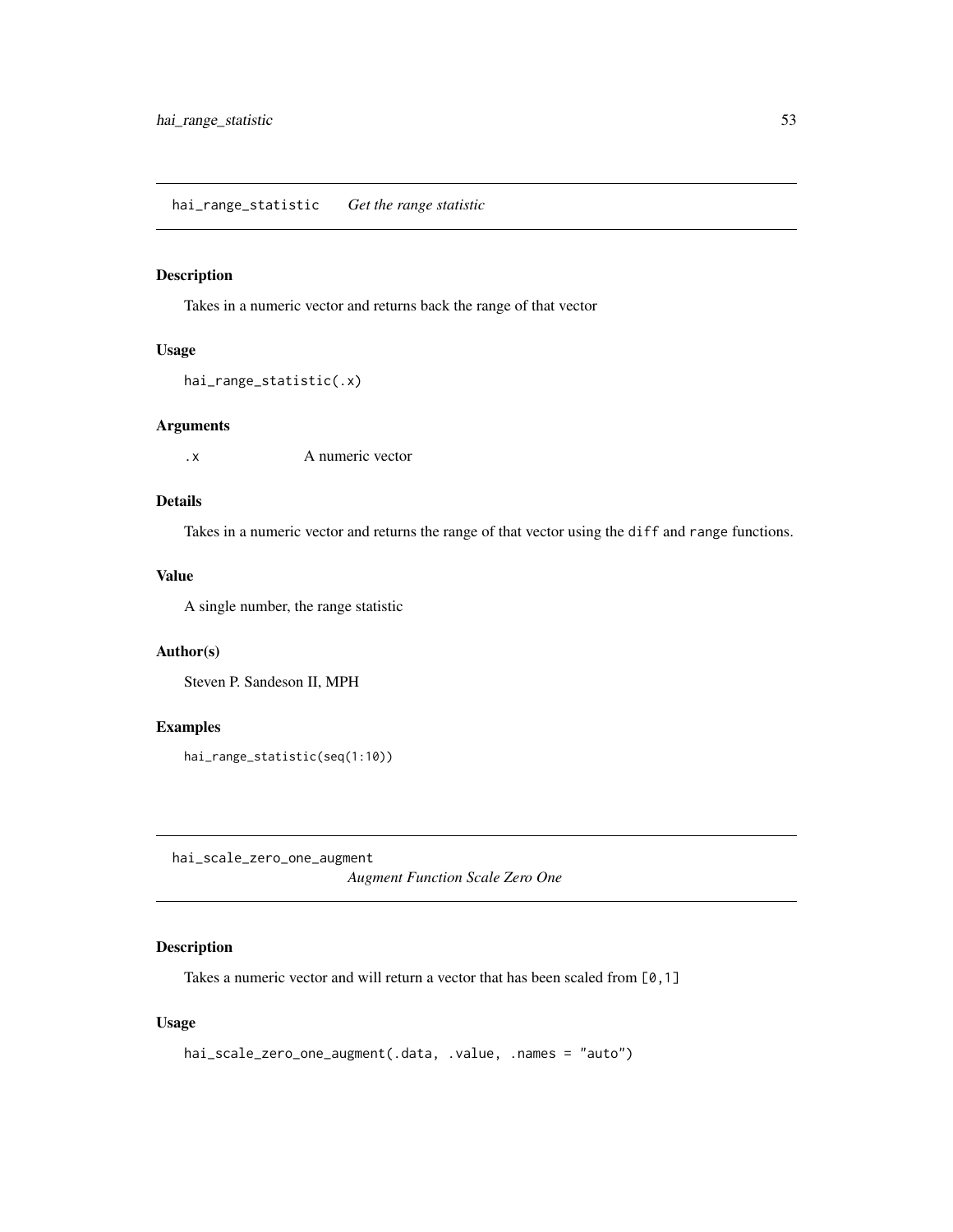#### Arguments

| .data  | The data being passed that will be augmented by the function.                 |
|--------|-------------------------------------------------------------------------------|
| .value | This is passed rlang: : enquo() to capture the vectors you want to augment.   |
| .names | This is set to 'auto' by default but can be a user supplied character string. |

# Details

Takes a numeric vector and will return a vector that has been scaled from [0,1] The input vector must be numeric. The computation is fairly straightforward. This may be helpful when trying to compare the distributions of data where a distribution like beta from the fitdistrplus package which requires data to be between 0 and 1

 $y[h] = (x - min(x))/(max(x) - min(x))$ 

This function is intended to be used on its own in order to add columns to a tibble.

## Value

An augmented tibble

# Author(s)

Steven P. Sanderson II, MPH

# See Also

Other Augment Function: [hai\\_fourier\\_augment\(](#page-25-0)), [hai\\_fourier\\_discrete\\_augment\(](#page-26-0)), [hai\\_hyperbolic\\_augment\(](#page-34-0)), [hai\\_polynomial\\_augment\(](#page-50-0)), [hai\\_scale\\_zscore\\_augment\(](#page-55-0)), [hai\\_winsorized\\_move\\_augment\(](#page-59-0)), [hai\\_winsorized\\_truncate\\_augment\(](#page-61-0))

Other Scale: [hai\\_scale\\_zero\\_one\\_vec\(](#page-54-0)), [hai\\_scale\\_zscore\\_augment\(](#page-55-0)), [hai\\_scale\\_zscore\\_vec\(](#page-56-0)), [step\\_hai\\_scale\\_zscore\(](#page-74-0))

```
df \le data.frame(x = rnorm(100, 2, 1))
hai_scale_zero_one_augment(df, x)
```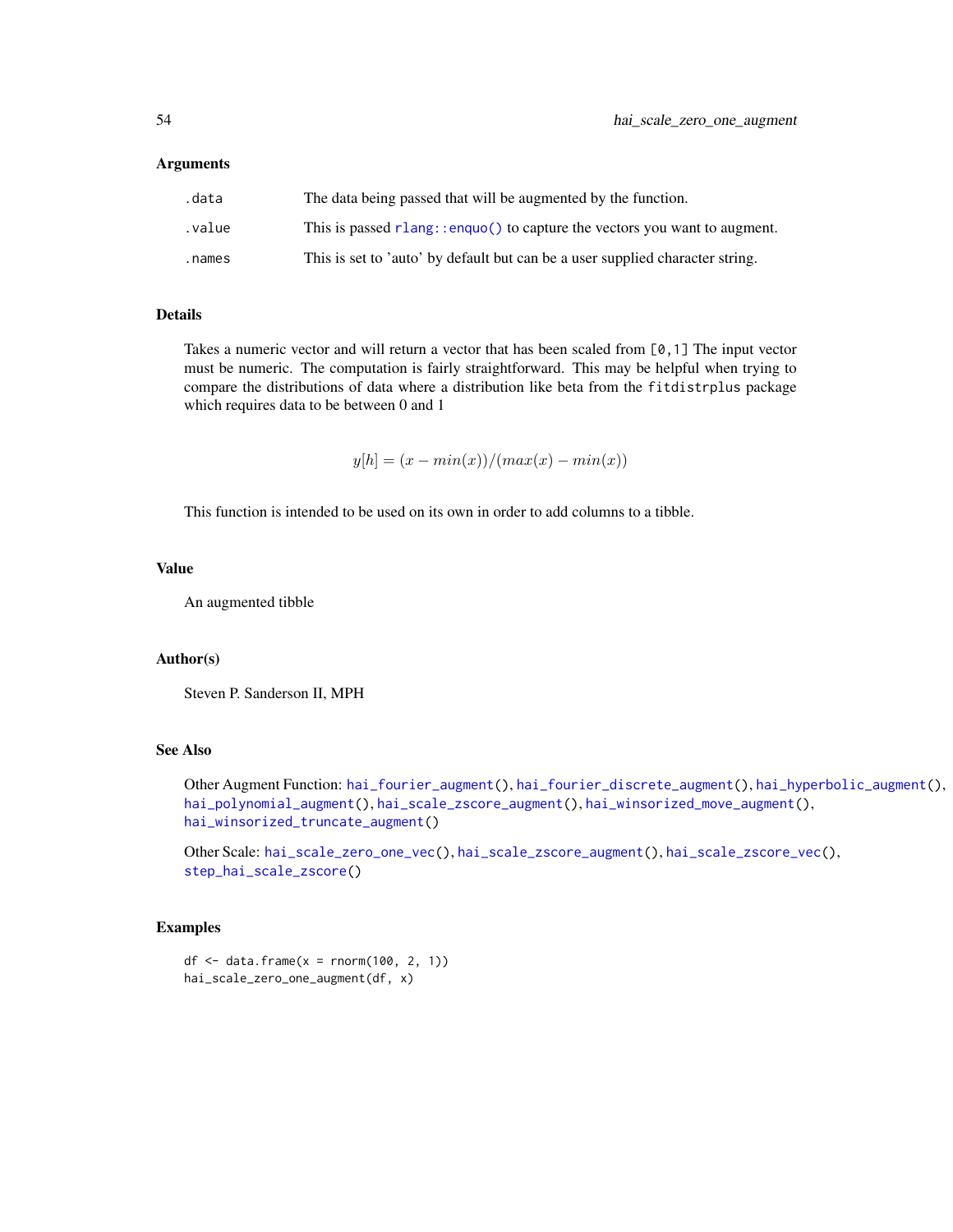<span id="page-54-0"></span>hai\_scale\_zero\_one\_vec

*Vector Function Scale to Zero and One*

## Description

Takes a numeric vector and will return a vector that has been scaled from [0,1]

#### Usage

hai\_scale\_zero\_one\_vec(.x)

#### Arguments

.x A numeric vector to be scaled from [0, 1] inclusive.

## **Details**

Takes a numeric vector and will return a vector that has been scaled from  $[0,1]$  The input vector must be numeric. The computation is fairly straightforward. This may be helpful when trying to compare the distributions of data where a distribution like beta from the fitdistrplus package which requires data to be between 0 and 1

 $y[h] = (x - min(x))/(max(x) - min(x))$ 

This function can be used on it's own. It is also the basis for the function [hai\\_scale\\_zero\\_one\\_augment\(\)](#page-52-0).

#### Value

A numeric vector

## Author(s)

Steven P. Sanderson II, MPH

#### See Also

Other Vector Function: [hai\\_fourier\\_discrete\\_vec\(](#page-28-0)), [hai\\_fourier\\_vec\(](#page-30-0)), [hai\\_hyperbolic\\_vec\(](#page-36-0)), [hai\\_kurtosis\\_vec\(](#page-49-0)), [hai\\_scale\\_zscore\\_vec\(](#page-56-0)), [hai\\_skewness\\_vec\(](#page-58-0)), [hai\\_winsorized\\_move\\_vec\(](#page-60-0)), [hai\\_winsorized\\_truncate\\_vec\(](#page-63-0))

Other Scale: [hai\\_scale\\_zero\\_one\\_augment\(](#page-52-0)), [hai\\_scale\\_zscore\\_augment\(](#page-55-0)), [hai\\_scale\\_zscore\\_vec\(](#page-56-0)), [step\\_hai\\_scale\\_zscore\(](#page-74-0))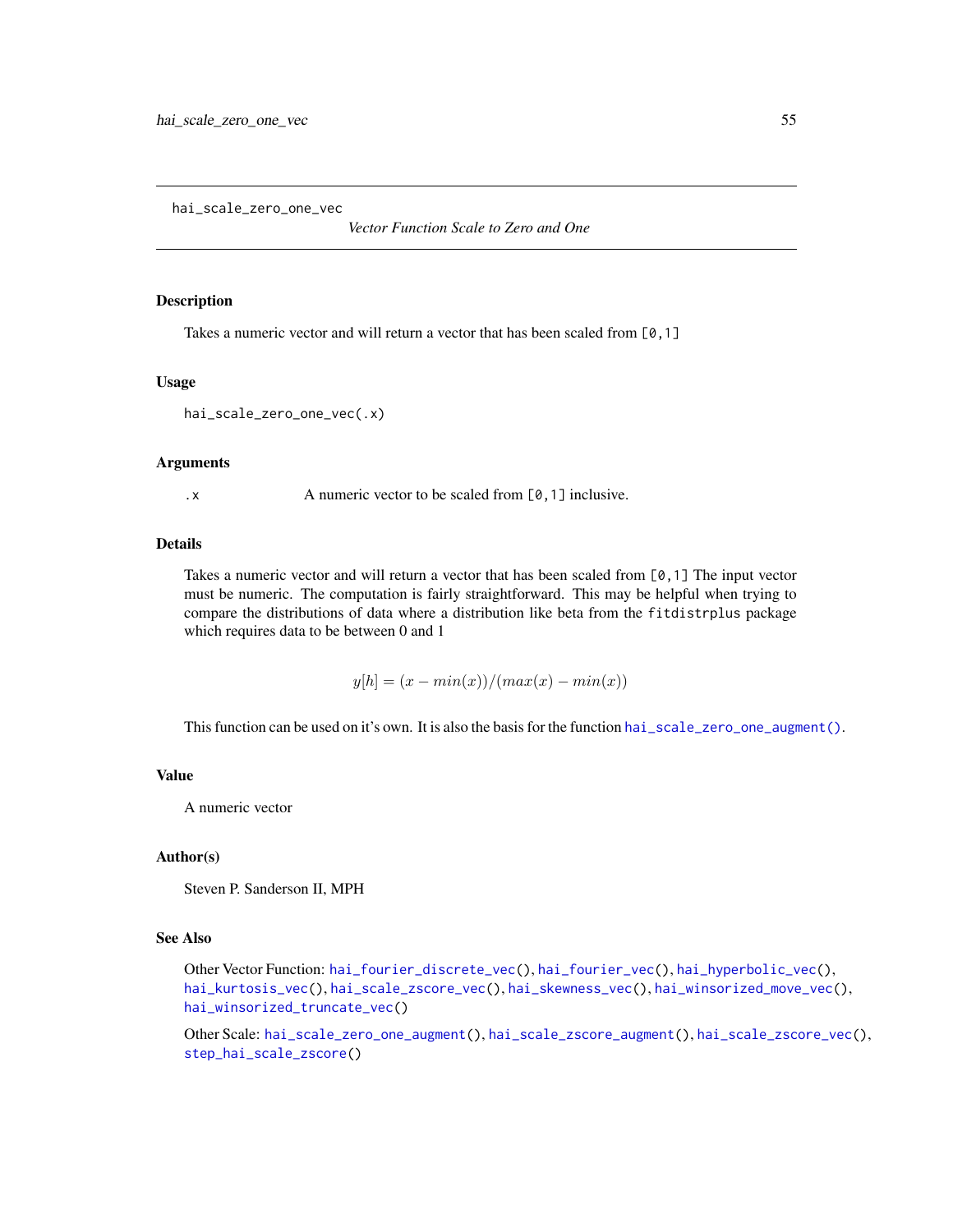#### Examples

```
vec_1 <- rnorm(100, 2, 1)
vec_2 <- hai_scale_zero_one_vec(vec_1)
dens_1 <- density(vec_1)
dens_2 <- density(vec_2)
max_x <- max(dens_1$x, dens_2$x)
max_y \le -max(dens_1\ y, dens_2\
plot(dens_1, asp = max_y/max_x, main = "Density vec_1 (Red) and vec_2 (Blue)",
col = "red", xlab = "", ylab = "Density of Vec 1 and Vec 2")lines(dens_2, col = "blue")
```
<span id="page-55-0"></span>hai\_scale\_zscore\_augment *Augment Function Scale Zero One*

# Description

Takes a numeric vector and will return a vector that has been scaled by mean and standard deviation

#### Usage

```
hai_scale_zscore_augment(.data, .value, .names = "auto")
```
#### Arguments

| .data  | The data being passed that will be augmented by the function.                 |
|--------|-------------------------------------------------------------------------------|
| value. | This is passed rlang: : enquo() to capture the vectors you want to augment.   |
| .names | This is set to 'auto' by default but can be a user supplied character string. |

# Details

Takes a numeric vector and will return a vector that has been scaled by mean and standard deviation.

The input vector must be numeric. The computation is fairly straightforward. This may be helpful when trying to compare the distributions of data where a distribution like beta from the fitdistrplus package which requires data to be between 0 and 1

$$
y[h] = (x - mean(x)/sd(x))
$$

This function is intended to be used on its own in order to add columns to a tibble.

## Value

An augmented tibble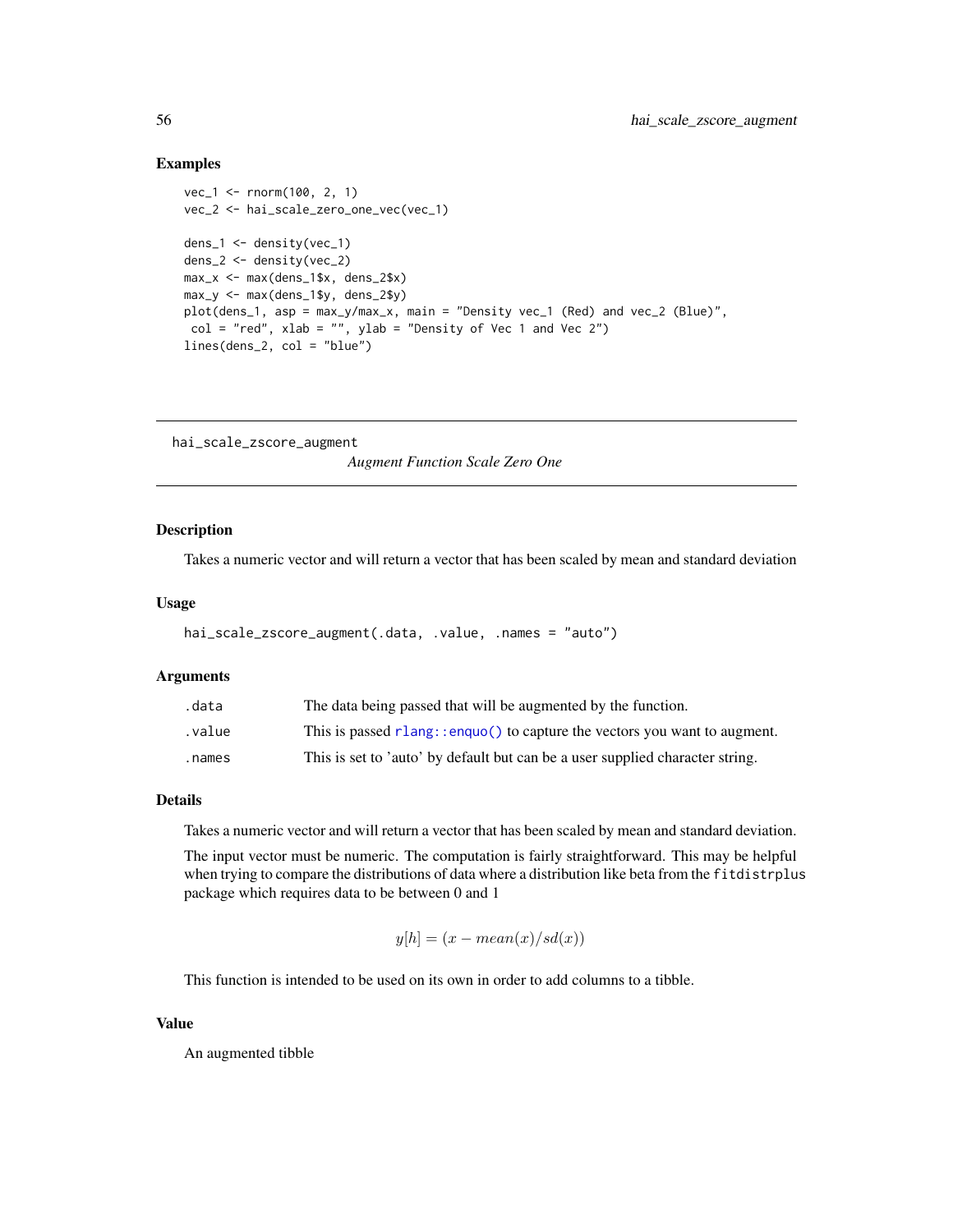hai\_scale\_zscore\_vec 57

## Author(s)

Steven P. Sanderson II, MPH

#### See Also

Other Augment Function: [hai\\_fourier\\_augment\(](#page-25-0)), [hai\\_fourier\\_discrete\\_augment\(](#page-26-0)), [hai\\_hyperbolic\\_augment\(](#page-34-0)), [hai\\_polynomial\\_augment\(](#page-50-0)), [hai\\_scale\\_zero\\_one\\_augment\(](#page-52-0)), [hai\\_winsorized\\_move\\_augment\(](#page-59-0)), [hai\\_winsorized\\_truncate\\_augment\(](#page-61-0))

Other Scale: [hai\\_scale\\_zero\\_one\\_augment\(](#page-52-0)), [hai\\_scale\\_zero\\_one\\_vec\(](#page-54-0)), [hai\\_scale\\_zscore\\_vec\(](#page-56-0)), [step\\_hai\\_scale\\_zscore\(](#page-74-0))

# Examples

```
df \leq - data.frame(x =mtcars$mpg)
hai_scale_zscore_augment(df, x)
```
<span id="page-56-0"></span>hai\_scale\_zscore\_vec *Vector Function Scale to Zero and One*

#### Description

Takes a numeric vector and will return a vector that has been scaled from by mean and standard deviation

## Usage

```
hai_scale_zscore_vec(.x)
```
## Arguments

.x A numeric vector to be scaled by mean and standard deviation inclusive.

#### Details

Takes a numeric vector and will return a vector that has been scaled from mean and standard deviation.

The input vector must be numeric. The computation is fairly straightforward. This may be helpful when trying to compare the distributions of data where a distribution like beta from the fitdistrplus package which requires data to be between 0 and 1

$$
y[h] = (x - mean(x)/sd(x))
$$

This function can be used on it's own. It is also the basis for the function [hai\\_scale\\_zscore\\_augment\(\)](#page-55-0).

#### Value

A numeric vector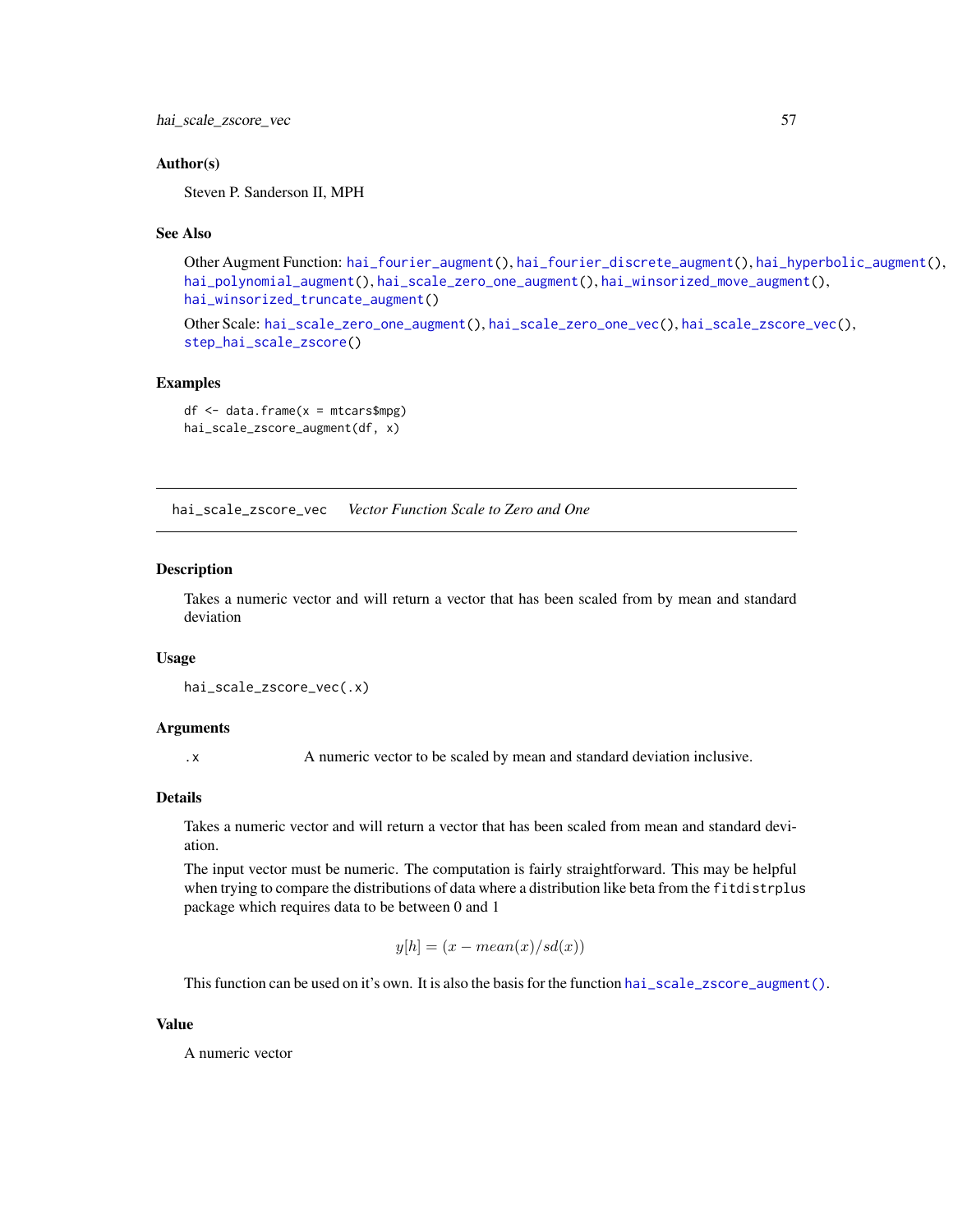## Author(s)

Steven P. Sanderson II, MPH

## See Also

```
Other Vector Function: hai_fourier_discrete_vec(), hai_fourier_vec(), hai_hyperbolic_vec(),
hai_kurtosis_vec(), hai_scale_zero_one_vec(), hai_skewness_vec(), hai_winsorized_move_vec(),
hai_winsorized_truncate_vec()
```
Other Scale: [hai\\_scale\\_zero\\_one\\_augment\(](#page-52-0)), [hai\\_scale\\_zero\\_one\\_vec\(](#page-54-0)), [hai\\_scale\\_zscore\\_augment\(](#page-55-0)), [step\\_hai\\_scale\\_zscore\(](#page-74-0))

#### Examples

```
vec_1 <- mtcars$mpg
vec_2 <- hai_scale_zscore_vec(vec_1)
ax \le pretty(min(vec_1, vec_2): max(vec_1, vec_2), n = 12)
hist(vec_1, breaks = ax, col = "blue")hist(vec_2, breaks = ax, col = "red", add = TRUE)
```
hai\_skewed\_features *Get Skewed Feature Columns*

#### **Description**

Takes in a data.frame/tibble and returns a vector of names of the columns that are skewed.

# Usage

```
hai_skewed_features(.data, .threshold = 0.6, .drop_keys = NULL)
```
#### Arguments

| .data      | The data.frame/tibble you are passing in.                                                  |
|------------|--------------------------------------------------------------------------------------------|
| .threshold | A level of skewness that indicates where you feel a column should be considered<br>skewed. |
| .drop_keys | A $c()$ character vector of columns you do not want passed to the function.                |

## Details

Takes in a data.frame/tibble and returns a vector of names of the skewed columns. There are two other parameters. The first is the .threshold parameter that is set to the level of skewness you want in order to consider the column too skewed. The second is .drop\_keys, these are columns you don't want to be considered for whatever reason in the skewness calculation.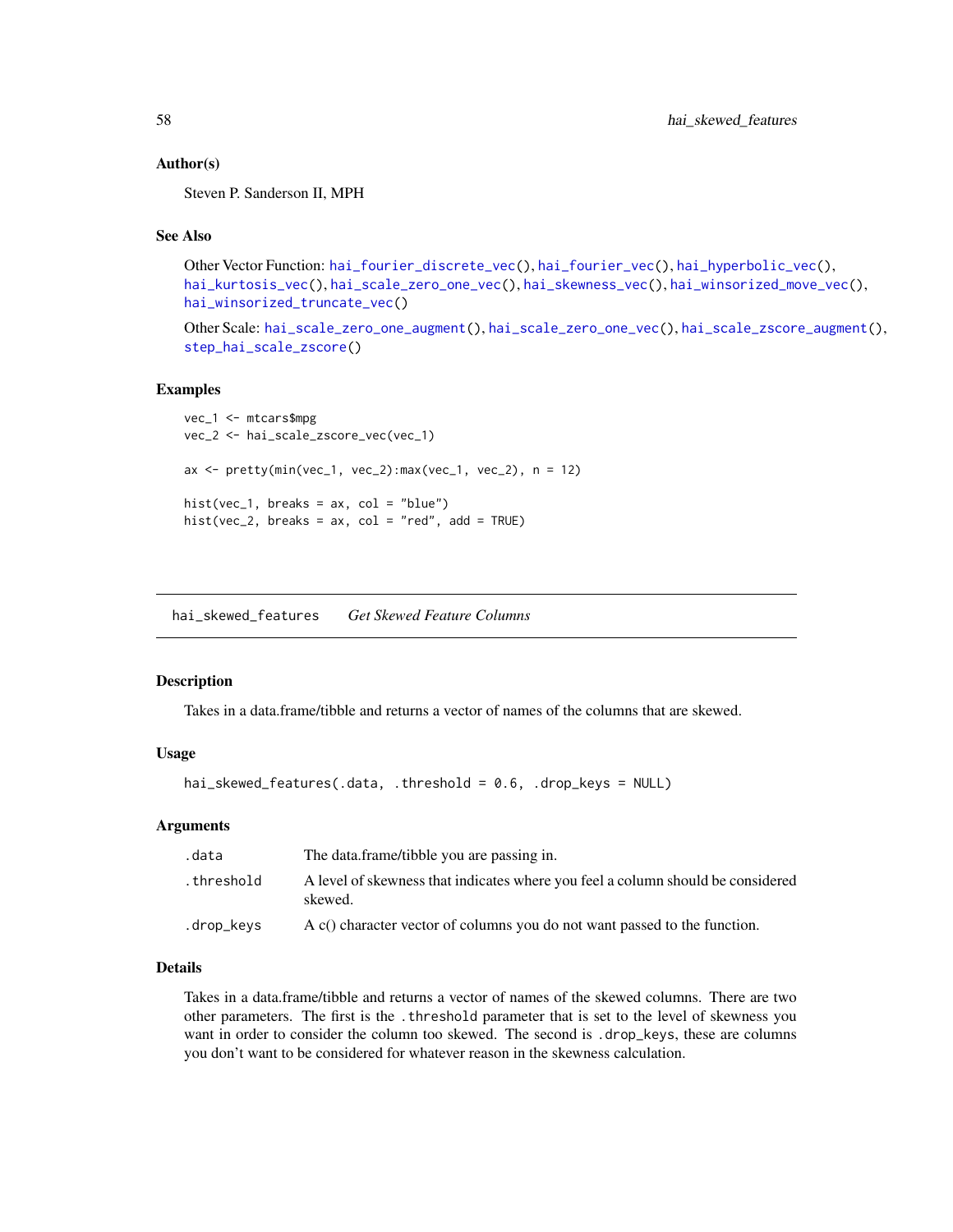hai\_skewness\_vec 59

# Value

A character vector of column names that are skewed.

## Author(s)

Steven P. Sandeson II, MPH

# Examples

```
hai_skewed_features(mtcars)
hai_skewed_features(mtcars, .drop_keys = c("mpg","hp"))
hai_skewed_features(mtcars, .drop_keys = "hp")
```
<span id="page-58-0"></span>hai\_skewness\_vec *Compute Skewness of a Vector*

# Description

This function takes in a vector as it's input and will return the skewness of that vector. The length of this vector must be at least four numbers. The skewness explains the 'tailedness' of the distribution of data.

 $((1/n) * sum(x - mu))^3) / ((1/n) * sum(x - mu)^2)(3/2)$ 

#### Usage

hai\_skewness\_vec(.x)

## Arguments

.x A numeric vector of length four or more.

# Details

A function to return the skewness of a vector.

# Value

The skewness of a vector

#### Author(s)

Steven P. Sanderson II, MPH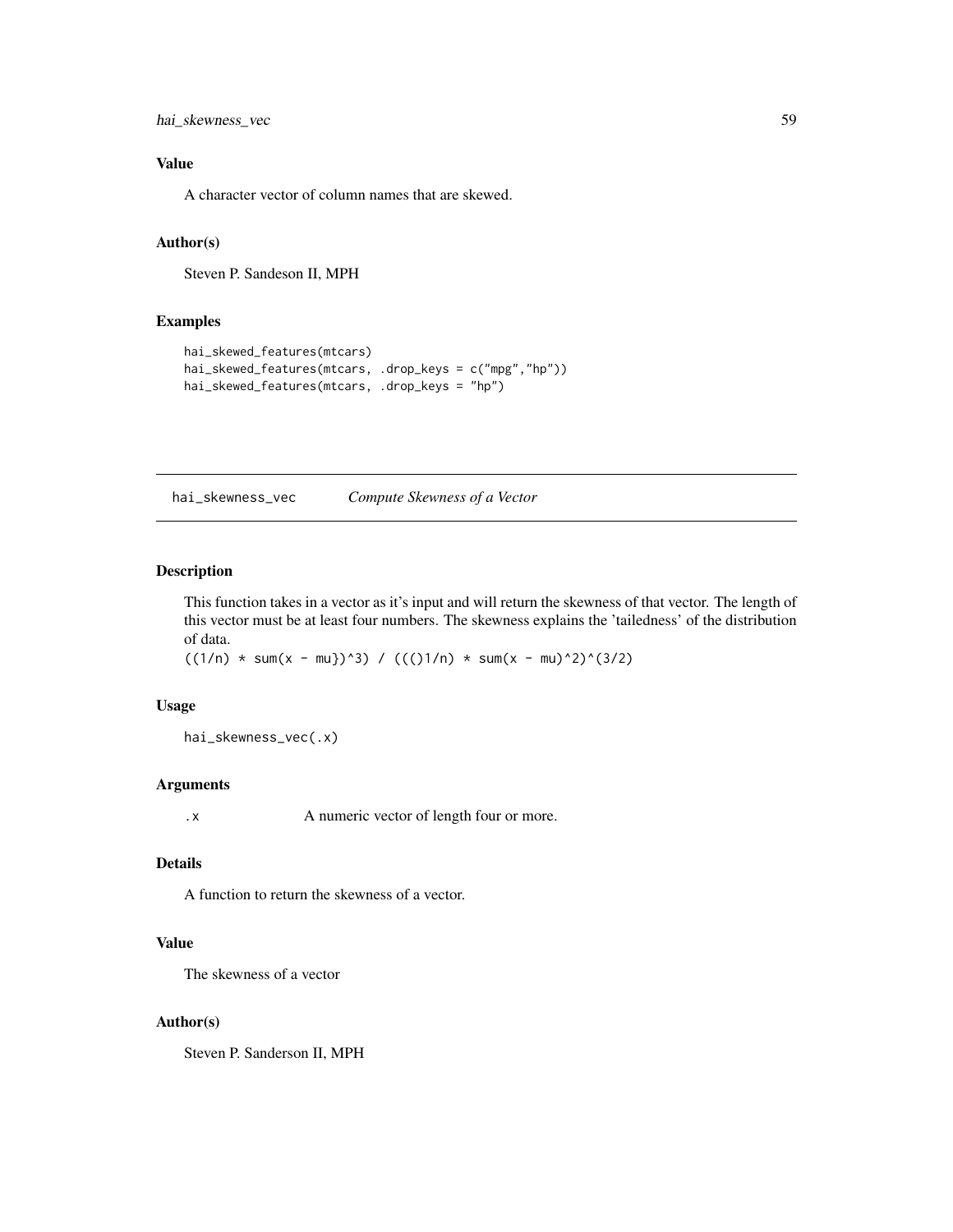# See Also

```
https://en.wikipedia.org/wiki/Skewness
Other Vector Function: hai_fourier_discrete_vec(), hai_fourier_vec(), hai_hyperbolic_vec(),
hai_kurtosis_vec(), hai_scale_zero_one_vec(), hai_scale_zscore_vec(), hai_winsorized_move_vec(),
hai_winsorized_truncate_vec()
```
# Examples

hai\_skewness\_vec(rnorm(100, 3, 2))

<span id="page-59-0"></span>hai\_winsorized\_move\_augment

*Augment Function Winsorize Move*

# Description

Takes a numeric vector and will return a tibble with the winsorized values.

# Usage

```
hai_winsorized_move_augment(.data, .value, .multiple, .names = "auto")
```
# Arguments

| .data     | The data being passed that will be augmented by the function.                                                                                 |
|-----------|-----------------------------------------------------------------------------------------------------------------------------------------------|
| value.    | This is passed rlang: :enquo() to capture the vectors you want to augment.                                                                    |
| .multiple | A positive number indicating how many times the the zero center mean absolute<br>deviation should be multiplied by for the scaling parameter. |
| .names    | The default is "auto"                                                                                                                         |

# Details

Takes a numeric vector and will return a winsorized vector of values that have been moved some multiple from the mean absolute deviation zero center of some vector. The intent of winsorization is to limit the effect of extreme values.

# Value

An augmented tibble

#### Author(s)

Steven P. Sanderson II, MPH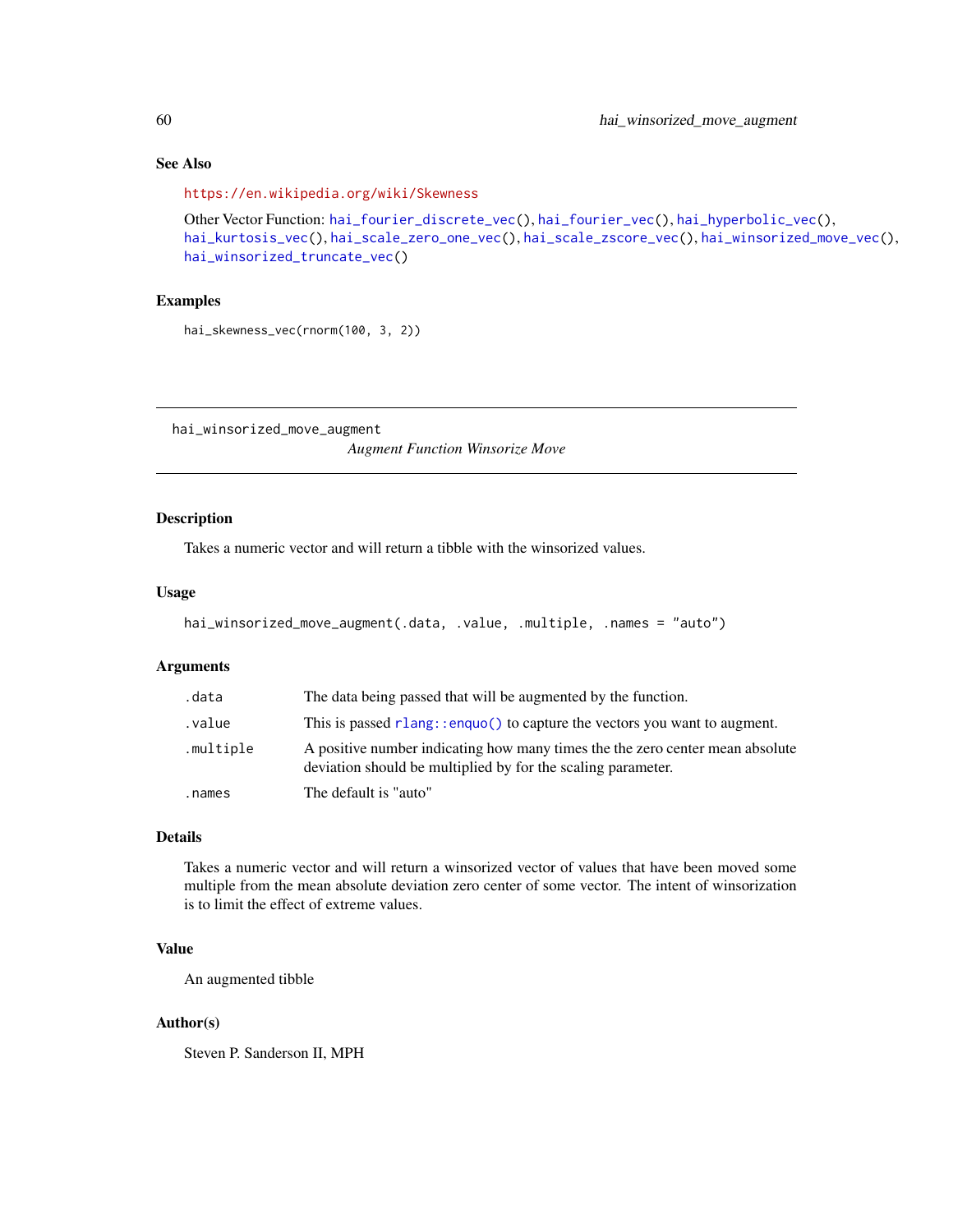# See Also

<https://en.wikipedia.org/wiki/Winsorizing>

```
Other Augment Function: hai_fourier_augment(), hai_fourier_discrete_augment(), hai_hyperbolic_augment(),
hai_polynomial_augment(), hai_scale_zero_one_augment(), hai_scale_zscore_augment(),
hai_winsorized_truncate_augment()
```
## Examples

```
suppressPackageStartupMessages(library(dplyr))
```

```
len\_out = 24
by\_unit = "month"
start_date = as.Date("2021-01-01")
data_tbl <- tibble(
 date_col = seq.Date(from = start_date, length.out = len_out, by = by_unit),
 a = rnorm(len_out),b = runif(len_out)\lambda
```

```
hai_winsorized_move_augment(data_tbl, a, .multiple = 3)
```

```
hai_winsorized_move_vec
```
*Vector Function Winsorize Move*

# Description

Takes a numeric vector and will return a vector of winsorized values.

# Usage

```
hai_winsorized_move_vec(.x, .multiple = 3)
```
## Arguments

| $\cdot$ X | A numeric vector                                                              |
|-----------|-------------------------------------------------------------------------------|
| .multiple | A positive number indicating how many times the the zero center mean absolute |
|           | deviation should be multiplied by for the scaling parameter.                  |

# Details

Takes a numeric vector and will return a winsorized vector of values that have been moved some multiple from the mean absolute deviation zero center of some vector. The intent of winsorization is to limit the effect of extreme values.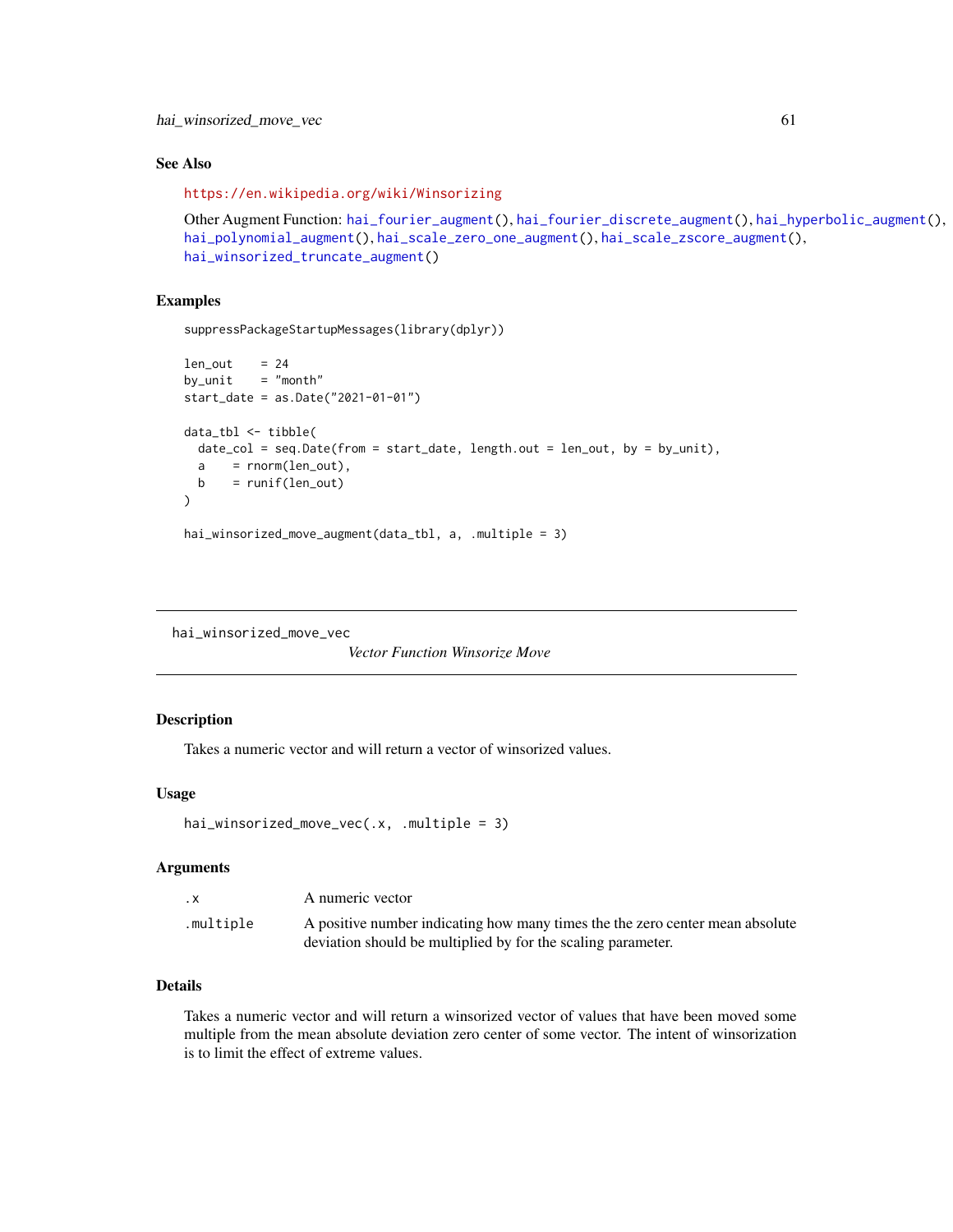## Value

A numeric vector

## Author(s)

Steven P. Sanderson II, MPH

# See Also

<https://en.wikipedia.org/wiki/Winsorizing>

This function can be used on it's own. It is also the basis for the function [hai\\_winsorized\\_move\\_augment\(\)](#page-59-0). Other Vector Function: [hai\\_fourier\\_discrete\\_vec\(](#page-28-0)), [hai\\_fourier\\_vec\(](#page-30-0)), [hai\\_hyperbolic\\_vec\(](#page-36-0)), [hai\\_kurtosis\\_vec\(](#page-49-0)), [hai\\_scale\\_zero\\_one\\_vec\(](#page-54-0)), [hai\\_scale\\_zscore\\_vec\(](#page-56-0)), [hai\\_skewness\\_vec\(](#page-58-0)),

```
hai_winsorized_truncate_vec()
```
## Examples

suppressPackageStartupMessages(library(dplyr))

```
len\_out = 25
by\_unit = "month"
start_date = as.Date("2021-01-01")
data_tbl <- tibble(
 date_col = seq.Date(from = start_date, length.out = len_out, by = by_unit),
 a = rnorm(len_out),b = runif(len_out))
vec_1 <- hai_winsorized_move_vec(data_tbl$a, .multiple = 1)
plot(data_tbl$a)
lines(data_tbl$a)
lines(vec_1, col = "blue")
```
<span id="page-61-0"></span>hai\_winsorized\_truncate\_augment *Augment Function Winsorize Truncate*

## Description

Takes a numeric vector and will return a tibble with the winsorized values.

## Usage

```
hai_winsorized_truncate_augment(.data, .value, .fraction, .names = "auto")
```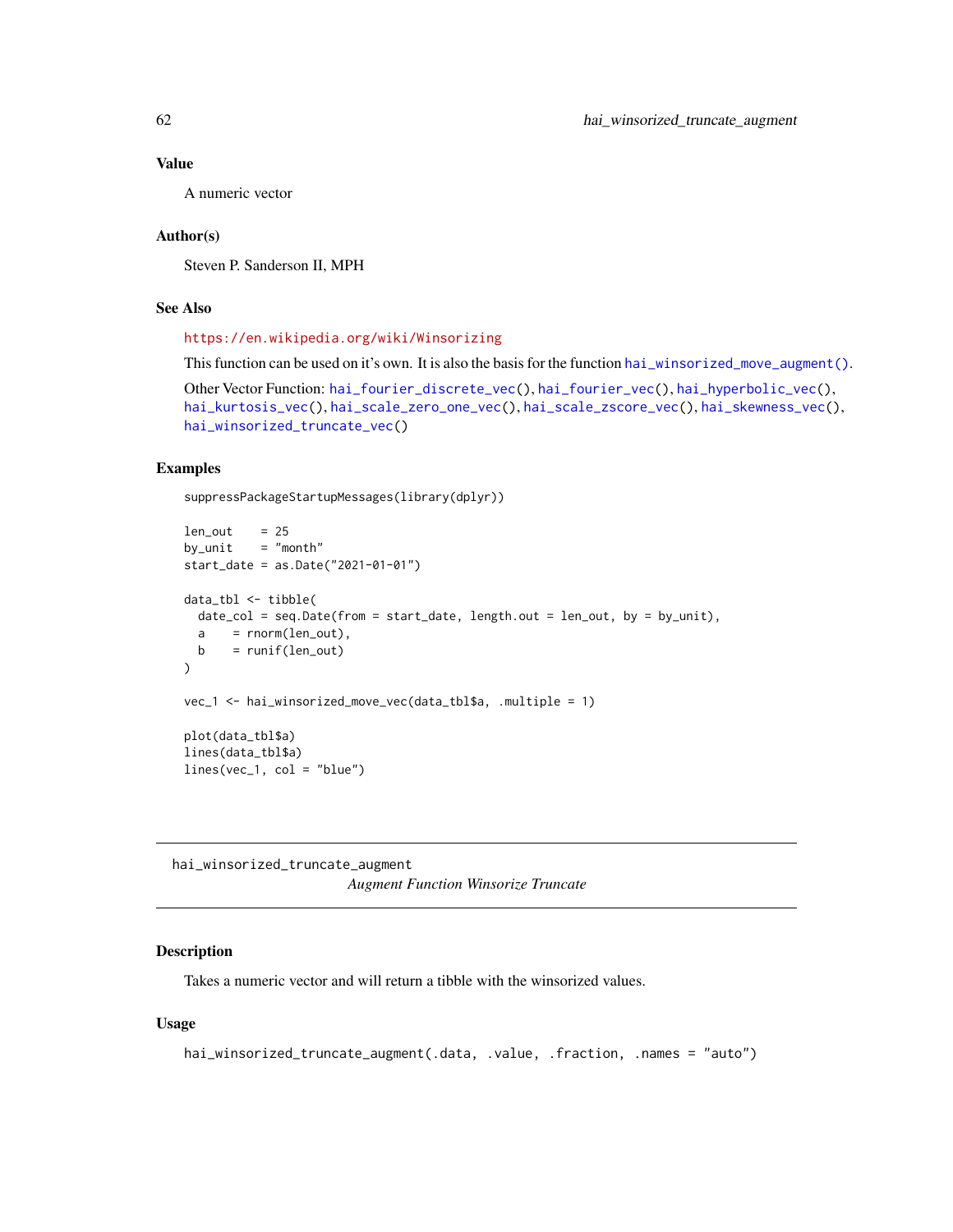#### **Arguments**

| .data     | The data being passed that will be augmented by the function.                                          |
|-----------|--------------------------------------------------------------------------------------------------------|
| .value    | This is passed $rlang$ : enguo() to capture the vectors you want to augment.                           |
| .fraction | A positive fractional between 0 and 0.5 that is passed to the stats: : quantile<br>paramater of probs. |
| .names    | The default is "auto"                                                                                  |

# Details

Takes a numeric vector and will return a winsorized vector of values that have been truncated if they are less than or greater than some defined fraction of a quantile. The intent of winsorization is to limit the effect of extreme values.

## Value

An augmented tibble

## Author(s)

Steven P. Sanderson II, MPH

#### See Also

<https://en.wikipedia.org/wiki/Winsorizing>

```
Other Augment Function: hai_fourier_augment(), hai_fourier_discrete_augment(), hai_hyperbolic_augment(),
hai_polynomial_augment(), hai_scale_zero_one_augment(), hai_scale_zscore_augment(),
hai_winsorized_move_augment()
```
#### Examples

suppressPackageStartupMessages(library(dplyr))

```
len\_out = 24
by\_unit = "month"
start_date = as.Date("2021-01-01")
data_tbl <- tibble(
 date_col = seq.Date(from = start_date, length.out = len_out, by = by_unit),
 a = rnorm(len_out),b = runif(len_out))
```
hai\_winsorized\_truncate\_augment(data\_tbl, a, .fraction = 0.05)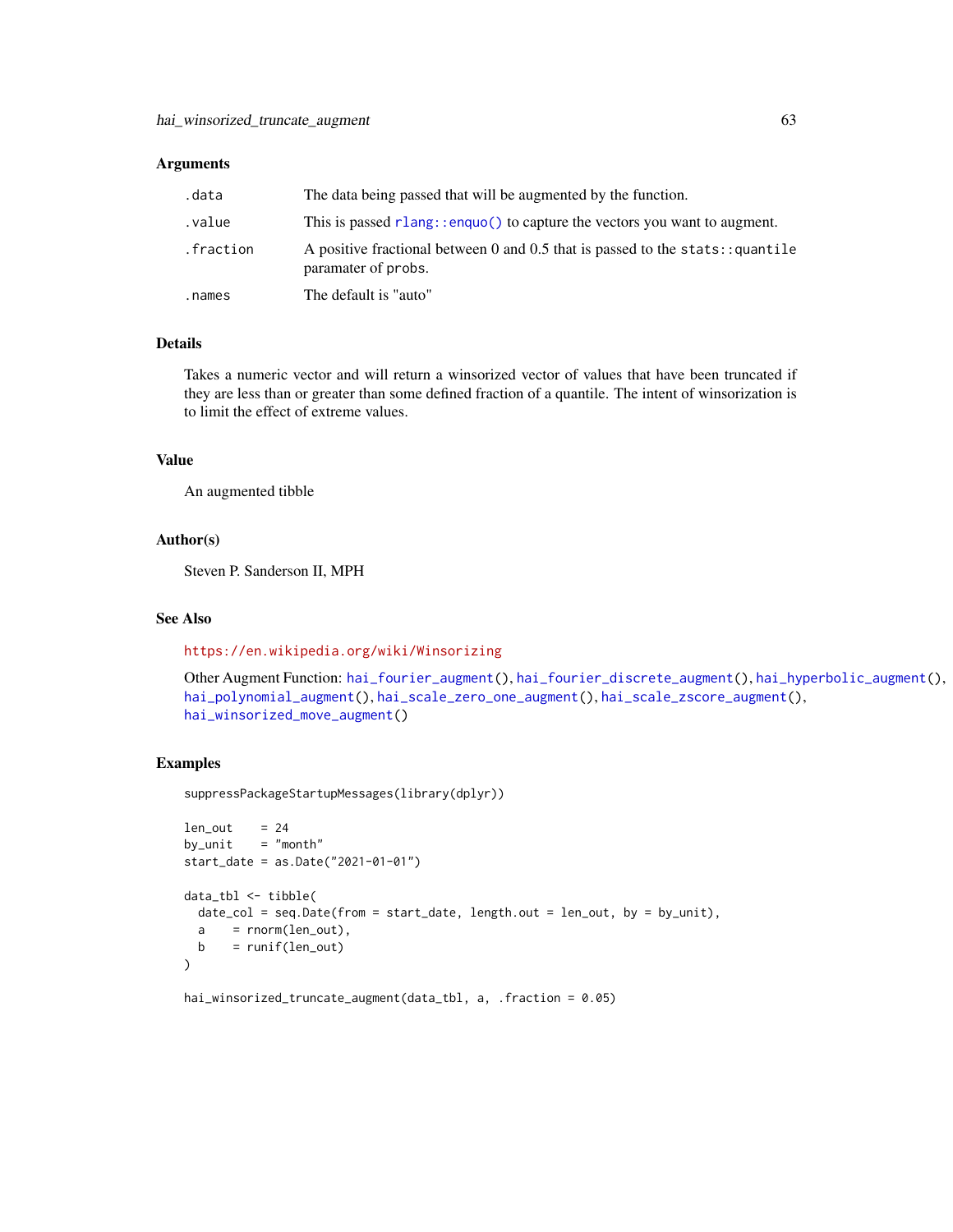<span id="page-63-0"></span>hai\_winsorized\_truncate\_vec

*Vector Function Winsorize Truncate*

#### Description

Takes a numeric vector and will return a vector of winsorized values.

#### Usage

```
hai_winsorized_truncate_vec(.x, .fraction = 0.05)
```
#### **Arguments**

| $\cdot$ X | A numeric vector                                                                                       |
|-----------|--------------------------------------------------------------------------------------------------------|
| .fraction | A positive fractional between 0 and 0.5 that is passed to the stats: : quantile<br>paramater of probs. |

# Details

Takes a numeric vector and will return a winsorized vector of values that have been truncated if they are less than or greater than some defined fraction of a quantile. The intent of winsorization is to limit the effect of extreme values.

#### Value

A numeric vector

## Author(s)

Steven P. Sanderson II, MPH

## See Also

<https://en.wikipedia.org/wiki/Winsorizing>

This function can be used on it's own. It is also the basis for the function [hai\\_winsorized\\_truncate\\_augment\(\)](#page-61-0).

```
Other Vector Function: hai_fourier_discrete_vec(), hai_fourier_vec(), hai_hyperbolic_vec(),
hai_kurtosis_vec(), hai_scale_zero_one_vec(), hai_scale_zscore_vec(), hai_skewness_vec(),
hai_winsorized_move_vec()
```
#### Examples

suppressPackageStartupMessages(library(dplyr))

 $len\_out$  = 25  $by\_unit$  = "month" start\_date = as.Date("2021-01-01")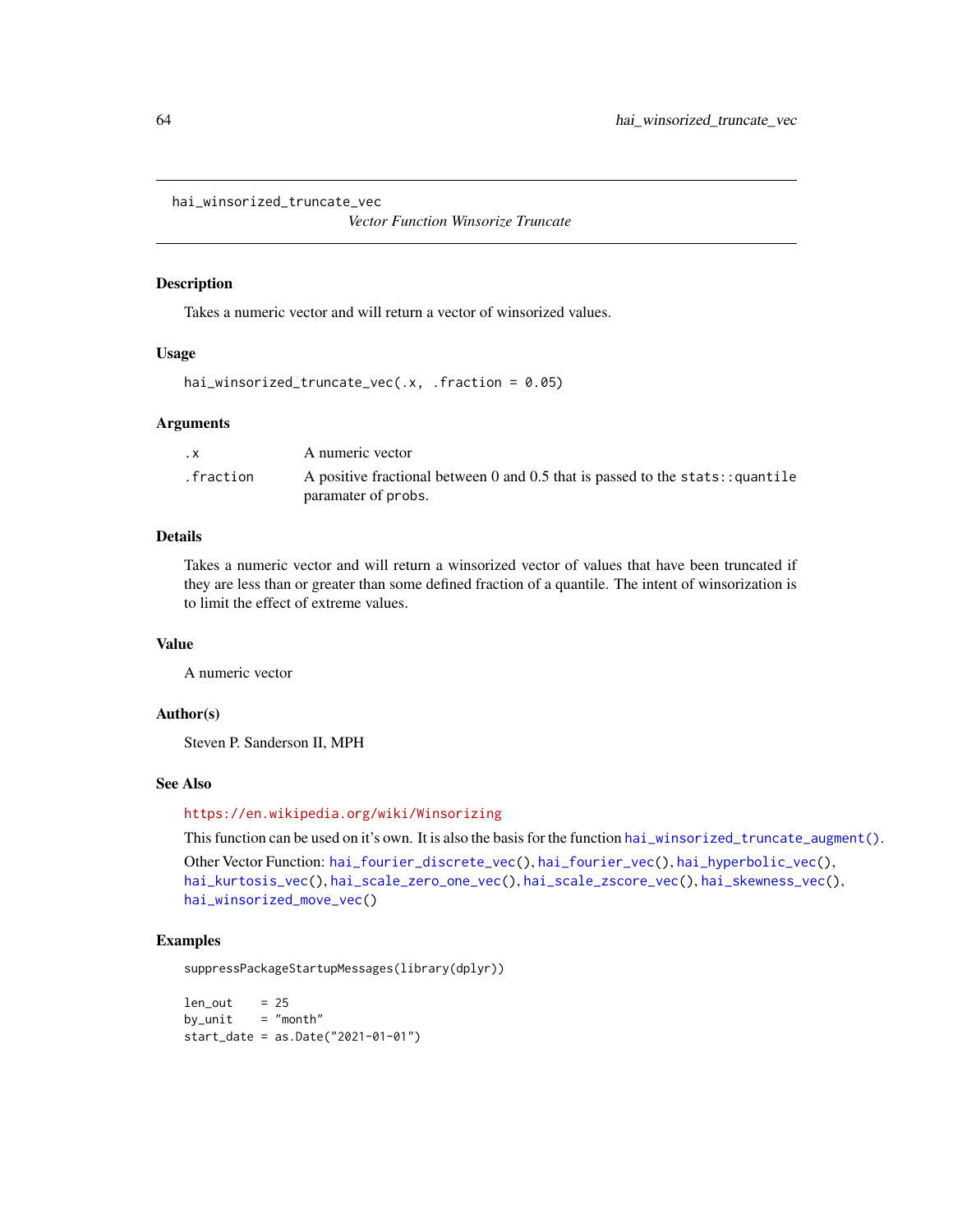# pca\_your\_recipe 65

```
data_tbl <- tibble(
 date_col = seq.Date(from = start_date, length.out = len_out, by = by_unit),
 a = rnorm(len_out),b = runif(len_out))
vec_1 <- hai_winsorized_truncate_vec(data_tbl$a, .fraction = 0.05)
plot(data_tbl$a)
lines(data_tbl$a)
lines(vec_1, col = "blue")
```
pca\_your\_recipe *Perform PCA*

#### Description

This is a simple function that will perform PCA analysis on a passed recipe.

## Usage

```
pca_your_recipe(.recipe_object, .data, .threshold = 0.75, .top_n = 5)
```
## Arguments

|            | . recipe_object The recipe object you want to pass.                                                                                           |
|------------|-----------------------------------------------------------------------------------------------------------------------------------------------|
| .data      | The full data set that is used in the original recipe object passed into recipe object<br>in order to obtain the baked data of the transform. |
| .threshold | A number between 0 and 1. A fraction of the total variance that should be<br>covered by the components.                                       |
| .top_n     | How many variables loadings should be returned per PC                                                                                         |

#### Details

This is a simple wrapper around some recipes functions to perform a PCA on a given recipe. This function will output a list and return it invisible. All of the components of the analysis will be returned in a list as their own object that can be selected individually. A scree plot is also included. The items that get returned are:

- 1. pca\_transform This is the pca recipe.
- 2. variable\_loadings
- 3. variable\_variance
- 4. pca\_estimates
- 5. pca\_juiced\_estimates
- 6. pca\_baked\_data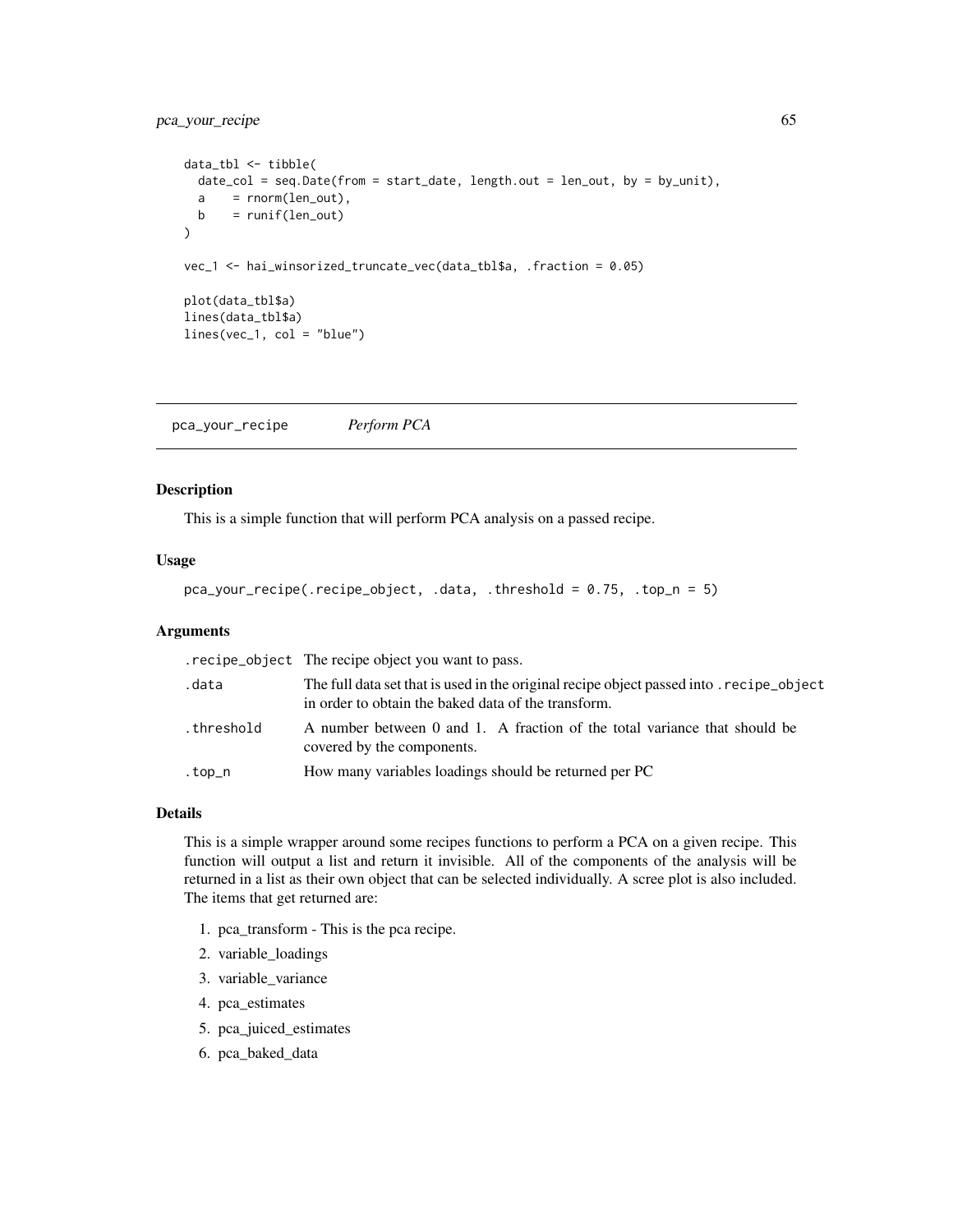- 7. pca\_variance\_df
- 8. pca\_rotattion\_df
- 9. pca\_variance\_scree\_plt
- 10. pca\_loadings\_plt
- 11. pca\_loadings\_plotly
- 12. pca\_top\_n\_loadings\_plt
- 13. pca\_top\_n\_plotly

## Value

A list object with several components.

#### Author(s)

Steven P. Sanderson II, MPH

#### See Also

[https://recipes.tidymodels.org/reference/step\\_pca.html](https://recipes.tidymodels.org/reference/step_pca.html)

Other Data Wrangling: [get\\_juiced\\_data\(](#page-2-0))

```
Other Data Recipes: hai_data_impute(), hai_data_poly(), hai_data_scale(), hai_data_transform(),
hai_data_trig()
```

```
suppressPackageStartupMessages(library(timetk))
suppressPackageStartupMessages(library(dplyr))
suppressPackageStartupMessages(library(purrr))
suppressPackageStartupMessages(library(healthyR.data))
suppressPackageStartupMessages(library(rsample))
suppressPackageStartupMessages(library(recipes))
suppressPackageStartupMessages(library(ggplot2))
suppressPackageStartupMessages(library(plotly))
data_tbl <- healthyR_data %>%
   select(visit_end_date_time) %>%
```

```
summarise_by_time(
   .date_var = visit_end_date_time,
   .by = "month",
   value = n()) %>%
set_names("date_col","value") %>%
filter_by_time(
   .date_var = date_col,
   .start_date = "2013",
    .end_date = "2020"
\lambda
```

```
splits <- initial_split(data = data_tbl, prop = 0.8)
```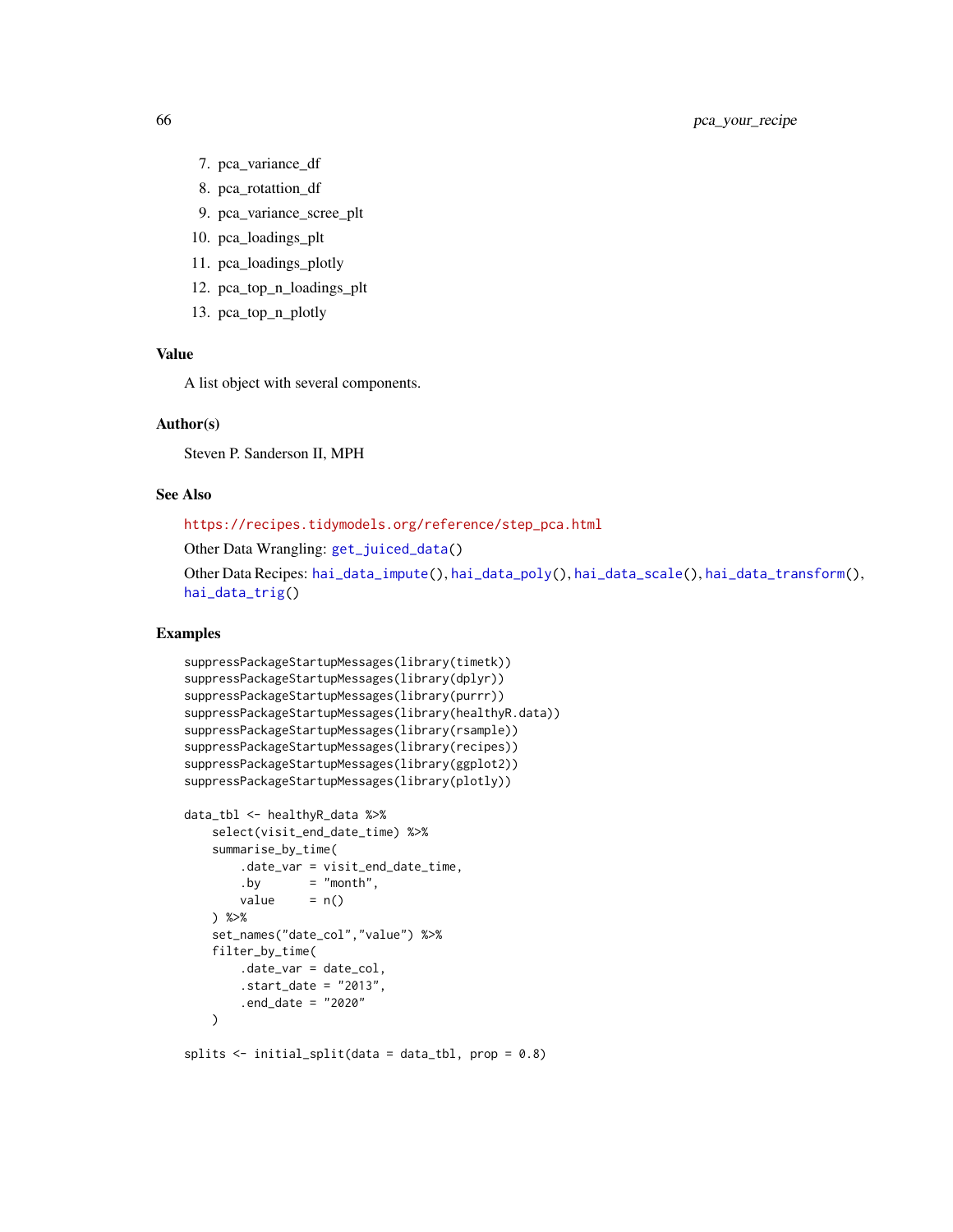```
rec_obj <- recipe(value ~ ., training(splits)) %>%
    step_timeseries_signature(date_col) %>%
    step_rm(matches("(iso$)|(xts$)|(hour)|(min)|(sec)|(am.pm)"))
output_list <- pca_your_recipe(rec_obj, .data = data_tbl)
output_list$pca_variance_scree_plt
output_list$pca_loadings_plt
output_list$pca_top_n_loadings_plt
```
<span id="page-66-0"></span>step\_hai\_fourier *Recipes Step Fourier Generator*

# Description

step\_hai\_fourier creates a a *specification* of a recipe step that will convert numeric data into either a 'sin', 'cos', or 'sincos' feature that can aid in machine learning.

#### Usage

```
step_hai_fourier(
  recipe,
  ...,
  role = "predictor",
  trained = FALSE,
  columns = NULL,
  scale_type = c("sin", "cos", "sincos"),
  period = 1,
 order = 1,
  skip = FALSE,
  id = rand_id("hai_fourier")
)
```
# Arguments

| recipe   | A recipe object. The step will be added to the sequence of operations for this<br>recipe.                                                                                                                                          |
|----------|------------------------------------------------------------------------------------------------------------------------------------------------------------------------------------------------------------------------------------|
| $\cdots$ | One or more selector functions to choose which variables that will be used to<br>create the new variables. The selected variables should have class numeric                                                                        |
| role     | For model terms created by this step, what analysis role should they be as-<br>signed?. By default, the function assumes that the new variable columns created<br>by the original variables will be used as predictors in a model. |
| trained  | A logical to indicate if the quantities for preprocessing have been estimated.                                                                                                                                                     |
| columns  | A character string of variables that will be used as inputs. This field is a place-<br>holder and will be populated once recipes::prep() is used.                                                                                  |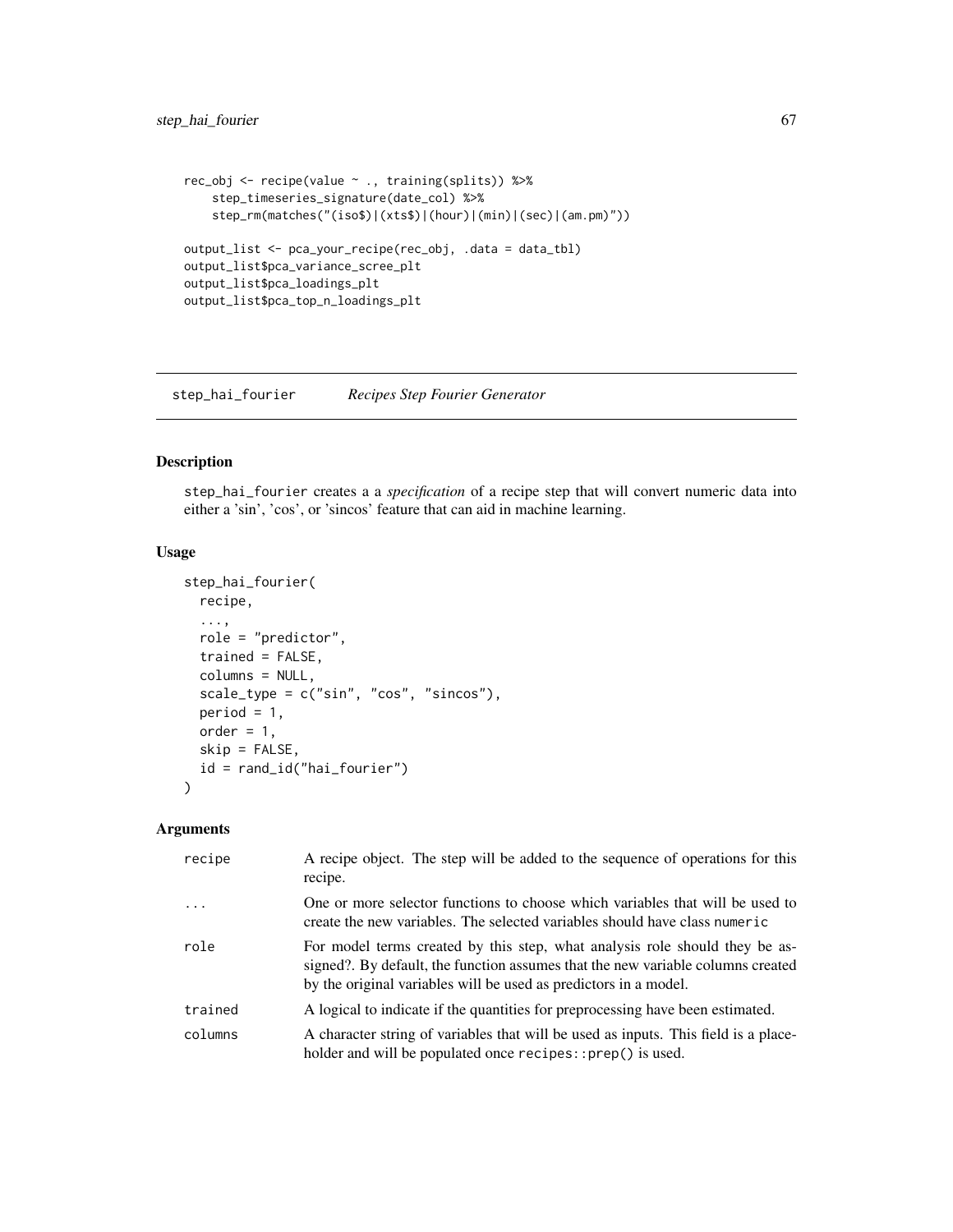| scale_type | A character string of a scaling type, one of "sin", "cos", or "sincos"                                                                                                                                                                                                                                                                                                     |
|------------|----------------------------------------------------------------------------------------------------------------------------------------------------------------------------------------------------------------------------------------------------------------------------------------------------------------------------------------------------------------------------|
| period     | The number of observations that complete a cycle                                                                                                                                                                                                                                                                                                                           |
| order      | The fourier term order                                                                                                                                                                                                                                                                                                                                                     |
| skip       | A logical. Should the step be skipped when the recipe is baked by bake.recipe()?<br>While all operations are baked when prep.recipe() is run, some operations may<br>not be able to be conducted on new data (e.g. processing the outcome vari-<br>able(s)). Care should be taken when using $skip = TRUE$ as it may affect the<br>computations for subsequent operations. |
| id         | A character string that is unique to this step to identify it.                                                                                                                                                                                                                                                                                                             |

## Details

Numeric Variables Unlike other steps, step\_hai\_fourier does *not* remove the original numeric variables. [recipes::step\\_rm\(\)](#page-0-0) can be used for this purpose.

#### Value

For step\_hai\_fourier, an updated version of recipe with the new step added to the sequence of existing steps (if any).

Main Recipe Functions:

- recipes::recipe()
- recipes::prep()
- recipes::bake()

## See Also

Other Recipes: [step\\_hai\\_fourier\\_discrete\(](#page-68-0)), [step\\_hai\\_hyperbolic\(](#page-70-0)), [step\\_hai\\_scale\\_zero\\_one\(](#page-72-0)), [step\\_hai\\_scale\\_zscore\(](#page-74-0)), [step\\_hai\\_winsorized\\_move\(](#page-75-0)), [step\\_hai\\_winsorized\\_truncate\(](#page-77-0))

```
suppressPackageStartupMessages(library(dplyr))
suppressPackageStartupMessages(library(recipes))
len\_out = 10
by\_unit = "month"
start_date = as.Date("2021-01-01")
data_tbl <- tibble(
 date_col = seq.Date(from = start_date, length.out = len_out, by = by_unit),
 a = rnorm(len_out),b = runif(len_out))
# Create a recipe object
rec_obj <- recipe(a ~ ., data = data_tbl) %>%
 step_hai_fourier(b, scale_type = "sin") %>%
 step_hai_fourier(b, scale_type = "cos") %>%
```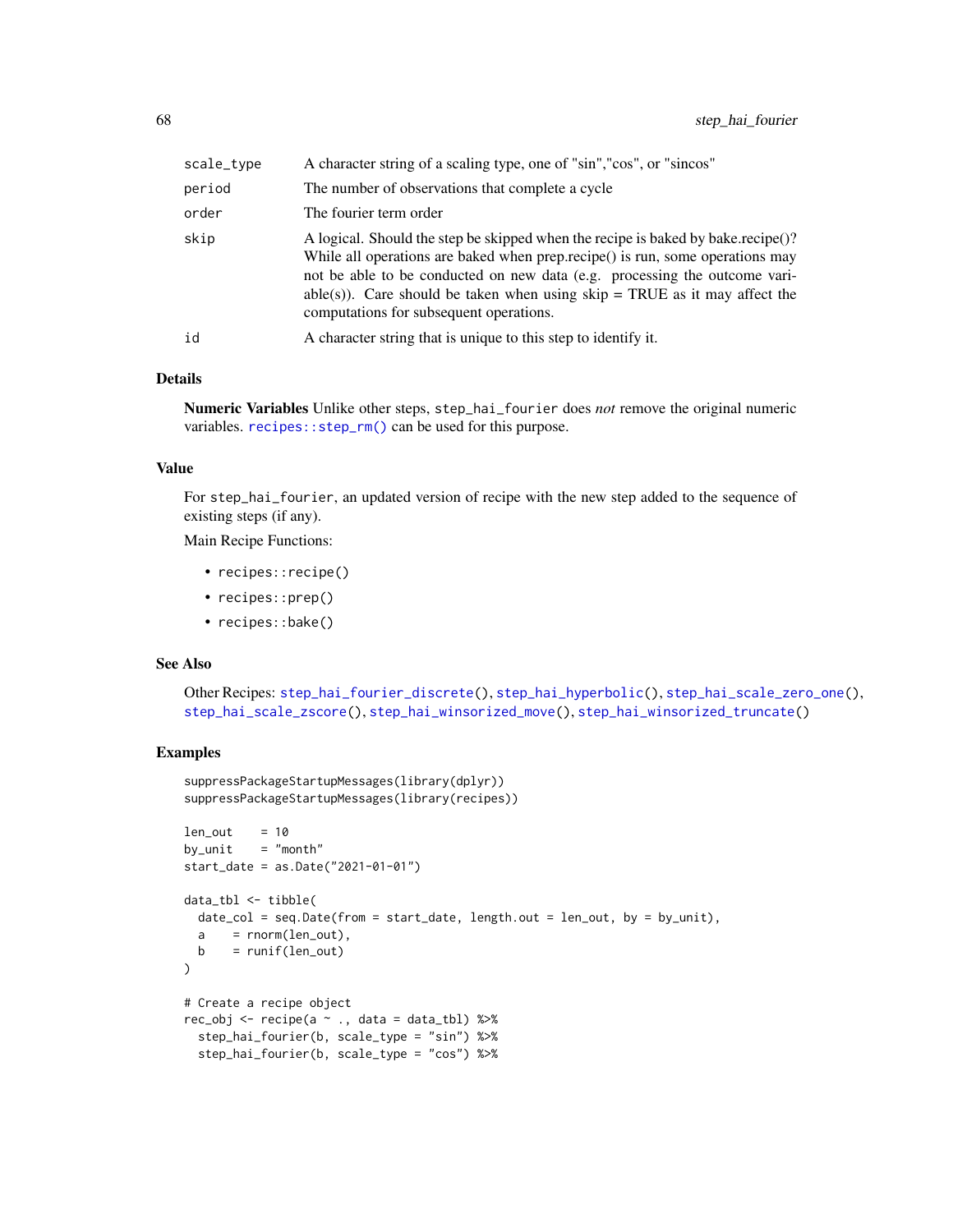```
step_hai_fourier(b, scale_type = "sincos")
# View the recipe object
rec_obj
# Prepare the recipe object
prep(rec_obj)
# Bake the recipe object - Adds the Time Series Signature
bake(prep(rec_obj), data_tbl)
rec_obj %>% get_juiced_data()
```
<span id="page-68-0"></span>step\_hai\_fourier\_discrete

*Recipes Step Fourier Discrete Generator*

# Description

step\_hai\_fourier\_discrete creates a a *specification* of a recipe step that will convert numeric data into either a 'sin', 'cos', or 'sincos' feature that can aid in machine learning.

# Usage

```
step_hai_fourier_discrete(
 recipe,
  ...,
  role = "predictor",
  trained = FALSE,
  columns = NULL,
  scale_type = c("sin", "cos", "sincos"),period = 1,
 order = 1,
  skip = FALSE,
  id = rand_id("hai_fourier_discrete")
\mathcal{L}
```
# Arguments

| recipe    | A recipe object. The step will be added to the sequence of operations for this<br>recipe.                                                                                                                                          |
|-----------|------------------------------------------------------------------------------------------------------------------------------------------------------------------------------------------------------------------------------------|
| $\ddotsc$ | One or more selector functions to choose which variables that will be used to<br>create the new variables. The selected variables should have class numeric or<br>date.POSIXct                                                     |
| role      | For model terms created by this step, what analysis role should they be as-<br>signed?. By default, the function assumes that the new variable columns created<br>by the original variables will be used as predictors in a model. |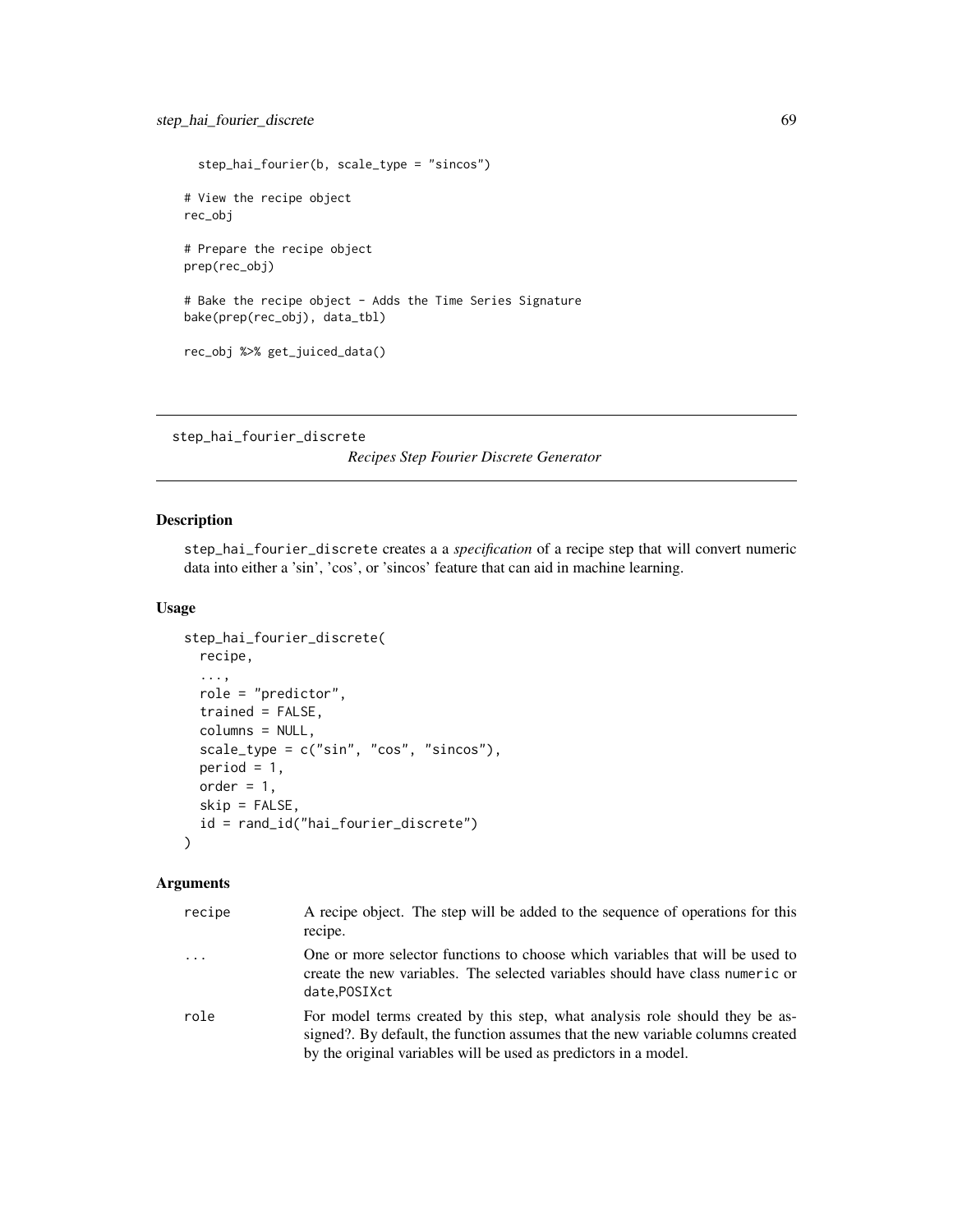| trained    | A logical to indicate if the quantities for preprocessing have been estimated.                                                                                                                                                                                                                                                                                              |
|------------|-----------------------------------------------------------------------------------------------------------------------------------------------------------------------------------------------------------------------------------------------------------------------------------------------------------------------------------------------------------------------------|
| columns    | A character string of variables that will be used as inputs. This field is a place-<br>holder and will be populated once recipes::prep() is used.                                                                                                                                                                                                                           |
| scale_type | A character string of a scaling type, one of "sin", "cos", or "sincos"                                                                                                                                                                                                                                                                                                      |
| period     | The number of observations that complete a cycle                                                                                                                                                                                                                                                                                                                            |
| order      | The fourier term order                                                                                                                                                                                                                                                                                                                                                      |
| skip       | A logical. Should the step be skipped when the recipe is baked by bake.recipe()?<br>While all operations are baked when prep. recipe() is run, some operations may<br>not be able to be conducted on new data (e.g. processing the outcome vari-<br>able(s)). Care should be taken when using $skip = TRUE$ as it may affect the<br>computations for subsequent operations. |
| id         | A character string that is unique to this step to identify it.                                                                                                                                                                                                                                                                                                              |

#### Details

Numeric Variables Unlike other steps, step\_hai\_fourier\_discrete does *not* remove the original numeric variables. [recipes::step\\_rm\(\)](#page-0-0) can be used for this purpose.

## Value

For step\_hai\_fourier\_discrete, an updated version of recipe with the new step added to the sequence of existing steps (if any).

Main Recipe Functions:

- recipes::recipe()
- recipes::prep()
- recipes::bake()

## See Also

```
Other Recipes: step_hai_fourier(), step_hai_hyperbolic(), step_hai_scale_zero_one(),
step_hai_scale_zscore(), step_hai_winsorized_move(), step_hai_winsorized_truncate()
```

```
suppressPackageStartupMessages(library(dplyr))
suppressPackageStartupMessages(library(recipes))
len\_out = 10
```

```
by\_unit = "month"
start_date = as.Date("2021-01-01")
data_tbl <- tibble(
 date_col = seq.Date(from = start_date, length.out = len_out, by = by_unit),
  a = \text{norm}(\text{len\_out}),b = runif(len_out)\lambda
```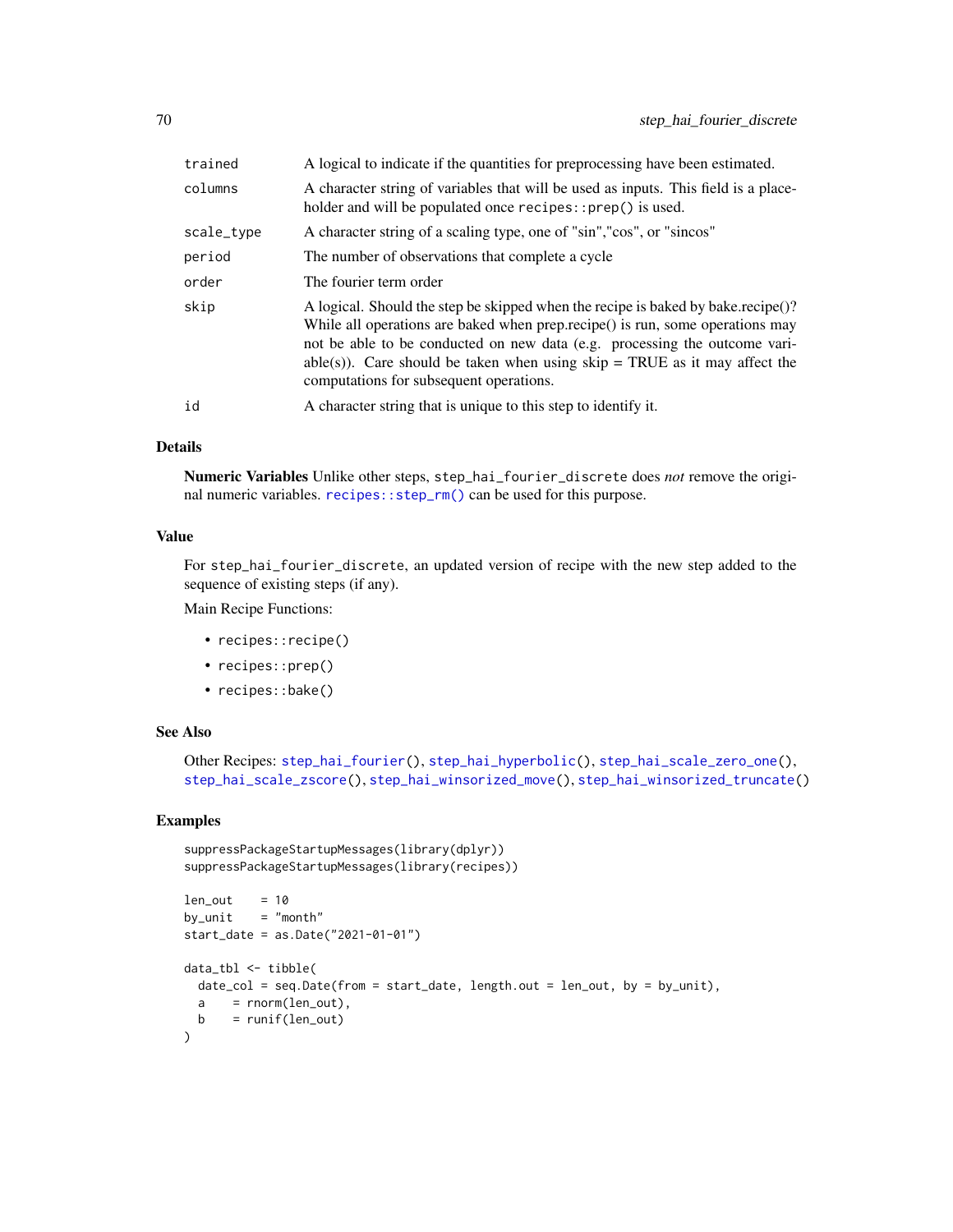# step\_hai\_hyperbolic 71

```
# Create a recipe object
rec_obj <- recipe(a ~ ., data = data_tbl) %>%
  step_hai_fourier_discrete(b, scale_type = "sin") %>%
  step_hai_fourier_discrete(b, scale_type = "cos") %>%
  step_hai_fourier_discrete(b, scale_type = "sincos")
# View the recipe object
rec_obj
# Prepare the recipe object
prep(rec_obj)
# Bake the recipe object - Adds the Time Series Signature
bake(prep(rec_obj), data_tbl)
rec_obj %>% get_juiced_data()
```
<span id="page-70-0"></span>step\_hai\_hyperbolic *Recipes Step Hyperbolic Generator*

# Description

step\_hai\_hyperbolic creates a a *specification* of a recipe step that will convert numeric data into either a 'sin', 'cos', or 'tan' feature that can aid in machine learning.

#### Usage

```
step_hai_hyperbolic(
  recipe,
  ...,
 role = "predictor",
  trained = FALSE,
 columns = NULL,
  scale_type = c("sin", "cos", "tan", "sincos"),
 skip = FALSE,
 id = rand_id("hai_hyperbolic")
\mathcal{L}
```
# Arguments

| recipe | A recipe object. The step will be added to the sequence of operations for this<br>recipe.                                                                                                                                          |
|--------|------------------------------------------------------------------------------------------------------------------------------------------------------------------------------------------------------------------------------------|
| .      | One or more selector functions to choose which variables that will be used to<br>create the new variables. The selected variables should have class numeric                                                                        |
| role   | For model terms created by this step, what analysis role should they be as-<br>signed?. By default, the function assumes that the new variable columns created<br>by the original variables will be used as predictors in a model. |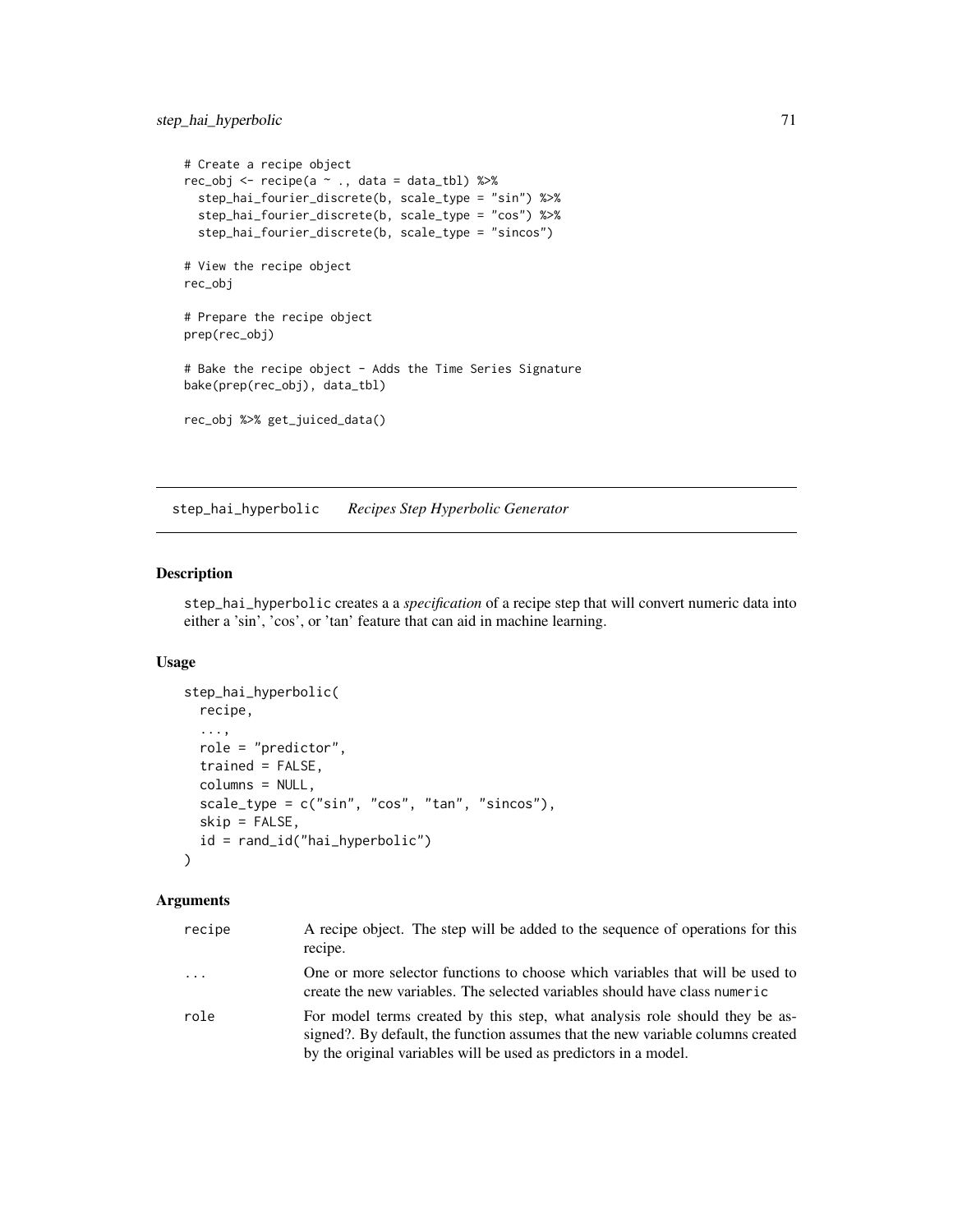| trained    | A logical to indicate if the quantities for preprocessing have been estimated.                                                                                                                                                                                                                                                                                              |
|------------|-----------------------------------------------------------------------------------------------------------------------------------------------------------------------------------------------------------------------------------------------------------------------------------------------------------------------------------------------------------------------------|
| columns    | A character string of variables that will be used as inputs. This field is a place-<br>holder and will be populated once recipes::prep() is used.                                                                                                                                                                                                                           |
| scale_type | A character string of a scaling type, one of "sin", "cos", "tan" or "sincos"                                                                                                                                                                                                                                                                                                |
| skip       | A logical. Should the step be skipped when the recipe is baked by bake.recipe()?<br>While all operations are baked when prep. recipe() is run, some operations may<br>not be able to be conducted on new data (e.g. processing the outcome vari-<br>able(s)). Care should be taken when using $skip = TRUE$ as it may affect the<br>computations for subsequent operations. |
| id         | A character string that is unique to this step to identify it.                                                                                                                                                                                                                                                                                                              |

#### Details

Numeric Variables Unlike other steps, step\_hai\_hyperbolic does *not* remove the original numeric variables. [recipes::step\\_rm\(\)](#page-0-0) can be used for this purpose.

## Value

For step\_hai\_hyperbolic, an updated version of recipe with the new step added to the sequence of existing steps (if any).

Main Recipe Functions:

- recipes::recipe()
- recipes::prep()
- recipes::bake()

#### See Also

Other Recipes: [step\\_hai\\_fourier\\_discrete\(](#page-68-0)), [step\\_hai\\_fourier\(](#page-66-0)), [step\\_hai\\_scale\\_zero\\_one\(](#page-72-0)), [step\\_hai\\_scale\\_zscore\(](#page-74-0)), [step\\_hai\\_winsorized\\_move\(](#page-75-0)), [step\\_hai\\_winsorized\\_truncate\(](#page-77-0))

```
suppressPackageStartupMessages(library(dplyr))
suppressPackageStartupMessages(library(recipes))
```

```
len\_out = 10
by\_unit = "month"
start_date = as.Date("2021-01-01")
data_tbl <- tibble(
 date_col = seq.Date(from = start_date, length.out = len_out, by = by_unit),
 a = rnorm(len_out),b = runif(len_out))
# Create a recipe object
rec_obj <- recipe(a \sim ., data = data_tbl) %>%
 step_hai_hyperbolic(b, scale_type = "sin") %>%
```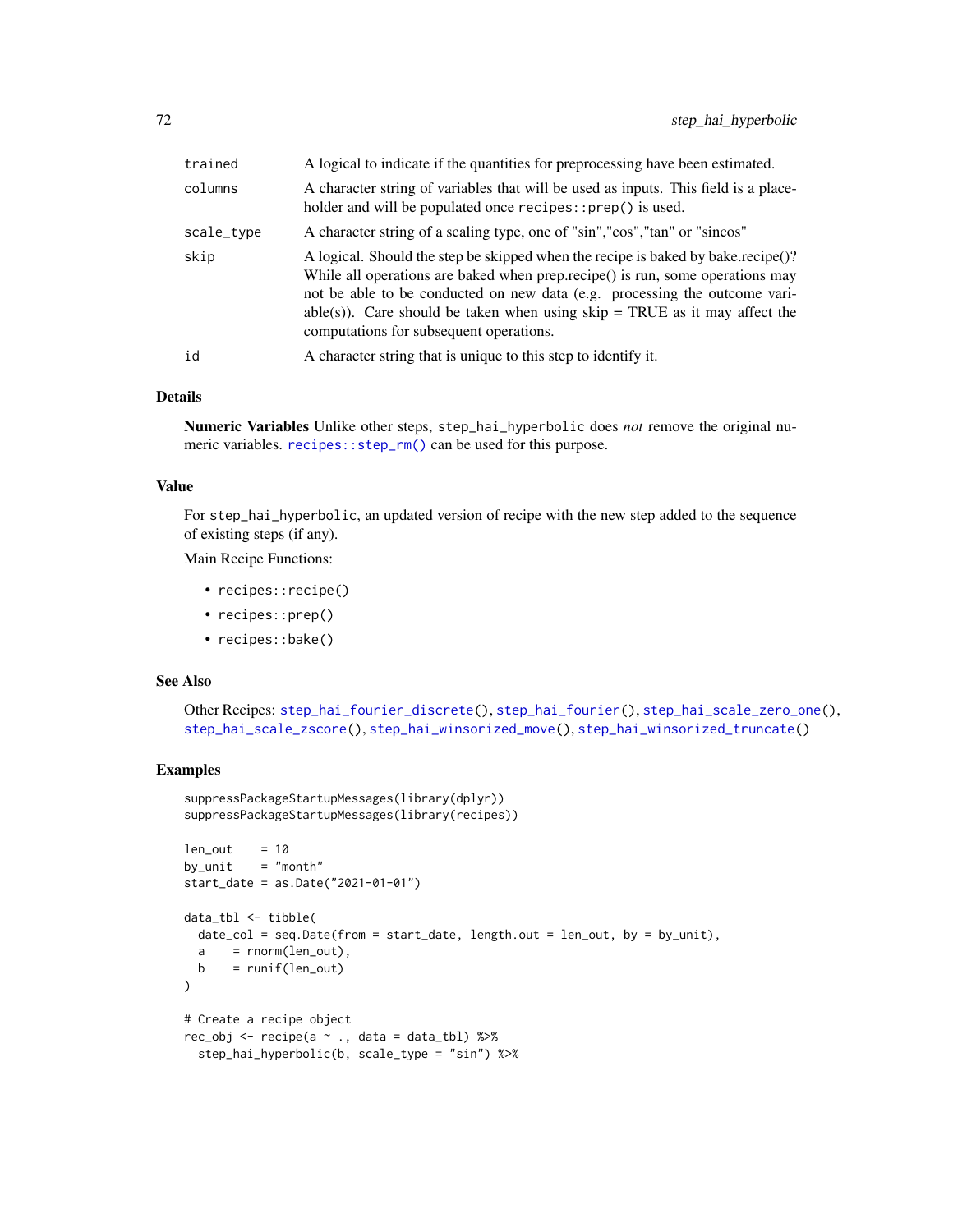```
step_hai_hyperbolic(b, scale_type = "cos")
# View the recipe object
rec_obj
# Prepare the recipe object
prep(rec_obj)
# Bake the recipe object - Adds the Time Series Signature
bake(prep(rec_obj), data_tbl)
rec_obj %>% get_juiced_data()
```
<span id="page-72-0"></span>step\_hai\_scale\_zero\_one

*Recipes Data Scale to Zero and One*

## Description

step\_hai\_scale\_zero\_one creates a a *specification* of a recipe step that will convert numeric data into from a time series into its velocity.

#### Usage

```
step_hai_scale_zero_one(
 recipe,
  ...,
 role = "predictor",
  trained = FALSE,
 columns = NULL,
 skip = FALSE,
 id = rand_id("hai_scale_zero_one")
)
```
## Arguments

| recipe   | A recipe object. The step will be added to the sequence of operations for this<br>recipe.                                                                                                                                          |
|----------|------------------------------------------------------------------------------------------------------------------------------------------------------------------------------------------------------------------------------------|
| $\cdots$ | One or more selector functions to choose which variables that will be used to<br>create the new variables. The selected variables should have class numeric                                                                        |
| role     | For model terms created by this step, what analysis role should they be as-<br>signed?. By default, the function assumes that the new variable columns created<br>by the original variables will be used as predictors in a model. |
| trained  | A logical to indicate if the quantities for preprocessing have been estimated.                                                                                                                                                     |
| columns  | A character string of variables that will be used as inputs. This field is a place-<br>holder and will be populated once recipes::prep() is used.                                                                                  |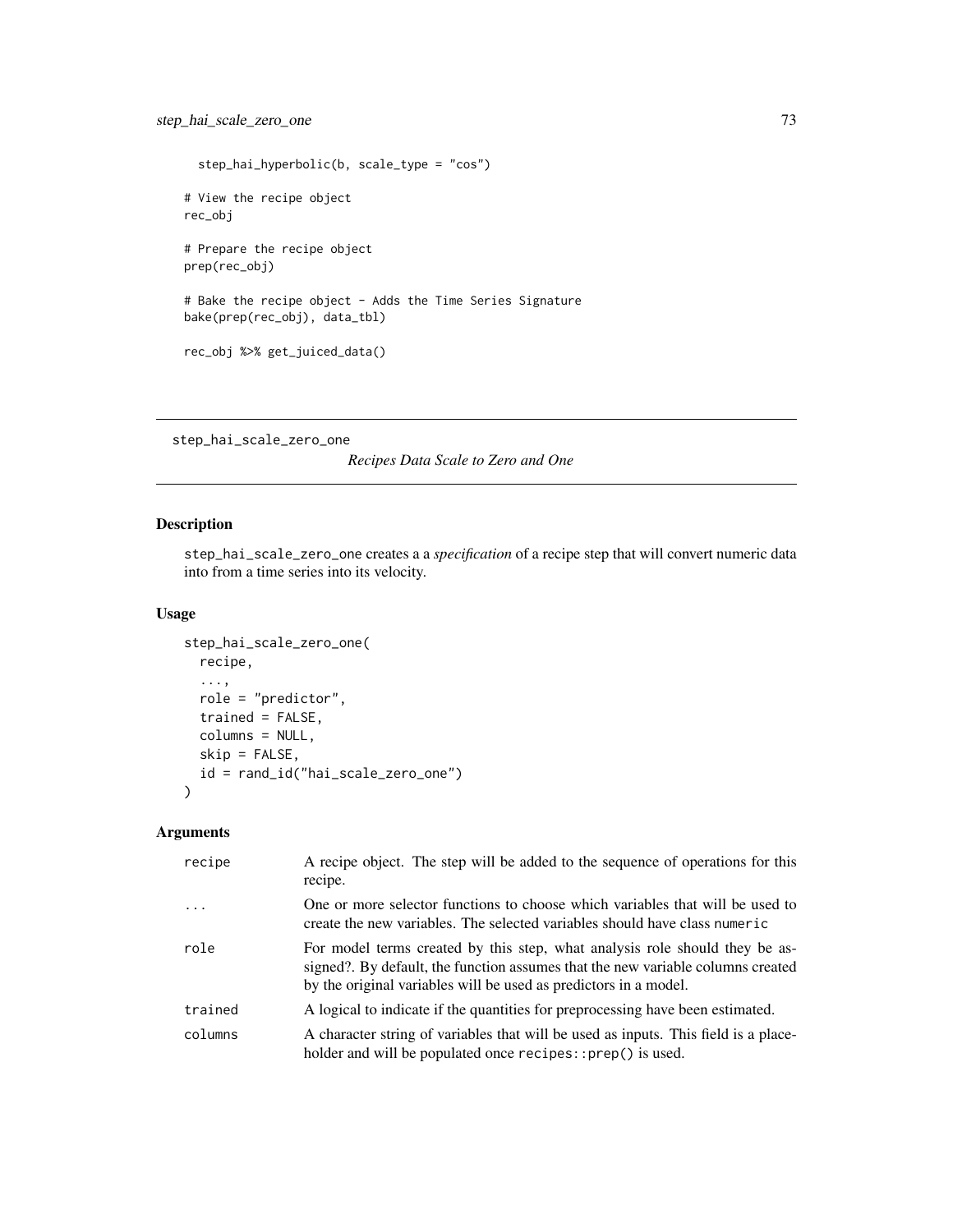<span id="page-73-0"></span>

| skip | A logical. Should the step be skipped when the recipe is baked by bake.recipe()? |
|------|----------------------------------------------------------------------------------|
|      | While all operations are baked when prep.recipe() is run, some operations may    |
|      | not be able to be conducted on new data (e.g. processing the outcome vari-       |
|      | able(s)). Care should be taken when using $skip = TRUE$ as it may affect the     |
|      | computations for subsequent operations.                                          |
| id   | A character string that is unique to this step to identify it.                   |

#### Details

Numeric Variables Unlike other steps, step\_hai\_scale\_zero\_one does *not* remove the original numeric variables. [recipes::step\\_rm\(\)](#page-0-0) can be used for this purpose.

#### Value

For step\_hai\_scale\_zero\_one, an updated version of recipe with the new step added to the sequence of existing steps (if any).

Main Recipe Functions:

- recipes::recipe()
- recipes::prep()
- recipes::bake()

## See Also

Other Recipes: [step\\_hai\\_fourier\\_discrete\(](#page-68-0)), [step\\_hai\\_fourier\(](#page-66-0)), [step\\_hai\\_hyperbolic\(](#page-70-0)), [step\\_hai\\_scale\\_zscore\(](#page-74-0)), [step\\_hai\\_winsorized\\_move\(](#page-75-0)), [step\\_hai\\_winsorized\\_truncate\(](#page-77-0))

#### Examples

```
suppressPackageStartupMessages(library(dplyr))
suppressPackageStartupMessages(library(recipes))
data_tbl <- data.frame(a = rnorm(200, 3, 1), b = rnorm(200, 2, 2))
# Create a recipe object
rec\_obj \leq recipe(a \sim ., data = data\_tb1) %>%
  step_hai_scale_zero_one(b)
# View the recipe object
rec_obj
# Prepare the recipe object
prep(rec_obj)
# Bake the recipe object - Adds the Time Series Signature
bake(prep(rec_obj), data_tbl)
rec_obj %>% prep() %>% juice()
```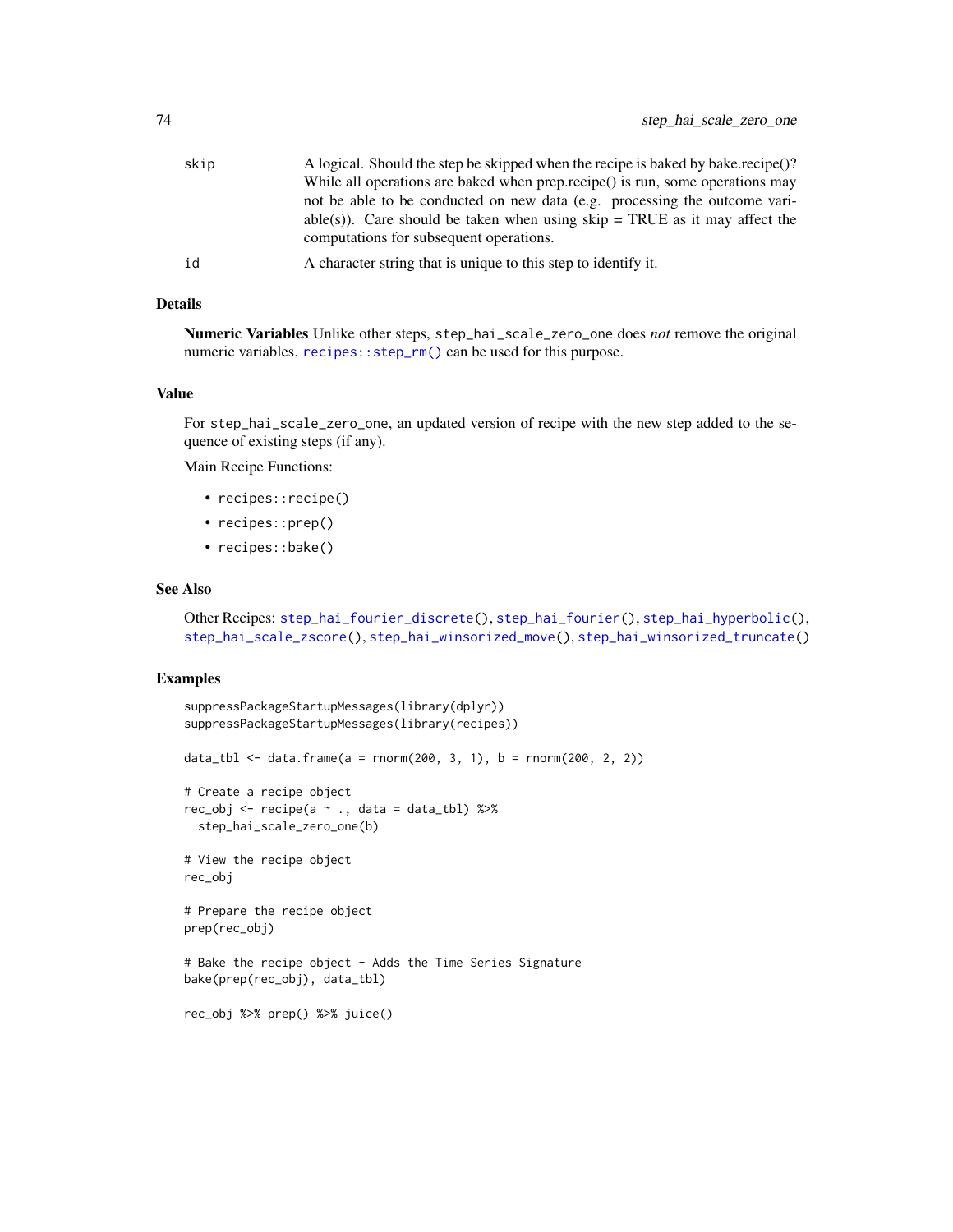# <span id="page-74-1"></span><span id="page-74-0"></span>Description

step\_hai\_scale\_zscore creates a a *specification* of a recipe step that will convert numeric data into from a time series into its velocity.

#### Usage

```
step_hai_scale_zscore(
 recipe,
  ...,
 role = "predictor",
  trained = FALSE,
 columns = NULL,
 skip = FALSE,
 id = rand_id("hai_scale_zscore")
\mathcal{L}
```
## Arguments

| recipe  | A recipe object. The step will be added to the sequence of operations for this<br>recipe.                                                                                                                                                                                                                                                                                  |
|---------|----------------------------------------------------------------------------------------------------------------------------------------------------------------------------------------------------------------------------------------------------------------------------------------------------------------------------------------------------------------------------|
| .       | One or more selector functions to choose which variables that will be used to<br>create the new variables. The selected variables should have class numer ic                                                                                                                                                                                                               |
| role    | For model terms created by this step, what analysis role should they be as-<br>signed?. By default, the function assumes that the new variable columns created<br>by the original variables will be used as predictors in a model.                                                                                                                                         |
| trained | A logical to indicate if the quantities for preprocessing have been estimated.                                                                                                                                                                                                                                                                                             |
| columns | A character string of variables that will be used as inputs. This field is a place-<br>holder and will be populated once recipes::prep() is used.                                                                                                                                                                                                                          |
| skip    | A logical. Should the step be skipped when the recipe is baked by bake.recipe()?<br>While all operations are baked when prep.recipe() is run, some operations may<br>not be able to be conducted on new data (e.g. processing the outcome vari-<br>able(s)). Care should be taken when using $skip = TRUE$ as it may affect the<br>computations for subsequent operations. |
| id      | A character string that is unique to this step to identify it.                                                                                                                                                                                                                                                                                                             |

## Details

Numeric Variables Unlike other steps, step\_hai\_scale\_zscore does *not* remove the original numeric variables. [recipes::step\\_rm\(\)](#page-0-0) can be used for this purpose.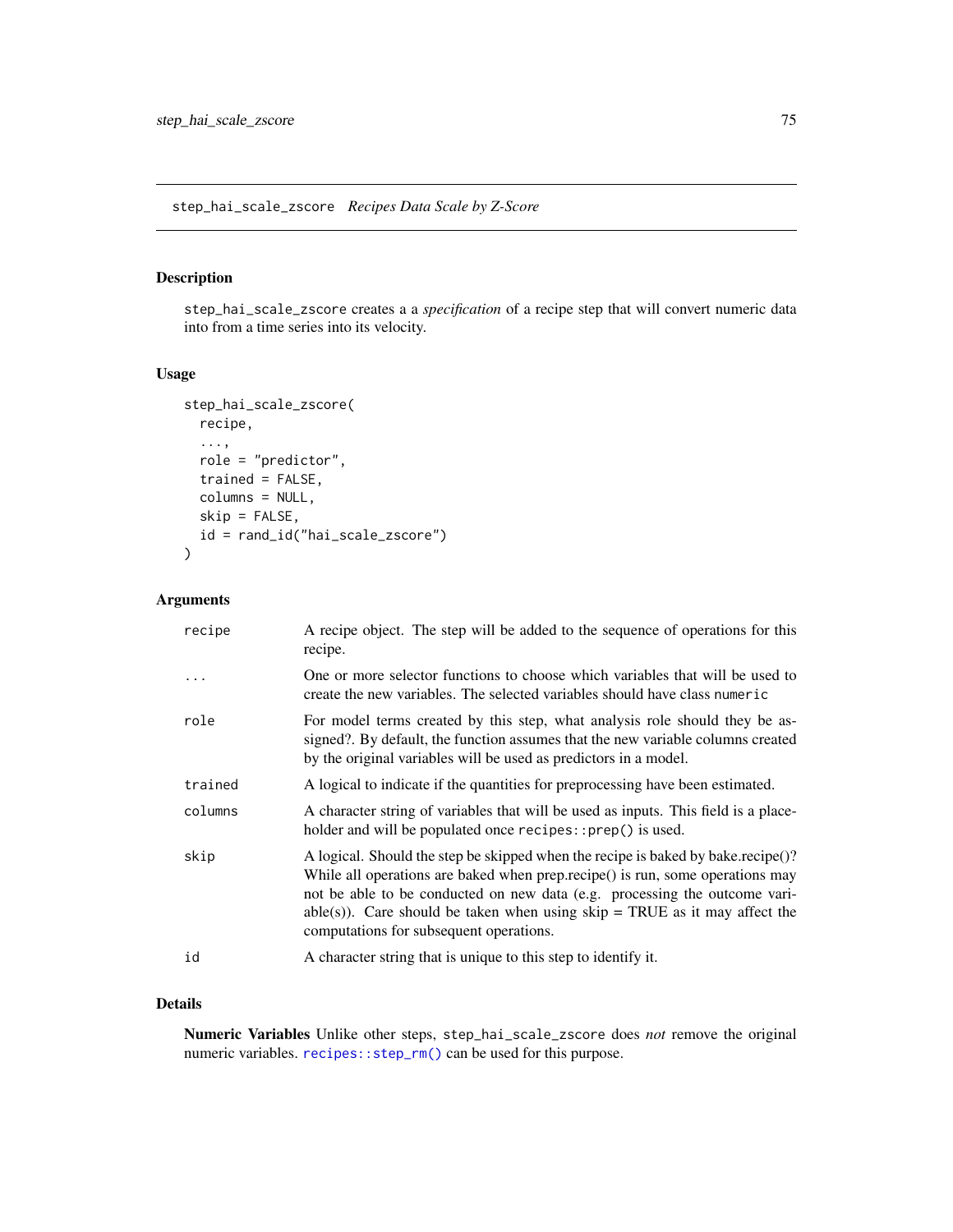## <span id="page-75-1"></span>Value

For step\_hai\_scale\_zscore, an updated version of recipe with the new step added to the sequence of existing steps (if any).

Main Recipe Functions:

- recipes::recipe()
- recipes::prep()
- recipes::bake()

## See Also

```
Other Recipes: step_hai_fourier_discrete(), step_hai_fourier(), step_hai_hyperbolic(),
step_hai_scale_zero_one(), step_hai_winsorized_move(), step_hai_winsorized_truncate()
```

```
Other Scale: hai_scale_zero_one_augment(), hai_scale_zero_one_vec(), hai_scale_zscore_augment(),
hai_scale_zscore_vec()
```
#### Examples

```
suppressPackageStartupMessages(library(dplyr))
suppressPackageStartupMessages(library(recipes))
```

```
data_tbl <- data.frame(a = mtcars$mpg
  , b = AirPassengers %>% as.vector() %>% head(32)
)
# Create a recipe object
rec_obj <- recipe(a ~ ., data = data_tbl) %>%
  step_hai_scale_zscore(b)
# View the recipe object
rec_obj
# Prepare the recipe object
prep(rec_obj)
# Bake the recipe object - Adds the Time Series Signature
bake(prep(rec_obj), data_tbl)
rec_obj %>% prep() %>% juice()
```
<span id="page-75-0"></span>step\_hai\_winsorized\_move

*Recipes Step Winsorized Move Generator*

#### **Description**

step\_hai\_winsorized\_move creates a a *specification* of a recipe step that will winsorize numeric data.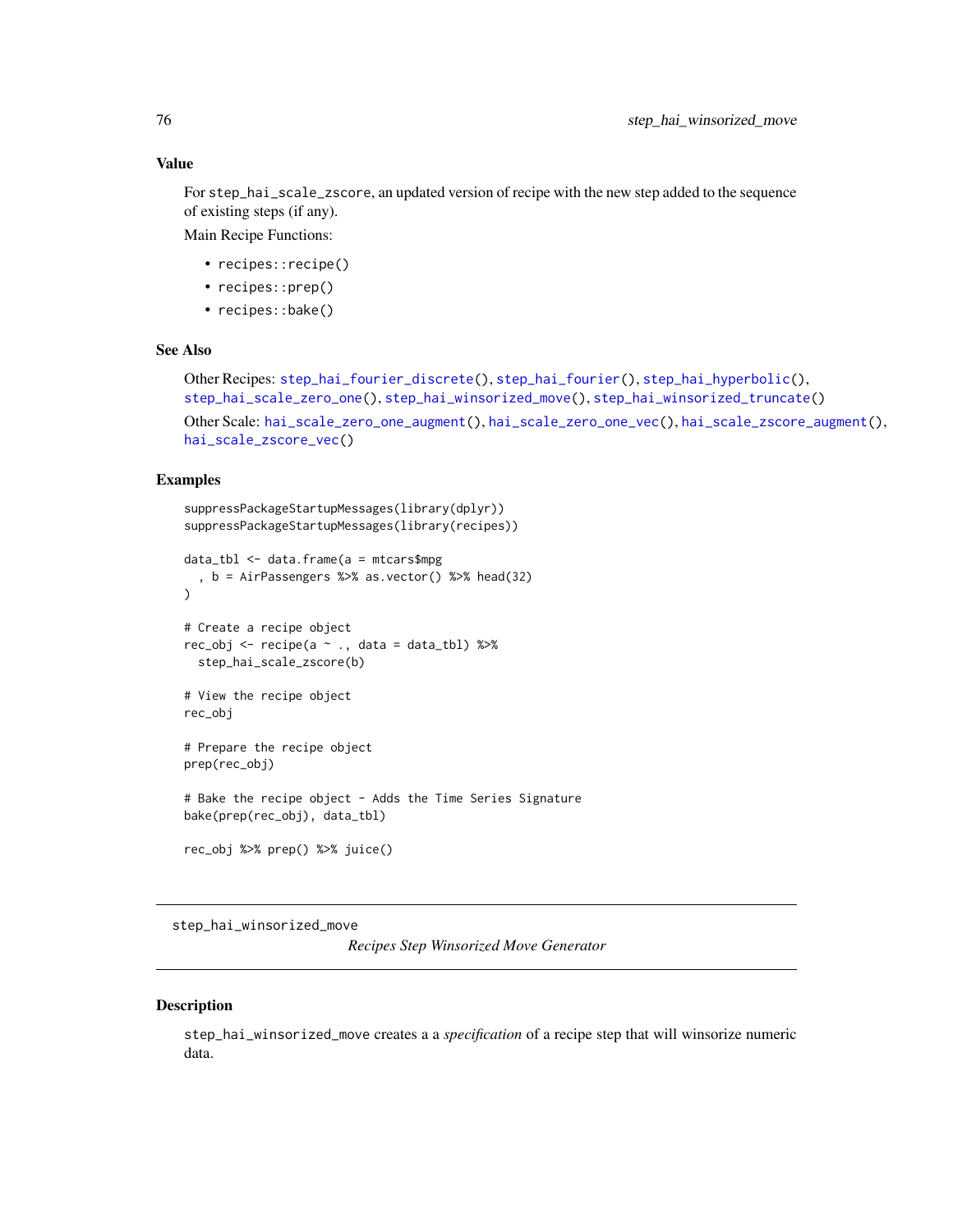## <span id="page-76-0"></span>Usage

```
step_hai_winsorized_move(
  recipe,
  ...,
 role = "predictor",
  trained = FALSE,
  columns = NULL,
 multiple = 3,
 skip = FALSE,
 id = rand_id("hai_winsorized_move")
\mathcal{L}
```
## Arguments

| recipe   | A recipe object. The step will be added to the sequence of operations for this<br>recipe.                                                                                                                                                                                                                                                                                   |
|----------|-----------------------------------------------------------------------------------------------------------------------------------------------------------------------------------------------------------------------------------------------------------------------------------------------------------------------------------------------------------------------------|
|          | One or more selector functions to choose which variables that will be used to<br>create the new variables. The selected variables should have class numer ic                                                                                                                                                                                                                |
| role     | For model terms created by this step, what analysis role should they be as-<br>signed?. By default, the function assumes that the new variable columns created<br>by the original variables will be used as predictors in a model.                                                                                                                                          |
| trained  | A logical to indicate if the quantities for preprocessing have been estimated.                                                                                                                                                                                                                                                                                              |
| columns  | A character string of variables that will be used as inputs. This field is a place-<br>holder and will be populated once recipes:: prep() is used.                                                                                                                                                                                                                          |
| multiple | A positive number indicating how many times the the zero center mean absolute<br>deviation should be multiplied by for the scaling parameter.                                                                                                                                                                                                                               |
| skip     | A logical. Should the step be skipped when the recipe is baked by bake.recipe()?<br>While all operations are baked when prep. recipe() is run, some operations may<br>not be able to be conducted on new data (e.g. processing the outcome vari-<br>able(s)). Care should be taken when using $skip = TRUE$ as it may affect the<br>computations for subsequent operations. |
| id       | A character string that is unique to this step to identify it.                                                                                                                                                                                                                                                                                                              |

#### Details

Numeric Variables Unlike other steps, step\_hai\_winsorize\_move does *not* remove the original numeric variables. [recipes::step\\_rm\(\)](#page-0-0) can be used for this purpose.

## Value

For step\_hai\_winsorize\_move, an updated version of recipe with the new step added to the sequence of existing steps (if any).

Main Recipe Functions:

- recipes::recipe()
- recipes::prep()
- recipes::bake()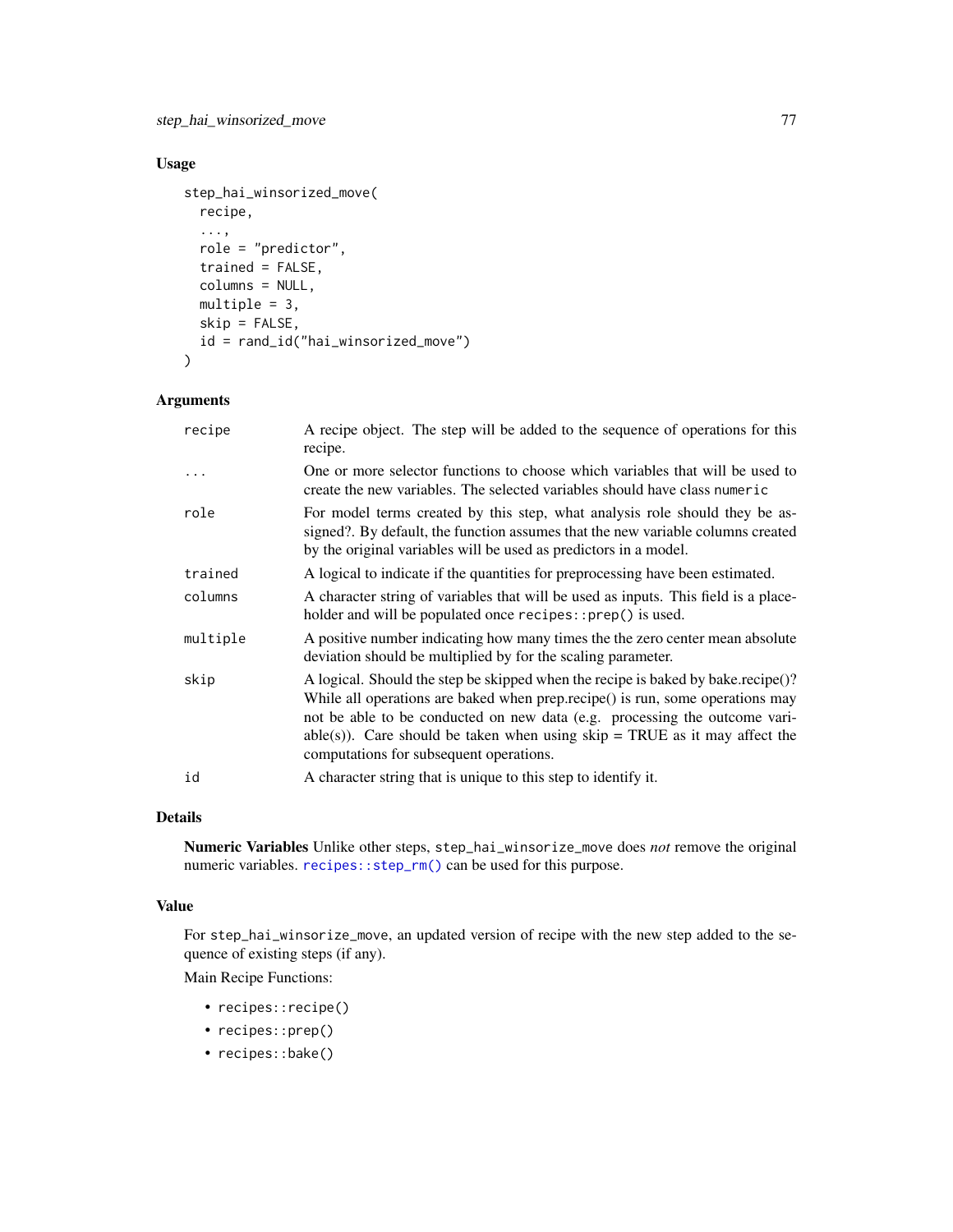## See Also

```
Other Recipes: step_hai_fourier_discrete(), step_hai_fourier(), step_hai_hyperbolic(),
step_hai_scale_zero_one(), step_hai_scale_zscore(), step_hai_winsorized_truncate()
```
#### Examples

```
suppressPackageStartupMessages(library(dplyr))
suppressPackageStartupMessages(library(recipes))
len\_out = 10
by\_unit = "month"
start_date = as.Date("2021-01-01")
data_tbl <- tibble(
  date_col = seq.Date(from = start_date, length.out = len_out, by = by_unit),
  a = rnorm(len_out),b = runif(len_out))
# Create a recipe object
rec\_obj \leq recipe(b \sim ., data = data\_tbl) %>%
  step_hai_winsorized_move(a, multiple = 3)
# View the recipe object
rec_obj
# Prepare the recipe object
prep(rec_obj)
# Bake the recipe object - Adds the Time Series Signature
bake(prep(rec_obj), data_tbl)
rec_obj %>% get_juiced_data()
```
<span id="page-77-0"></span>step\_hai\_winsorized\_truncate

*Recipes Step Winsorized Truncate Generator*

# Description

step\_hai\_winsorized\_truncate creates a a *specification* of a recipe step that will winsorize numeric data.

#### Usage

```
step_hai_winsorized_truncate(
  recipe,
  ...,
```
<span id="page-77-1"></span>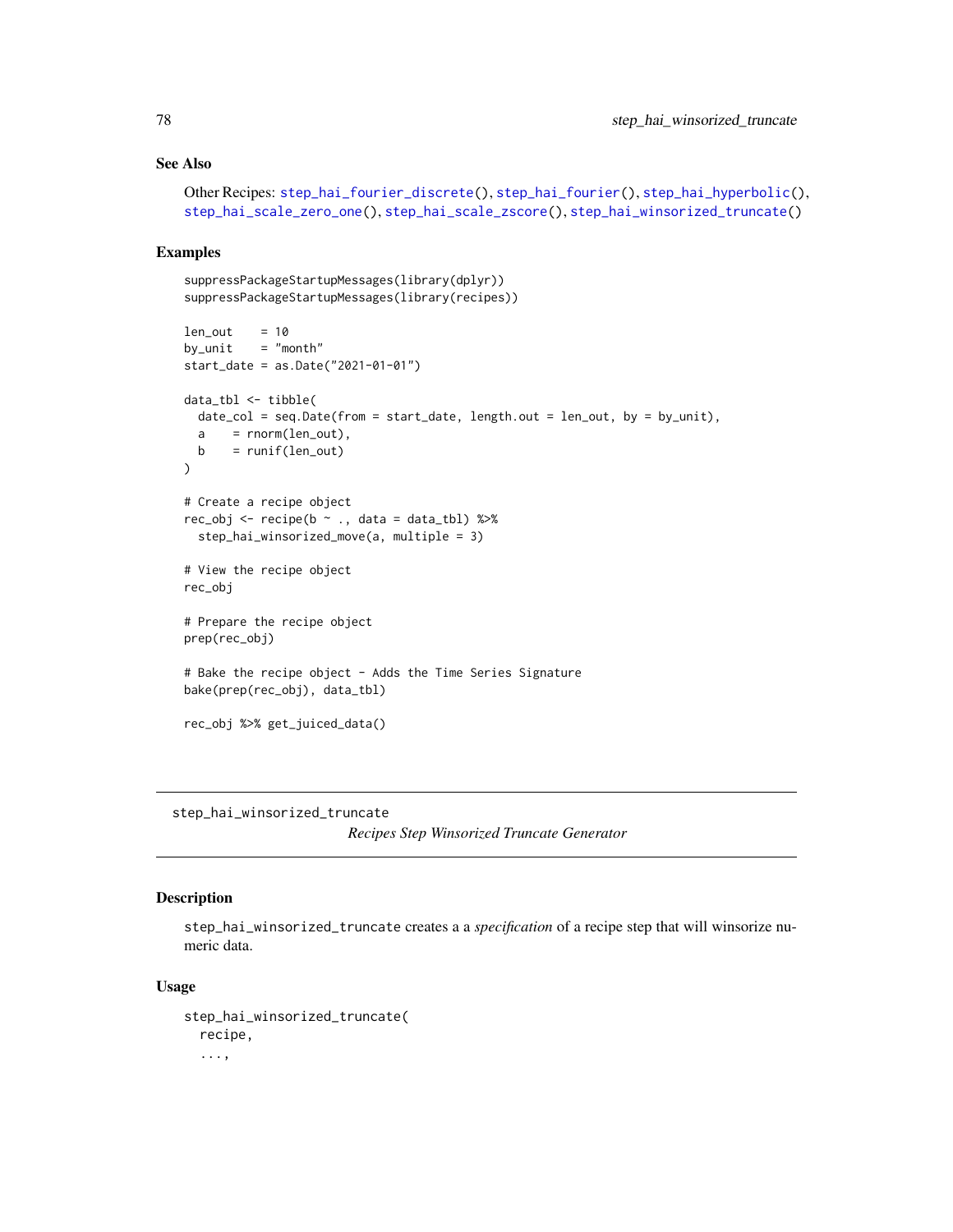```
role = "predictor",
 trained = FALSE,
 columns = NULL,
 fraction = 0.05,
 skip = FALSE,
 id = rand_id("hai_winsorized_truncate")
)
```
## Arguments

| recipe    | A recipe object. The step will be added to the sequence of operations for this<br>recipe.                                                                                                                                                                                                                                                                                  |
|-----------|----------------------------------------------------------------------------------------------------------------------------------------------------------------------------------------------------------------------------------------------------------------------------------------------------------------------------------------------------------------------------|
| $\ddotsc$ | One or more selector functions to choose which variables that will be used to<br>create the new variables. The selected variables should have class numeric                                                                                                                                                                                                                |
| role      | For model terms created by this step, what analysis role should they be as-<br>signed?. By default, the function assumes that the new variable columns created<br>by the original variables will be used as predictors in a model.                                                                                                                                         |
| trained   | A logical to indicate if the quantities for preprocessing have been estimated.                                                                                                                                                                                                                                                                                             |
| columns   | A character string of variables that will be used as inputs. This field is a place-<br>holder and will be populated once recipes::prep() is used.                                                                                                                                                                                                                          |
| fraction  | A positive fractional between 0 and 0.5 that is passed to the stats:: quantile<br>paramater of probs.                                                                                                                                                                                                                                                                      |
| skip      | A logical. Should the step be skipped when the recipe is baked by bake.recipe()?<br>While all operations are baked when prep.recipe() is run, some operations may<br>not be able to be conducted on new data (e.g. processing the outcome vari-<br>able(s)). Care should be taken when using $skip = TRUE$ as it may affect the<br>computations for subsequent operations. |
| id        | A character string that is unique to this step to identify it.                                                                                                                                                                                                                                                                                                             |

## Details

Numeric Variables Unlike other steps, step\_hai\_winsorize\_truncate does *not* remove the original numeric variables. [recipes::step\\_rm\(\)](#page-0-0) can be used for this purpose.

#### Value

For step\_hai\_winsorize\_truncate, an updated version of recipe with the new step added to the sequence of existing steps (if any).

Main Recipe Functions:

- recipes::recipe()
- recipes::prep()
- recipes::bake()

#### See Also

Other Recipes: [step\\_hai\\_fourier\\_discrete\(](#page-68-0)), [step\\_hai\\_fourier\(](#page-66-0)), [step\\_hai\\_hyperbolic\(](#page-70-0)), [step\\_hai\\_scale\\_zero\\_one\(](#page-72-0)), [step\\_hai\\_scale\\_zscore\(](#page-74-0)), [step\\_hai\\_winsorized\\_move\(](#page-75-0))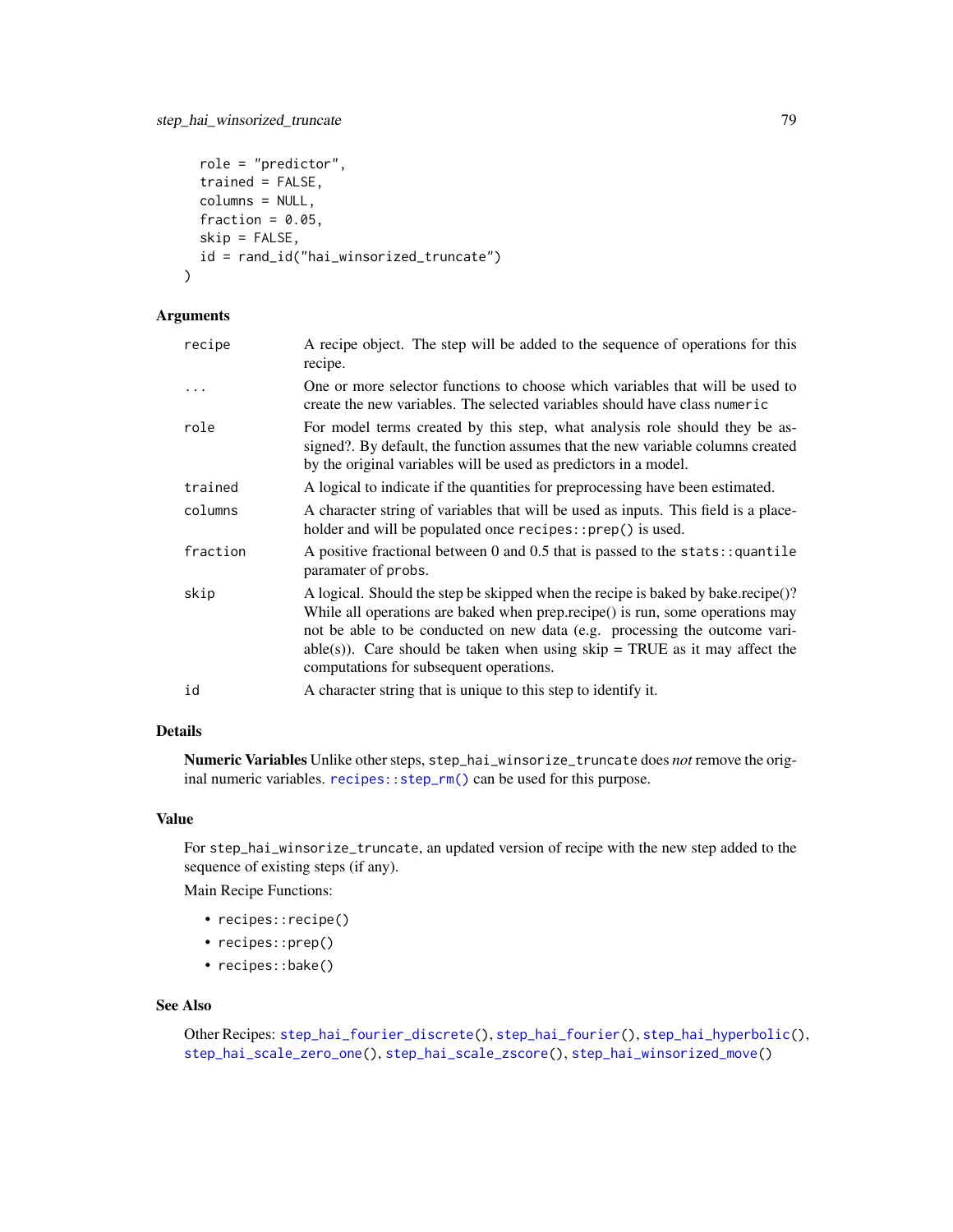## Examples

```
suppressPackageStartupMessages(library(dplyr))
suppressPackageStartupMessages(library(recipes))
len out = 10by\_unit = "month"
start_date = as.Date("2021-01-01")
data_tbl <- tibble(
 date_col = seq.Date(from = start_date, length.out = len_out, by = by_unit),
 a = rnorm(len_out),b = runif(len_out)\lambda# Create a recipe object
rec_obj <- recipe(b ~ ., data = data_tbl) %>%
  step_hai_winsorized_truncate(a, fraction = 0.05)
# View the recipe object
rec_obj
# Prepare the recipe object
prep(rec_obj)
# Bake the recipe object - Adds the Time Series Signature
bake(prep(rec_obj), data_tbl)
rec_obj %>% get_juiced_data()
```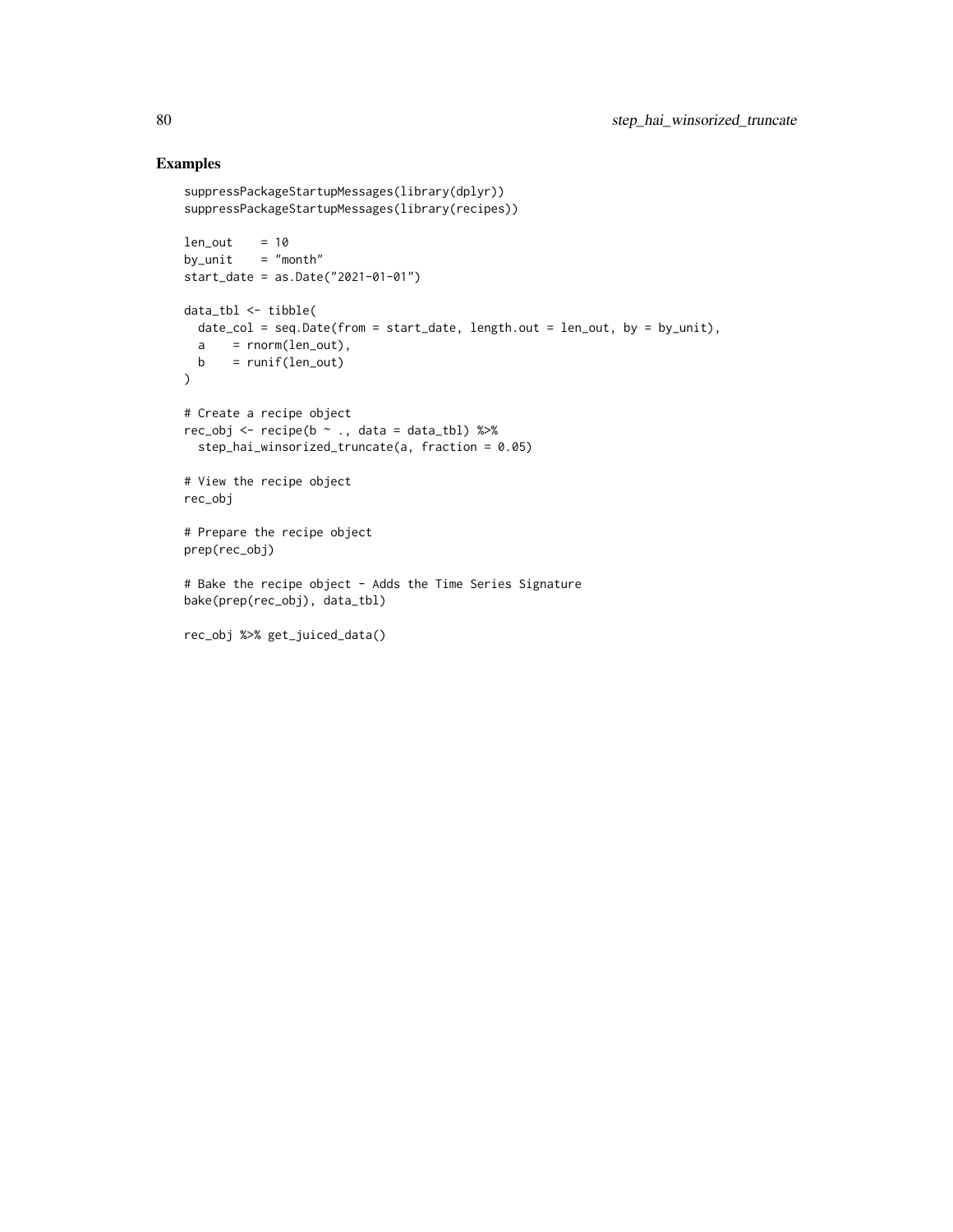# **Index**

∗ Augment Function hai\_fourier\_augment, [26](#page-25-0) hai\_fourier\_discrete\_augment, [27](#page-26-0) hai\_hyperbolic\_augment, [35](#page-34-0) hai\_polynomial\_augment, [51](#page-50-0) hai\_scale\_zero\_one\_augment, [53](#page-52-1) hai\_scale\_zscore\_augment, [56](#page-55-1) hai\_winsorized\_move\_augment, [60](#page-59-0) hai\_winsorized\_truncate\_augment, [62](#page-61-0) ∗ Boiler\_Plate hai\_auto\_knn, [4](#page-3-0) ∗ Control Charts hai\_control\_chart, [6](#page-5-0) ∗ Data Recipes hai\_data\_impute, [7](#page-6-0) hai\_data\_poly, [10](#page-9-0) hai\_data\_scale, [12](#page-11-0) hai\_data\_transform, [14](#page-13-0) hai\_data\_trig, [17](#page-16-0) pca\_your\_recipe, [65](#page-64-0) ∗ Data Wrangling get\_juiced\_data, [3](#page-2-0) pca\_your\_recipe, [65](#page-64-0) ∗ Default Metric Sets hai\_default\_classification\_metric\_set, [18](#page-17-0) hai\_default\_regression\_metric\_set, [19](#page-18-0) ∗ Dimension Reduction pca\_your\_recipe, [65](#page-64-0) ∗ Distribution Functions hai\_distribution\_comparison\_tbl, [24](#page-23-0) hai\_get\_density\_data\_tbl, [32](#page-31-0) hai\_get\_dist\_data\_tbl, [33](#page-32-0) ∗ Distribution Plots hai\_density\_hist\_plot, [20](#page-19-0) hai\_density\_plot, [21](#page-20-0)

hai\_density\_qq\_plot, [22](#page-21-0) ∗ Kmeans hai\_kmeans\_automl, [38](#page-37-0) hai\_kmeans\_automl\_predict, [40](#page-39-0) hai\_kmeans\_mapped\_tbl, [42](#page-41-0) hai\_kmeans\_obj, [43](#page-42-0) hai\_kmeans\_scree\_data\_tbl, [44](#page-43-0) hai\_kmeans\_scree\_plt, [45](#page-44-0) hai\_kmeans\_tidy\_tbl, [46](#page-45-0) hai\_kmeans\_user\_item\_tbl, [48](#page-47-0) ∗ Preprocessor hai\_data\_impute, [7](#page-6-0) hai\_data\_poly, [10](#page-9-0) hai\_data\_scale, [12](#page-11-0) hai\_data\_transform, [14](#page-13-0) hai\_data\_trig, [17](#page-16-0) hai\_knn\_data\_prepper, [49](#page-48-0) ∗ Recipes step\_hai\_fourier, [67](#page-66-1) step\_hai\_fourier\_discrete, [69](#page-68-1) step\_hai\_hyperbolic, [71](#page-70-1) step\_hai\_scale\_zero\_one, [73](#page-72-1) step\_hai\_scale\_zscore, [75](#page-74-1) step\_hai\_winsorized\_move, [76](#page-75-1) step\_hai\_winsorized\_truncate, [78](#page-77-1) ∗ Scale hai\_scale\_zero\_one\_augment, [53](#page-52-1) hai\_scale\_zero\_one\_vec, [55](#page-54-1) hai\_scale\_zscore\_augment, [56](#page-55-1) hai\_scale\_zscore\_vec, [57](#page-56-1) step\_hai\_scale\_zscore, [75](#page-74-1) ∗ Vector Function hai\_fourier\_discrete\_vec, [29](#page-28-0) hai\_fourier\_vec, [31](#page-30-0) hai\_hyperbolic\_vec, [37](#page-36-0) hai\_kurtosis\_vec, [50](#page-49-0) hai\_scale\_zero\_one\_vec, [55](#page-54-1) hai\_scale\_zscore\_vec, [57](#page-56-1) hai\_skewness\_vec, [59](#page-58-0)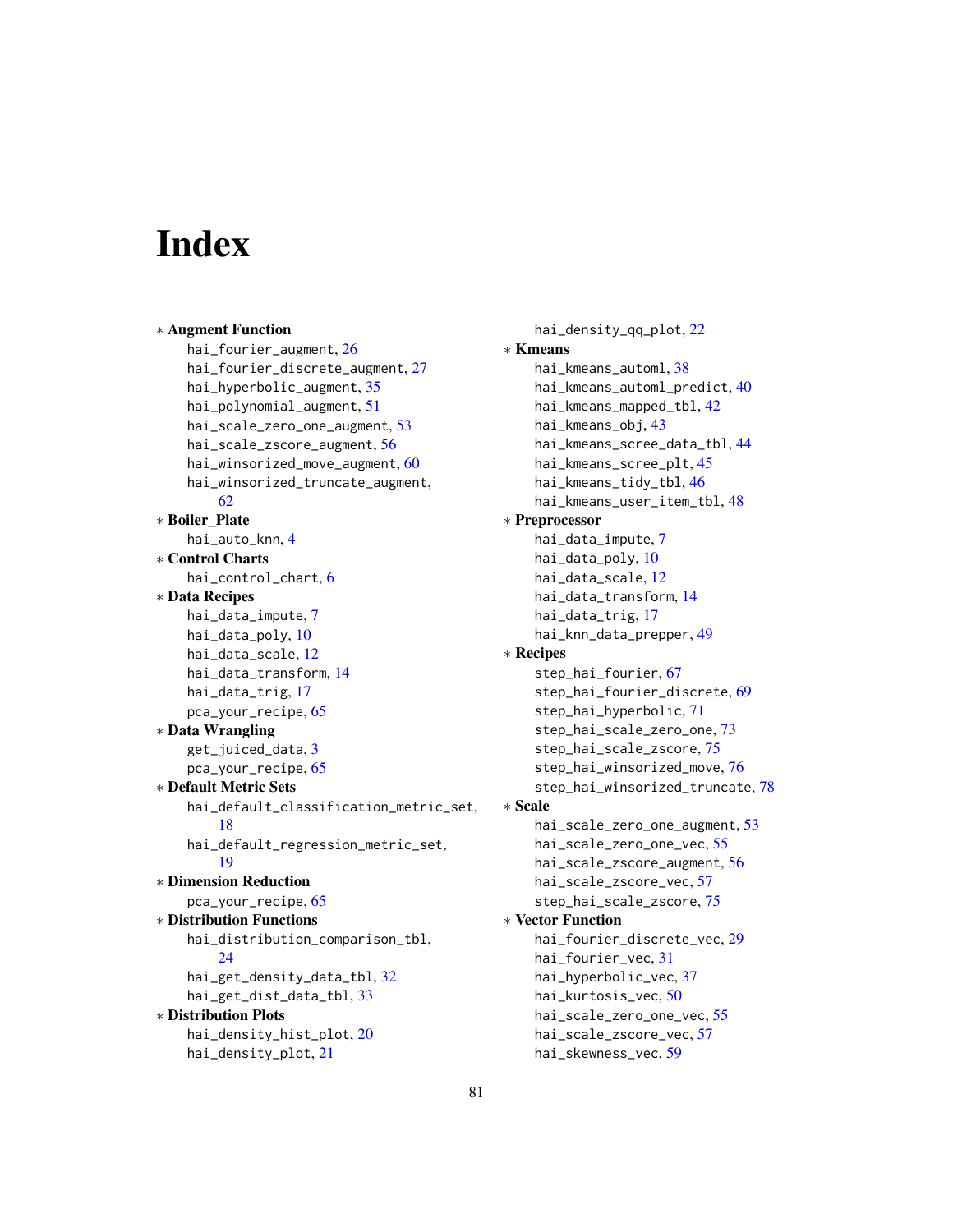```
hai_winsorized_move_vec, 61
    hai_winsorized_truncate_vec, 64
∗ k-NN
    hai_auto_knn, 4
∗ knn
    hai_knn_data_prepper, 49
base::cbind(), 41
broom::augment(), 47
broom::glance(), 47
broom::tidy(), 47
forcats::as_factor(), 41
get_juiced_data, 3, 66
h2o::h2o.kmeans(), 38
h2o::h2o.predict(), 40
hai_auto_knn, 4
hai_control_chart, 6
hai_data_impute, 7, 11, 13, 16, 18, 50, 66
hai_data_poly, 10, 10, 13, 16, 18, 50, 66
hai_data_scale, 10, 11, 12, 16, 18, 50, 66
hai_data_transform, 10, 11, 13, 14, 18, 50,
        66
hai_data_trig, 10, 11, 13, 16, 17, 50, 66
hai_default_classification_metric_set,
         18, 19
hai_default_classification_metric_set(),
        5
hai_default_regression_metric_set, 19,
        19
hai_default_regression_metric_set(), 5
hai_density_hist_plot, 20, 22, 23
hai_density_plot, 20, 21, 23
hai_density_qq_plot, 20, 22, 22
hai_distribution_comparison_tbl, 24, 33,
        34
hai_fourier_augment, 26, 28, 36, 52, 54, 57,
        61, 63
hai_fourier_augment(), 31
hai_fourier_discrete_augment, 27, 27, 36,
        52, 54, 57, 61, 63
hai_fourier_discrete_augment(), 30
hai_fourier_discrete_vec, 29, 32, 38, 51,
        55, 58, 60, 62, 64
hai_fourier_vec, 30, 31, 38, 51, 55, 58, 60,
        62, 64
```
hai\_get\_density\_data\_tbl, *[25](#page-24-0)*, [32,](#page-31-0) *[34](#page-33-0)*

hai\_get\_dist\_data\_tbl, *[25](#page-24-0)*, *[33](#page-32-0)*, [33](#page-32-0) hai\_histogram\_facet\_plot, [34](#page-33-0) hai\_hyperbolic\_augment, *[27,](#page-26-0) [28](#page-27-0)*, [35,](#page-34-0) *[52](#page-51-0)*, *[54](#page-53-0)*, *[57](#page-56-1)*, *[61](#page-60-0)*, *[63](#page-62-0)* hai\_hyperbolic\_augment(), *[37](#page-36-0)* hai\_hyperbolic\_vec, *[30](#page-29-0)*, *[32](#page-31-0)*, [37,](#page-36-0) *[51](#page-50-0)*, *[55](#page-54-1)*, *[58](#page-57-0)*, *[60](#page-59-0)*, *[62](#page-61-0)*, *[64](#page-63-0)* hai\_kmeans\_automl, [38,](#page-37-0) *[41](#page-40-0)[–43](#page-42-0)*, *[45](#page-44-0)[–47](#page-46-0)*, *[49](#page-48-0)* hai\_kmeans\_automl(), *[40,](#page-39-0) [41](#page-40-0)* hai\_kmeans\_automl\_predict, *[40](#page-39-0)*, [40,](#page-39-0) *[42,](#page-41-0) [43](#page-42-0)*, *[45](#page-44-0)[–47](#page-46-0)*, *[49](#page-48-0)* hai\_kmeans\_mapped\_tbl, *[40,](#page-39-0) [41](#page-40-0)*, [42,](#page-41-0) *[43](#page-42-0)*, *[45](#page-44-0)[–47](#page-46-0)*, *[49](#page-48-0)* hai\_kmeans\_mapped\_tbl(), *[44,](#page-43-0) [45](#page-44-0)* hai\_kmeans\_obj, *[40](#page-39-0)[–42](#page-41-0)*, [43,](#page-42-0) *[45](#page-44-0)[–47](#page-46-0)*, *[49](#page-48-0)* hai\_kmeans\_obj(), *[42](#page-41-0)* hai\_kmeans\_scree\_data\_tbl, *[40](#page-39-0)[–43](#page-42-0)*, [44,](#page-43-0) *[46,](#page-45-0) [47](#page-46-0)*, *[49](#page-48-0)* hai\_kmeans\_scree\_plt, *[40](#page-39-0)[–43](#page-42-0)*, *[45](#page-44-0)*, [45,](#page-44-0) *[47](#page-46-0)*, *[49](#page-48-0)* hai\_kmeans\_scree\_plt(), *[44](#page-43-0)* hai\_kmeans\_tidy\_tbl, *[40](#page-39-0)[–43](#page-42-0)*, *[45,](#page-44-0) [46](#page-45-0)*, [46,](#page-45-0) *[49](#page-48-0)* hai\_kmeans\_user\_item\_tbl, *[40](#page-39-0)[–43](#page-42-0)*, *[45](#page-44-0)[–47](#page-46-0)*, [48](#page-47-0) hai\_kmeans\_user\_item\_tbl(), *[42,](#page-41-0) [43](#page-42-0)*, *[47](#page-46-0)* hai\_knn\_data\_prepper, *[10,](#page-9-0) [11](#page-10-0)*, *[13](#page-12-0)*, *[16](#page-15-0)*, *[18](#page-17-0)*, [49](#page-48-0) hai\_kurtosis\_vec, *[30](#page-29-0)*, *[32](#page-31-0)*, *[38](#page-37-0)*, [50,](#page-49-0) *[55](#page-54-1)*, *[58](#page-57-0)*, *[60](#page-59-0)*, *[62](#page-61-0)*, *[64](#page-63-0)* hai\_kurtosis\_vec(), *[24](#page-23-0)* hai\_polynomial\_augment, *[27,](#page-26-0) [28](#page-27-0)*, *[36](#page-35-0)*, [51,](#page-50-0) *[54](#page-53-0)*, *[57](#page-56-1)*, *[61](#page-60-0)*, *[63](#page-62-0)* hai\_range\_statistic, [53](#page-52-1) hai\_scale\_zero\_one\_augment, *[27,](#page-26-0) [28](#page-27-0)*, *[36](#page-35-0)*, *[52](#page-51-0)*, [53,](#page-52-1) *[55](#page-54-1)*, *[57,](#page-56-1) [58](#page-57-0)*, *[61](#page-60-0)*, *[63](#page-62-0)*, *[76](#page-75-1)* hai\_scale\_zero\_one\_augment(), *[55](#page-54-1)* hai\_scale\_zero\_one\_vec, *[30](#page-29-0)*, *[32](#page-31-0)*, *[38](#page-37-0)*, *[51](#page-50-0)*, *[54](#page-53-0)*, [55,](#page-54-1) *[57,](#page-56-1) [58](#page-57-0)*, *[60](#page-59-0)*, *[62](#page-61-0)*, *[64](#page-63-0)*, *[76](#page-75-1)* hai\_scale\_zscore\_augment, *[27,](#page-26-0) [28](#page-27-0)*, *[36](#page-35-0)*, *[52](#page-51-0)*, *[54,](#page-53-0) [55](#page-54-1)*, [56,](#page-55-1) *[58](#page-57-0)*, *[61](#page-60-0)*, *[63](#page-62-0)*, *[76](#page-75-1)* hai\_scale\_zscore\_augment(), *[57](#page-56-1)* hai\_scale\_zscore\_vec, *[30](#page-29-0)*, *[32](#page-31-0)*, *[38](#page-37-0)*, *[51](#page-50-0)*, *[54,](#page-53-0) [55](#page-54-1)*, *[57](#page-56-1)*, [57,](#page-56-1) *[60](#page-59-0)*, *[62](#page-61-0)*, *[64](#page-63-0)*, *[76](#page-75-1)* hai\_skewed\_features, [58](#page-57-0) hai\_skewness\_vec, *[30](#page-29-0)*, *[32](#page-31-0)*, *[38](#page-37-0)*, *[51](#page-50-0)*, *[55](#page-54-1)*, *[58](#page-57-0)*, [59,](#page-58-0) *[62](#page-61-0)*, *[64](#page-63-0)* hai\_skewness\_vec(), *[24](#page-23-0)* hai\_winsorized\_move\_augment, *[27,](#page-26-0) [28](#page-27-0)*, *[36](#page-35-0)*, *[52](#page-51-0)*, *[54](#page-53-0)*, *[57](#page-56-1)*, [60,](#page-59-0) *[63](#page-62-0)*